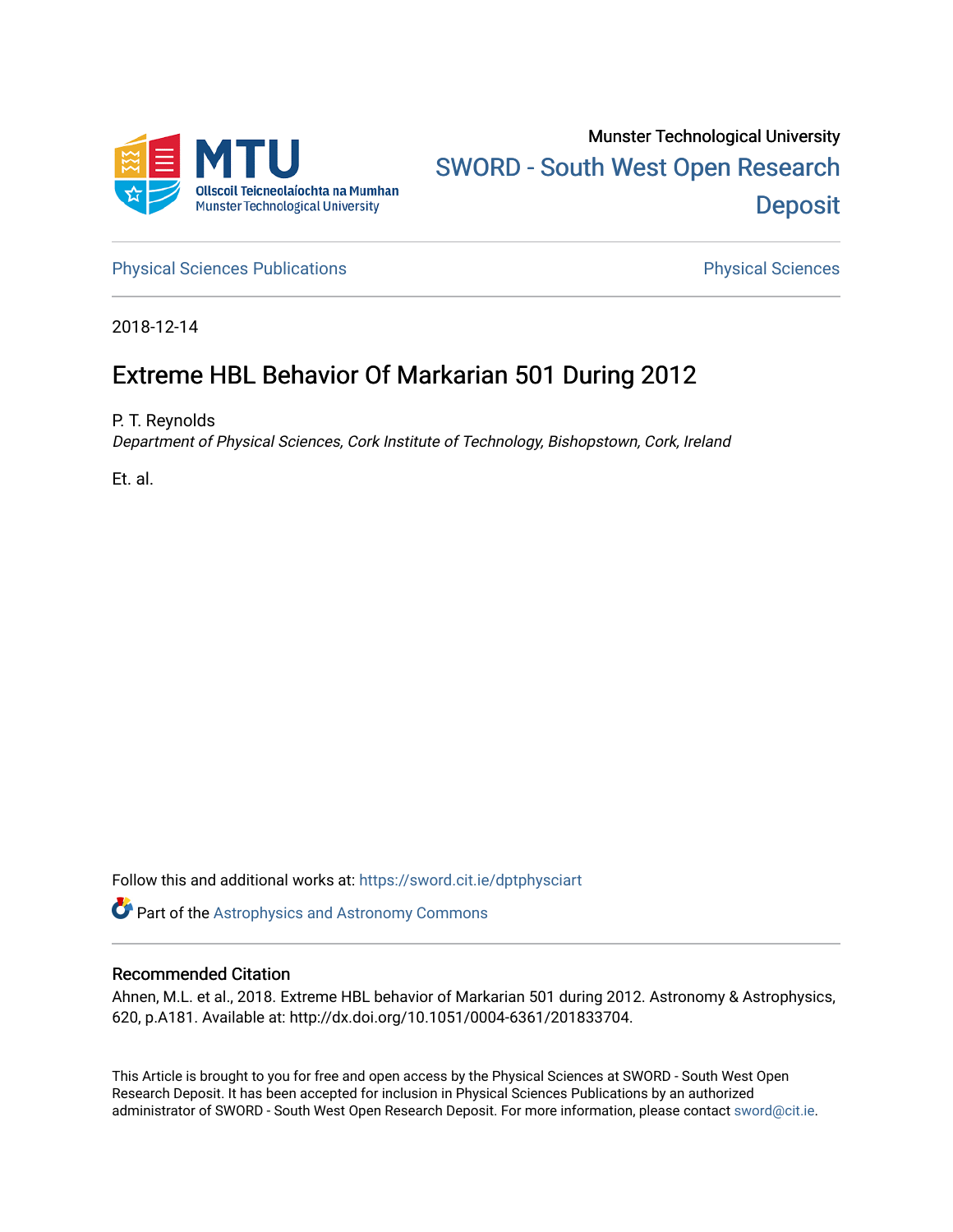# **Astronomy [Astrophysics](https://www.aanda.org)**

# <span id="page-1-0"></span>**Extreme HBL behavior of Markarian 501 during 2012**?

M. L. Ahnen<sup>[1](#page-19-0)</sup>, S. Ansoldi<sup>[2](#page-19-1)[,19](#page-19-2)</sup>, L. A. Antonelli<sup>[3](#page-19-3)</sup>, C. Arcaro<sup>[4](#page-19-4)</sup>, A. Babić<sup>[5](#page-19-5)</sup>, B. Banerjee<sup>[6](#page-19-6)</sup>, P. Bangale<sup>[7](#page-19-7)</sup>, U. Barres de Almeida<sup>[7](#page-19-7)[,22](#page-19-8)</sup>, J. A. Barrio<sup>[8](#page-19-9)</sup>, J. Becerra González<sup>[9](#page-19-10)</sup>, W. Bednarek<sup>[10](#page-19-11)</sup>, E. Bernardini<sup>[11](#page-19-12)[,23](#page-19-13)</sup>, A. Berti<sup>[2](#page-19-1)[,24](#page-19-14)</sup>, W. Bhattacharyya<sup>11</sup>, O. Blanch<sup>[12](#page-19-15)</sup>, G. Bonnoli<sup>[13](#page-19-16)</sup>, R. Carosi<sup>1[3](#page-19-3)</sup>, A. Carosi<sup>3</sup>, A. Chatterjee<sup>[6](#page-19-6)</sup>, S. M. Colak<sup>12</sup>, P. Colin<sup>[7](#page-19-7)</sup>, E. Colombo<sup>[9](#page-19-10)</sup>, J. L. Contreras<sup>[8](#page-19-9)</sup>, J. Cortina<sup>[12](#page-19-15)</sup>, S. Covino<sup>[3](#page-19-3)</sup>, P. Cumani<sup>12</sup>, P. Da Vela<sup>[13](#page-19-16)</sup>, F. Dazzi<sup>3</sup>, A. De Angelis<sup>[4](#page-19-4)</sup>, B. De Lotto<sup>[2](#page-19-1)</sup>, M. Delfino<sup>[12](#page-19-15)[,25](#page-19-17)</sup>, J. Delgado<sup>12</sup>, F. Di Pierro<sup>[4](#page-19-4)</sup>, M. Doert<sup>[14](#page-19-18)</sup>, A. Domínguez<sup>[8](#page-19-9)</sup>, D. Dominis Prester<sup>[5](#page-19-5)</sup>, M. Doro<sup>4</sup>, D. Eisenacher Glawion<sup>[15](#page-19-19)</sup>, M. Engelkemeier<sup>[14](#page-19-18)</sup>, V. Fallah Ramazani<sup>[16](#page-19-20)</sup>, A. Fernández-Barral<sup>[12](#page-19-15)</sup>, D. Fidalgo<sup>[8](#page-19-9)</sup>, M. V. Fonseca<sup>[8](#page-19-9)</sup>, L. Font<sup>[17](#page-19-21)</sup>, C. Fruck<sup>[7](#page-19-7)</sup>, D. Galindo<sup>[18](#page-19-22)</sup>, R. J. García López<sup>[9](#page-19-10)</sup>, M. Garczarczyk<sup>[11](#page-19-12)</sup>, M. Gaug<sup>17</sup>, P. Giammaria<sup>[3](#page-19-3)</sup>, N. Godinović<sup>[5](#page-19-5)</sup>, D. Gora<sup>[11](#page-19-12)</sup>, D. Guberman<sup>[12](#page-19-15)</sup>, D. Hadasch<sup>[19](#page-19-2)</sup>, A. Hahn<sup>[7](#page-19-7)</sup>, T. Hassan<sup>12</sup>, M. Hayashida<sup>19</sup>, J. Herrera<sup>[9](#page-19-10)</sup>, J. Hose<sup>[7](#page-19-7)</sup>, D. Hrupec<sup>[5](#page-19-5)</sup>, K. Ishio<sup>7</sup>, Y. Konno<sup>[19](#page-19-2)</sup>, H. Kubo<sup>19</sup>, J. Kushida<sup>19</sup>, D. Kuveždić<sup>5</sup>, D. Lelas<sup>5</sup>, E. Lindfors<sup>[16](#page-19-20)</sup>, S. Lombardi<sup>[3](#page-19-3)</sup>, F. Longo<sup>[2](#page-19-1)[,24](#page-19-14)</sup>, M. López<sup>[8](#page-19-9)</sup>, C. Maggio<sup>[17](#page-19-21)</sup>, P. Majumdar<sup>[6](#page-19-6)</sup>, M. Makariev<sup>[20](#page-19-23)</sup>, G. Maneva<sup>20</sup>, M. Manganaro<sup>[9](#page-19-10)</sup>, L. Maraschi<sup>[3](#page-19-3)</sup>, M. Mariotti<sup>[4](#page-19-4)</sup>, M. Martínez<sup>[12](#page-19-15)</sup>, D. Mazin<sup>[7](#page-19-7)[,19](#page-19-2)</sup>, U. Menzel<sup>7</sup>, M. Minev<sup>[20](#page-19-23)</sup>, J. M. Miranda<sup>[13](#page-19-16)</sup>, R. Mirzoyan<sup>[7](#page-19-7)</sup>, A. Moralejo<sup>[12](#page-19-15)</sup>, V. Moreno<sup>[17](#page-19-21)</sup>, E. Moretti<sup>7</sup>, T. Nagayoshi<sup>[19](#page-19-2)</sup>, V. Neustroev<sup>[16](#page-19-20)</sup>, A. Niedzwiecki<sup>[10](#page-19-11)</sup>, M. Nievas Rosillo<sup>[8](#page-19-9)</sup>, C. Nigro<sup>[11](#page-19-12)</sup>, K. Nilsson<sup>[16](#page-19-20)</sup>, D. Ninci<sup>[12](#page-19-15)</sup>, K. Nishijima<sup>[19](#page-19-2)</sup>, K. Noda<sup>12</sup>, L. Nogués<sup>12</sup>, S. Paiano<sup>[4](#page-19-4)</sup>, J. Palacio<sup>[12](#page-19-15)</sup>, D. Paneque<sup>7,\*\*</sup>, R. Paoletti<sup>[13](#page-19-16)</sup>, J. M. Paredes<sup>[18](#page-19-22)</sup>, G. Pedaletti<sup>[11](#page-19-12)</sup>, M. Peresano<sup>[2](#page-19-1)</sup>, L. Perri<sup>[3](#page-19-3)</sup>, M. Persic<sup>2[,26](#page-19-24)</sup>, P. G. Prada Moroni<sup>[21](#page-19-25)</sup>, E. Prandini<sup>[4](#page-19-4)</sup>, I. Puljak<sup>[5](#page-19-5)</sup>, J. R. Garcia<sup>[7](#page-19-7)</sup>, I. Reichardt<sup>4</sup>, M. Ribó<sup>[18](#page-19-22)</sup>, J. Rico<sup>[12](#page-19-15)</sup>, C. Righi<sup>[3](#page-19-3)</sup>, A. Rugliancich<sup>[13](#page-19-16)</sup>, T. Saito<sup>[19](#page-19-2)</sup>, K. Satalecka<sup>[11](#page-19-12)</sup>, S. Schroeder<sup>[14](#page-19-18)</sup>, T. Schweizer<sup>[7](#page-19-7)</sup>, S. N. Shore<sup>[21](#page-19-25)</sup>, J. Sitarek<sup>[10](#page-19-11)</sup>, I. Šnidarić<sup>[5](#page-19-5)</sup>, D. Sobczynska<sup>[10](#page-19-11)</sup>, A. Stamerra<sup>[3](#page-19-3)</sup>, M. Strzys<sup>[7](#page-19-7)</sup>, T. Surić<sup>[5](#page-19-5)</sup>, L. Takalo<sup>[16](#page-19-20)</sup>, F. Tavecchio<sup>3</sup>, P. Temnikov<sup>[20](#page-19-23)</sup>, T. Terzić<sup>5</sup>, M. Teshima<sup>[7](#page-19-7)[,19](#page-19-2)</sup>, N. Torres-Albà<sup>[18](#page-19-22)</sup>, A. Treves<sup>[2](#page-19-1)</sup>, S. Tsujimoto<sup>[19](#page-19-2)</sup>, G. Vanzo<sup>[9](#page-19-10)</sup>, M. Vazquez Acosta<sup>9</sup>, I. Vovk<sup>7</sup>, J. E. Ward<sup>[12](#page-19-15)</sup>, M. Will<sup>[7](#page-19-7)</sup>, D. Zarić<sup>[5](#page-19-5)</sup>, (MAGIC Collaboration) A. Arbet-Engels<sup>[1](#page-19-0)</sup>, D. Baack<sup>[14](#page-19-18)</sup>, M. Balbo<sup>[27](#page-19-26)</sup>, A. Biland<sup>1</sup>, M. Blank<sup>[15](#page-19-19)</sup>, T. Bretz<sup>1[,28](#page-19-27)</sup>, K. Bruegge<sup>14</sup>, M. Bulinski<sup>14</sup>, J. Buss<sup>[14](#page-19-18)</sup>, A. Dmytriiev<sup>[27](#page-19-26)</sup>, D. Dorner<sup>[15](#page-19-19)</sup>, S. Einecke<sup>[1](#page-19-0)4</sup>, D. Elsaesser<sup>14</sup>, T. Herbst<sup>15</sup>, D. Hildebrand<sup>1</sup>, L. Kortmann<sup>14</sup>, L. Linhoff<sup>[14](#page-19-18)</sup>, M. Mahlke<sup>[1](#page-19-0)[,28](#page-19-27)</sup>, K. Mannheim<sup>[15](#page-19-19)</sup>, S. A. Mueller<sup>1</sup>, D. Neise<sup>1</sup>, A. Neronov<sup>[27](#page-19-26)</sup>, M. Noethe<sup>14</sup>, J. Oberkirch<sup>14</sup>, A. Paravac<sup>[15](#page-19-19)</sup>, W. Rhode<sup>[14](#page-19-18)</sup>, B. Schleicher<sup>15</sup>, F. Schulz<sup>14</sup>, K. Sedlaczek<sup>14</sup>, A. Shukla<sup>15,\*\*</sup>, V. Sliusar<sup>[27](#page-19-26)</sup>, R. Walter<sup>27</sup>, (FACT Collaboration) A. Archer<sup>[29](#page-19-28)</sup>, W. Benbow<sup>[30](#page-19-29)</sup>, R. Bird<sup>[31](#page-19-30)</sup>, R. Brose<sup>[32](#page-19-31)[,11](#page-19-12)</sup>, J. H. Buckley<sup>29</sup>, V. Bugaev<sup>29</sup>, J. L. Christiansen<sup>[33](#page-19-32)</sup>, W. Cui<sup>[34](#page-19-33)[,35](#page-19-34)</sup>, M. K. Daniel<sup>[30](#page-19-29)</sup>, A. Falcone<sup>[36](#page-19-35)</sup>, Q. Feng<sup>[37](#page-19-36)</sup>, J. P. Finley<sup>[34](#page-19-33)</sup>, G. H. Gillanders<sup>[38](#page-19-37)</sup>, O. Gueta<sup>[11](#page-19-12)</sup>, D. Hanna<sup>37</sup>, O. Hervet<sup>[39](#page-19-38)</sup>, J. Holder<sup>[40](#page-19-39)</sup>, G. Hughes<sup>[1,](#page-19-0)54,\*\*</sup>, M. Hütten<sup>[11](#page-19-12)</sup>, T. B. Humensky<sup>[41](#page-19-40)</sup>, C. A. Johnson<sup>[39](#page-19-38)</sup>, P. Kaaret<sup>[42](#page-19-41)</sup>, P. Kar<sup>[43](#page-19-42)</sup>, N. Kelley-Hoskins<sup>[11](#page-19-12)</sup>, M. Kertzman<sup>[44](#page-19-43)</sup>, D. Kieda<sup>[43](#page-19-42)</sup>, M. Krause<sup>11</sup>, F. Krennrich<sup>[45](#page-19-44)</sup>, S. Kumar<sup>[37](#page-19-36)</sup>, M. J. Lang<sup>[38](#page-19-37)</sup>, T. T. Y. Lin<sup>[37](#page-19-36)</sup>, G. Maier<sup>[11](#page-19-12)</sup>, S. McArthur<sup>[34](#page-19-33)</sup>, P. Moriarty<sup>[38](#page-19-37)</sup>, R. Mukherjee<sup>[46](#page-19-45)</sup>, S. O'Brien<sup>[47](#page-19-46)</sup>, R. A. Ong<sup>[31](#page-19-30)</sup>, A. N. Otte<sup>[48](#page-19-47)</sup>, N. Park<sup>[49](#page-19-48)</sup>, A. Petrashyk<sup>[41](#page-19-40)</sup>, A. Pichel<sup>[50](#page-19-49)</sup>, M. Pohl<sup>[32](#page-19-31)[,11](#page-19-12)</sup>, J. Quinn<sup>[47](#page-19-46)</sup>, K. Ragan<sup>[37](#page-19-36)</sup>, P. T. Reynolds<sup>[51](#page-19-50)</sup>, G. T. Richards<sup>[40](#page-19-39)</sup>, E. Roache<sup>[30](#page-19-29)</sup>, A. C. Rovero<sup>[50](#page-19-49)</sup>, C. Rulten<sup>[52](#page-19-51)</sup>, I. Sadeh<sup>[11](#page-19-12)</sup>, M. Santander<sup>[53](#page-19-52)</sup>, G. H. Sembroski<sup>[34](#page-19-33)</sup>, K. Shahinyan<sup>52</sup>, I. Sushch<sup>[11](#page-19-12)</sup>, J. Tyler<sup>[37](#page-19-36)</sup>, S. P. Wakely<sup>[49](#page-19-48)</sup>, A. Weinstein<sup>[45](#page-19-44)</sup>, R. M. Wells<sup>45</sup>, P. Wilcox<sup>[42](#page-19-41)</sup>, A. Wilhel<sup>[32](#page-19-31)[,11](#page-19-12)</sup>, D. A. Williams<sup>[39](#page-19-38)</sup>, T. J Williamson<sup>[40](#page-19-39)</sup>, B. Zitzer<sup>[37](#page-19-36)</sup>, (VERITAS Collaboration) M. Perri<sup>[55](#page-19-53)[,56](#page-19-54)</sup>, F. Verrecchia<sup>55,56</sup>, C. Leto<sup>55,56</sup>, M. Villata<sup>[57](#page-19-55)</sup>, C. M. Raiteri<sup>57</sup>, S. G. Jorstad<sup>[58](#page-19-56)[,82](#page-20-0)</sup>, V. M. Larionov<sup>58[,59](#page-19-57)</sup>, D. A. Blinov<sup>[58](#page-19-56)[,60](#page-19-58)[,61](#page-19-59)</sup>, T. S. Grishina<sup>58</sup>, E. N. Kopatskaya<sup>58</sup>, E. G. Larionova<sup>58</sup>, A. A. Nikiforova<sup>58[,59](#page-19-57)</sup>, D. A. Morozova<sup>[58](#page-19-56)</sup>, Yu. V. Troitskaya<sup>58</sup>, I. S. Troitsky<sup>58</sup>, O. M. Kurtanidze<sup>[62](#page-19-60)[,63](#page-19-61)[,64](#page-19-62)</sup>, M. G. Nikolashvili<sup>62</sup>, S. O. Kurtanidze<sup>[62](#page-19-60)</sup>, G. N. Kimeridze<sup>62</sup>, R. A. Chigladze<sup>62</sup>, A. Strigachev<sup>[65](#page-19-63)</sup>, A. C. Sadun<sup>[66](#page-19-64)</sup>, J. W. Moody<sup>[67](#page-20-1)</sup>, W. P. Chen<sup>[68](#page-20-2)</sup>, H. C. Lin<sup>68</sup>, J. A. Acosta-Pulido<sup>[9](#page-19-10)</sup>, M. J. Arévalo<sup>9</sup>, M. I. Carnerero<sup>[57](#page-19-55)</sup>, P. A. González-Morales<sup>9</sup>, A. Manilla-Robles<sup>[69](#page-20-3)</sup>, H. Jermak<sup>[70](#page-20-4)</sup>, I. Steele<sup>70</sup>, C. Mundell<sup>70</sup>, E. Benítez<sup>[71](#page-20-5)</sup>, D. Hiriart<sup>[72](#page-20-6)</sup>, P. S. Smith<sup>[73](#page-20-7)</sup>, W. Max-Moerbeck<sup>[74](#page-20-8)</sup>, A. C. S. Readhead<sup>[75](#page-20-9)</sup>, J. L. Richards<sup>[34](#page-19-33)</sup>, T. Hovatta<sup>[76](#page-20-10)</sup>, A. Lähteenmäki<sup>[77](#page-20-11)[,78](#page-20-12)</sup>, M. Tornikoski<sup>77</sup>, J. Tammi<sup>[77](#page-20-11)</sup>, M. Georganopoulos<sup>[79](#page-20-13)[,80](#page-20-14)</sup> and M. G. Baring<sup>[81](#page-20-15)</sup>

*(A*ffi*liations can be found after the references)*

Received 23 June 2018 / Accepted 3 August 2018

\*\* Corresponding authors: G. Hughes (e-mail: gareth.hughes@cfa.harvard.edu), D. Paneque (e-mail: dpaneque@mppmu.mpg.de), A. Shukla (e-mail: amit.shukla@astro.uni-wuerzburg.de).

<sup>?</sup> The multi-instrument light curves from Fig. 1, and the broadband SED plots from Figs. 5–7 are only available at the CDS via anonymous ftp to <http://cdsarc.u-strasbg.fr> (<ftp://130.79.128.5>) or via <http://cdsarc.u-strasbg.fr/viz-bin/qcat?J/A+A/620/A181>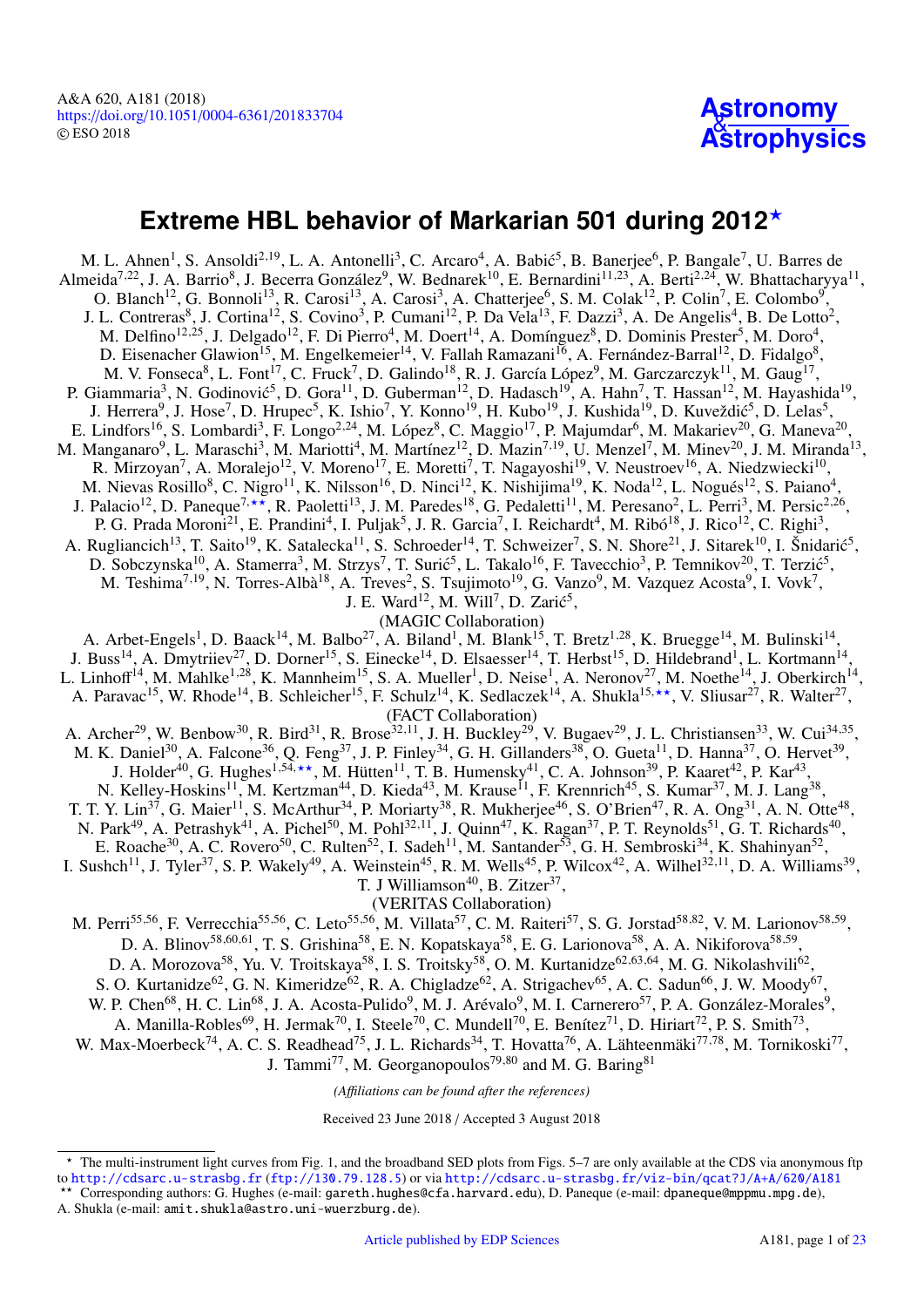#### A&A 620, A181 (2018)

#### **ABSTRACT**

Aims. We aim to characterize the multiwavelength emission from Markarian 501 (Mrk 501), quantify the energy-dependent variability, study the potential multiband correlations, and describe the temporal evolution of the broadband emission within leptonic theoretical scenarios.

Methods. We organized a multiwavelength campaign to take place between March and July of 2012. Excellent temporal coverage was obtained with more than 25 instruments, including the MAGIC, FACT and VERITAS Cherenkov telescopes, the instruments on board the *Swift* and *Fermi* spacecraft, and the telescopes operated by the GASP-WEBT collaboration.

Results. Mrk 501 showed a very high energy (VHE) gamma-ray flux above 0.2 TeV of ∼0.5 times the Crab Nebula flux (CU) for most of the campaign. The highest activity occurred on 2012 June 9, when the VHE flux was ∼3 CU, and the peak of the high-energy spectral component was found to be at <sup>∼</sup>2 TeV. Both the X-ray and VHE gamma-ray spectral slopes were measured to be extremely hard, with spectral indices <2 during most of the observing campaign, regardless of the X-ray and VHE flux. This study reports the hardest Mrk 501 VHE spectra measured to date. The fractional variability was found to increase with energy, with the highest variability occurring at VHE. Using the complete data set, we found correlation between the X-ray and VHE bands; however, if the June 9 flare is excluded, the correlation disappears (significance  $\langle 3\sigma \rangle$ ) despite the existence of substantial variability in the X-ray and VHE bands throughout the campaign.

Conclusions. The unprecedentedly hard X-ray and VHE spectra measured imply that their low- and high-energy components peaked above 5 keV and 0.5 TeV, respectively, during a large fraction of the observing campaign, and hence that Mrk 501 behaved like an extreme high-frequencypeaked blazar (EHBL) throughout the 2012 observing season. This suggests that being an EHBL may not be a permanent characteristic of a blazar, but rather a state which may change over time. The data set acquired shows that the broadband spectral energy distribution (SED) of Mrk 501, and its transient evolution, is very complex, requiring, within the framework of synchrotron self-Compton (SSC) models, various emission regions for a satisfactory description. Nevertheless the one-zone SSC scenario can successfully describe the segments of the SED where most energy is emitted, with a significant correlation between the electron energy density and the VHE gamma-ray activity, suggesting that most of the variability may be explained by the injection of high-energy electrons. The one-zone SSC scenario used reproduces the behavior seen between the measured X-ray and VHE gamma-ray fluxes, and predicts that the correlation becomes stronger with increasing energy of the X-rays.

**Key words.** astroparticle physics – acceleration of particles – radiation mechanisms: non-thermal – BL Lacertae objects: general – BL Lacertae objects: individual: Mrk501

#### **1. Introduction**

The galaxy Markarian 501 (Mrk 501;  $z = 0.034$ ) was first cataloged, along with Markarian 421, in an ultra-violet survey [\(Markaryan & Lipovetskii](#page-18-0) [1972\)](#page-18-0). At very high energies (VHE;  $E > 100 \,\text{GeV}$ ) it was first detected by the pioneering *Whipple* imaging atmospheric-Cherenkov telescope (IACT, [Quinn et al.](#page-18-1) [1996\)](#page-18-1).

Mrk 501 is a BL Lacertae (BL Lac) object, a member of the blazar subclass of active galactic nuclei (AGN), the most common source class in the extragalactic VHE cata-log<sup>[1](#page-2-0)</sup>. Since the discovery of Mrk 501's VHE emission, it has been extensively studied across all wavelengths. The spectral energy distribution (SED) shows the two characteristic broad peaks, the low-frequency peak from radio to X-ray and the high-frequency peak from X-ray to very high energies. The first peak is thought to originate from synchrotron emission. The second either from inverse-Compton scattering of electrons from the lower-energy component [\(Marscher & Gear](#page-18-2) [1985;](#page-18-2) [Maraschi et al.](#page-18-3) [1992;](#page-18-3) [Dermer et al.](#page-18-4) [1992;](#page-18-4) [Sikora et al.](#page-18-5) [1994\)](#page-18-5) or from the acceleration of hadrons which produce synchrotron emission or interact to produce pions and, in turn, gamma rays [\(Mannheim](#page-18-6) [1993;](#page-18-6) [Aharonian](#page-18-7) [2000;](#page-18-7) [Pohl & Schlickeiser](#page-18-8) [2000\)](#page-18-8).

Whilst the typical flux of Mrk 501, above 1 TeV, in a nonflaring state, is about one-third that of the Crab Nebula (Crab units;  $CU)^2$  $CU)^2$ , it has shown extraordinary flaring activity, the first notable examples occuring in 1997 [\(Catanese et al.](#page-18-9) [1997;](#page-18-9) [DjannatiAtai et al.](#page-18-10) [1999;](#page-18-10) [Quinn et al.](#page-18-11) [1999\)](#page-18-11). Another such flaring episode in the same year [\(Aharonian et al.](#page-18-12) [1999\)](#page-18-12) showed the flux above 2 TeV ranged from a fraction of 1 CU to 10 CU, with an average of 3 CU, and the doubling timescale was found to be as short as 15 TeV. In the same period the *Beppo*SAX Xray satellite reported a hundredfold increase in the energy of the synchrotron peak in coincidence with a hardening of the spectrum. Mrk 501 is an excellent object with which to study blazar phenomena because it is bright and nearby, which permits significant detections in relatively short observing times in essentially all energy bands. Therefore, the absorption of gamma rays in the extragalactic background light (EBL, [Dwek & Krennrich](#page-18-14) [2013;](#page-18-14) [Aharonian et al.](#page-18-15) [2007b;](#page-18-15) [Bonnoli et al.](#page-18-16) [2015\)](#page-18-16), although not negligible, plays a relatively small role below a few TeV. The flux attenuation factor,  $exp(-\tau)$ , at a photon energy of 5 TeV is smaller than  $0.5$  (for  $\overline{z} = 0.034$ ) for most EBL models [\(Franceschini et al.](#page-18-17) [2008;](#page-18-17) [Domínguez et al.](#page-18-18) [2011;](#page-18-18) [Gilmore et al.](#page-18-19) [2012\)](#page-18-19). In 2008, an extensive multi-instrument program was organized in order to perform an objective (unbiased by flaring states) and detailed study of the temporal evolution, over many years, of the broadband emission of Mrk 501 (see e.g. [Abdo et al.](#page-18-20) [2011;](#page-18-20) Aleksić et al. [2015a;](#page-18-21) [Furniss et al.](#page-18-22) [2015;](#page-18-22) [Ahnen et al.](#page-18-23) [2017\)](#page-18-23).

Here, we report on one of those campaigns, that took place in 2012 and serendipitously observed the largest flare since 1997. This paper is organized as follows: in Sect. [2](#page-2-2) the experiments that took part in the campaign are described along with their data analysis. Section [3](#page-5-0) describes the multiwavelength light curves from these instruments and is followed by Sects. [4](#page-5-1) and [5,](#page-8-0) in which the multiband variability and related correlations are characterized. Section [6](#page-9-0) characterizes the broadband SED within a standard leptonic scenario, and in Sect. [7,](#page-14-0) we discuss the implications of the osbservational results reported in this paper. Finally, in Sect. [8,](#page-17-0) we make some concluding remarks.

#### <span id="page-2-2"></span>**2. Participating instruments**

#### 2.1. MAGIC

The Major Atmospheric Gamma-ray Imaging Cherenkov Telescopes (MAGIC) comprise two telescopes located at the Observatorio del Roque de Los Muchachos, La Palma, Canary Islands, Spain  $(2.2 \text{ km } a.s.1., 28°45'N 17°54'W)$ . Both telescopes are 17 m in diameter and have a parabolic dish. The system is able to detect air showers initiated by gamma rays in the energy range from  $\sim$ 50 GeV to  $\sim$ 50 TeV.

During 2011 and 2012 the readout systems of both telescopes were upgraded, and the camera of MAGIC-I (operational since 2003) was replaced, increasing the density of pixels.

<span id="page-2-0"></span><sup>1</sup> <http://tevcat.uchicago.edu>

<span id="page-2-1"></span><sup>2</sup> In this study we use the Crab Nebula VHE emission reported in Aleksić et al. [\(2016\)](#page-18-13). The photon flux of the Crab Nebula above 1 TeV is  $2 \times 10^{-11}$  cm<sup>-2</sup> s<sup>-1</sup>.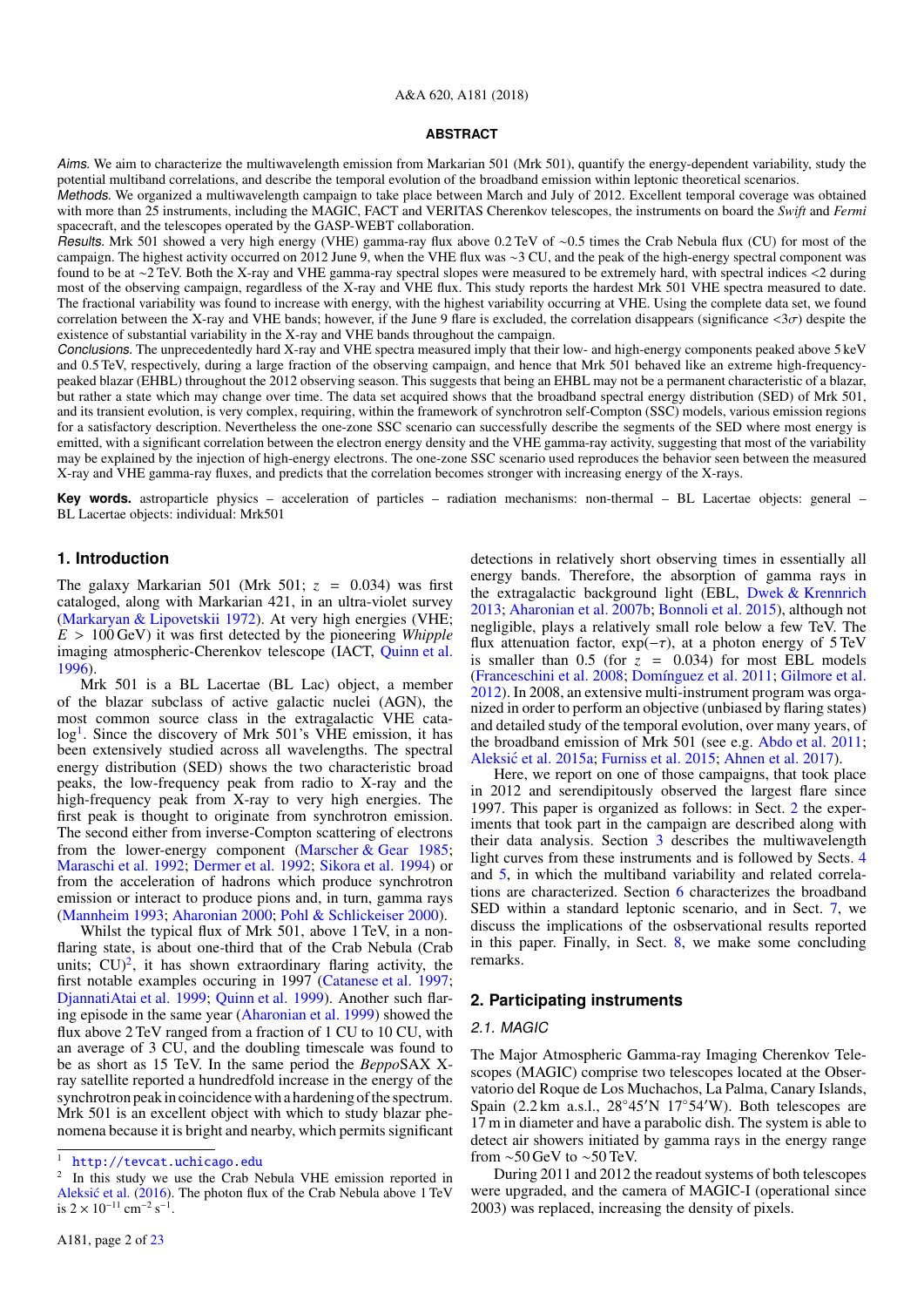This resulted in a telescope performance enabling a detection of a ∼0.7% Crab Nebula-like source within 50 h, or a 5% Crablike flux in 1 h of observation. The systematic uncertainties in the spectral measurements for a Crab-like point source were estimated to be 11% in the normalization factor (at ∼200 GeV) and 0.15 in the power-law slope. The systematic uncertainty in the absolute energy determination is estimated to be 15%. Further details about the performance of the MAGIC telescopes after the hardware upgrade in 2011–2012 can be found in [Aleksic et al.](#page-18-13) [\(2016\)](#page-18-13). The data were analyzed using MARS, the standard anal-ysis package of MAGIC [\(Zanin et al.](#page-19-65) [2013;](#page-19-65) Aleksić et al. [2016\)](#page-18-13). The data from March and April 2012 were taken in stereo mode, whilst the data taken in May and June 2012 were taken with MAGIC-II operating as a single telescope due to a technical issue which precluded the operation of MAGIC-I.

## 2.2. VERITAS

The VERITAS experiment (Very Energetic Radiation Imaging Telescope Array System) is an array of IACTs located at the *Fred Lawrence Whipple* Observatory in southern Arizona (1.3 km a.s.l., N 31°40', W 110°57'). It consists of four Davies-Cottontype telescopes.

Full array operations began in September 2007. Each telescope has a focal length and dish diameter of 12 m. The total effective mirror area is  $106 \text{ m}^2$  and the camera of each telescope is made up of 499 photomultiplier tubes (PMTs). A single pixel has a field of view of 0.15◦ . The system operates in the energy range from ∼100 GeV to ∼50 TeV.

VERITAS has also undergone several upgrades. In 2009 one of the telescopes was moved in order to make the array more symmetric. During the summer of 2012 the VERITAS cameras were upgraded by replacing all of the photo-multiplier tubes [\(D. B. Kieda for the VERITAS Collaboration](#page-18-24) [2013\)](#page-18-24). For more details on the VERITAS instrument see [Holder et al.](#page-18-25) [\(2008\)](#page-18-25).

The performance of VERITAS is characterized by a sensitivity of ∼1% of the Crab nebula flux to detect (at  $5\sigma$ ) a point-like source in 25 h of observation, which is equivalent to detecting (at  $5\sigma$ ) a ∼5% Crab flux in 1 h. The uncertainty on the VERITAS energy calibration is approximately 20%. The systematic uncertainty on reconstructed spectral indices is estimated at  $\pm 0.2$ , independent of the source spectral index, according to studies of [Madhavan](#page-18-26) [\(2013\)](#page-18-26). Further details about the performance of VERITAS can be found on the VERITAS website<sup>[3](#page-3-0)</sup>.

## 2.3. FACT

The First G-APD Cherenkov Telescope (FACT) is the first Cherenkov telescope to use silicon photomultipliers (SiPM/ G-APD) as photodetectors. As such, the camera consists of 1440 G-APD sensors, each with a field of view of 0.11◦ providing a total field of view of 4.5◦ . FACT is located next to the MAGIC telescopes at the Observatorio del Roque de Los Muchachos. The telescope makes use of the old HEGRA CT3 [\(Mirzoyan](#page-18-27) [1998\)](#page-18-27) mount, and has a focal length of 5 m and an effective dish diameter of ∼3 m. The telescope operates in the energy range from ∼0.8 TeV to ∼50 TeV. For more details about the design and experimental setup see [Anderhub et al.](#page-18-28) [\(2013\)](#page-18-28).

Since 2012, FACT has been continuously monitoring known TeV blazars, including Mrk 501 and Mrk 421. FACT provides a dense sampling rate by focusing on a subset of sources and the ability of the instrument to operate safely during nights of bright ambient light. The data are analyzed and processed immediately, and results are available publicly online[4](#page-3-1) within minutes of the observation [\(Dorner et al.](#page-18-29) [2013,](#page-18-29) [2015;](#page-18-30) [Bretz et al.](#page-18-31) [2014\)](#page-18-31).

## 2.4. Fermi-LAT

The Large Area Telescope (LAT, [Atwood et al.](#page-18-32) [2009\)](#page-18-32) is a pair-conversion telescope (*Fermi* Gamma-ray Space Telescope) operating in the energy range from <sup>∼</sup>30 meV to >TeV. *Fermi* scans the sky continuously, completing one scan every 3 h. The *Fermi*-LAT data presented in this paper cover the period from 2011 December 29 (MJD 55924) to 2012 August 13 (MJD 56152). The data were analyzed using the standard *Fermi* analysis software tools (version v10r1p1), using the P8R2\_SOURCE\_V6 response function. Events with energy above 0.2 GeV and coming from a 10° region of interest (ROI) around Mrk 501 were selected, with a 100◦ zenith-angle cut to avoid contamination from the Earth's limb. Two background templates were used to model the diffuse Galactic and isotropic extragalactic background, gll\_iem\_v06.fits and iso\_P8R2\_SOURCE\_V6\_v06.txt, respectively<sup>[5](#page-3-2)</sup>. All point sources in the third *Fermi*-LAT source catalog (3FGL, [Acero et al.](#page-18-33) [2015\)](#page-18-33) located in the 10◦ ROI and an additional surrounding 5◦ -wide annulus were included in the model. In the unbinned likelihood fit, the spectral parameters were set to the values from the 3FGL, while the normalization parameters of the nine sources within the ROI identified as variable were left free. The normalisation of the diffuse components, as well as the the model parameters related to Mrk 501 were also left free.

Because of the moderate sensitivity of *Fermi*-LAT to detect Mrk 501 (especially when the source is not flaring), we performed the unbinned likelihood analysis on one-week time intervals for determining the light curves in the two energy bands  $0.2-2 \text{ GeV}$  and  $>2 \text{ GeV}$  reported in Sect. [3.](#page-5-0) In both cases we fixed the PL index to 1.75, as was done in [Ahnen et al.](#page-18-23) [\(2017\)](#page-18-23). On the other hand, in order to increase the simultaneity with the VHE data, we used 3-day time intervals (centered at the night of the VHE observations) for most of the unbinned likelihood spectral analyses reported in Sect. [6.](#page-9-0) For those spectral analyses, we performed first the PL fit in the range from 0.2 GeV to 300 GeV (see spectral results in Table [B.3\)](#page-22-0). Then, we performed the unbinned likelihood analysis in three energy bins (split equally in log space from 0.2 GeV to 300 GeV) where the PL index was fixed to the value retrieved from the spectral fit to the full energy range. Flux upper limits at 95% confidence level were calculated whenever the test statistic (TS) value<sup>[6](#page-3-3)</sup> for the source was below  $4^7$  $4^7$ .

#### 2.5. Swift

The study reported in this paper makes use of the three instruments on board the *Neil Gehrels Swift* Gamma-ray Burst Observatory [\(Gehrels et al.](#page-18-34) [2004\)](#page-18-34); namely the Burst Alert

<span id="page-3-0"></span><sup>3</sup> <http://veritas.sao.arizona.edu/specifications>

<span id="page-3-2"></span><span id="page-3-1"></span><sup>4</sup> <http://fact-project.org/monitoring/>

<sup>5</sup> [http://fermi.gsfc.nasa.gov/ssc/data/access/lat/](http://fermi.gsfc.nasa.gov/ssc/data/access/lat/BackgroundModels.html) [BackgroundModels.html](http://fermi.gsfc.nasa.gov/ssc/data/access/lat/BackgroundModels.html)

<span id="page-3-3"></span>The TS value quantifies the probability of having a point gamma-ray source at the location specified. It is roughly the square of the significance value [\(Mattox et al.](#page-18-35) [1996\)](#page-18-35).

<span id="page-3-4"></span>A TS value of 4 corresponds to a  $\sim$ 2 $\sigma$  flux measurement, which is a commonly used threshold for flux measurements of known sources.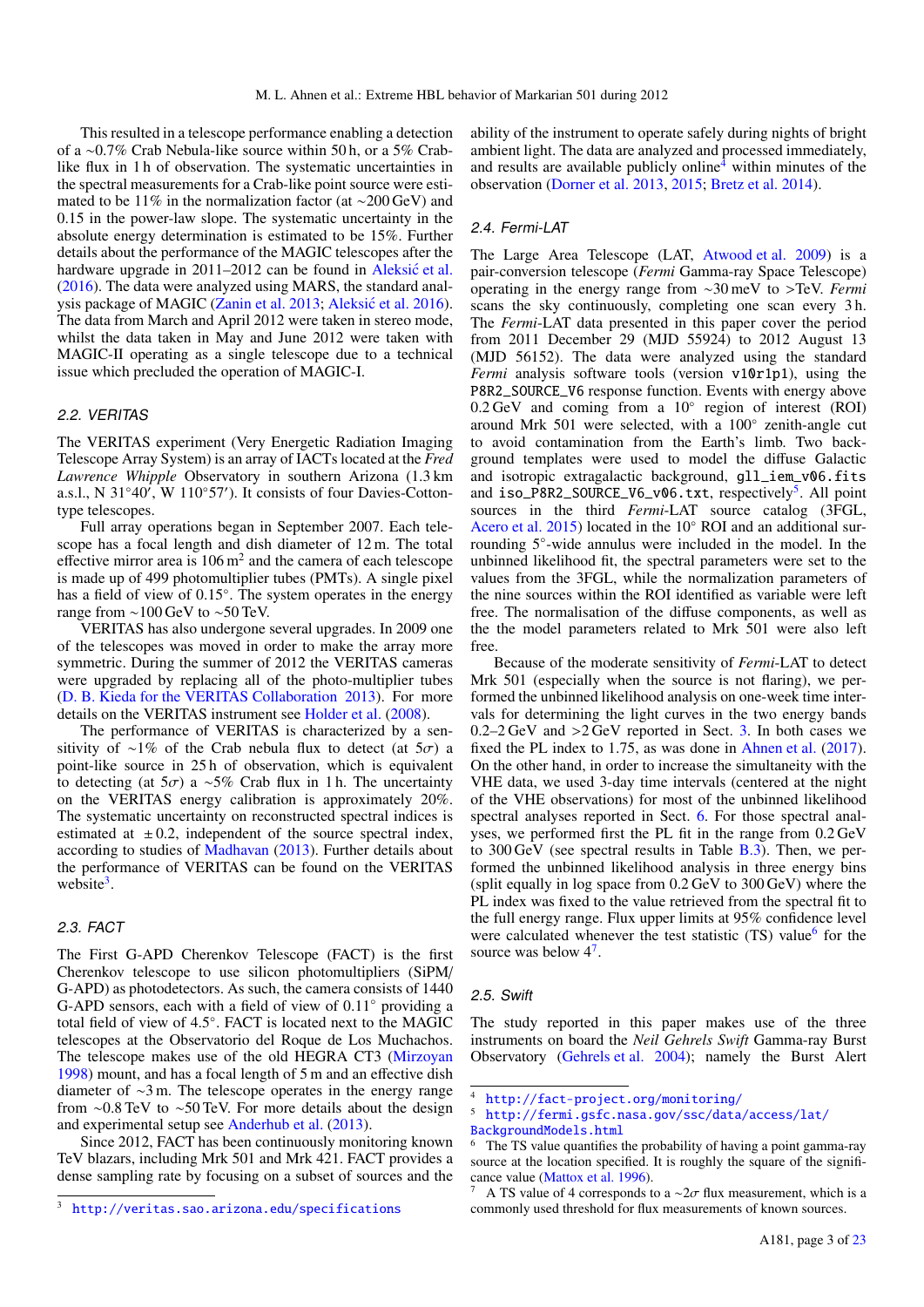Telescope (BAT, [Markwardt et al.](#page-18-36) [2005\)](#page-18-36), the X-ray Telescope (XRT, [Burrows et al.](#page-18-37) [2005\)](#page-18-37) and the Ultraviolet/Optical Telescope (UVOT, [Roming et al.](#page-18-38) [2005\)](#page-18-38).

The 15–50 keV hard X-ray fluxes from BAT were retrieved from the transient monitor results provided by the *Swift*/BAT team [\(Krimm et al.](#page-18-39) [2013\)](#page-18-39)<sup>[8](#page-4-0)</sup>, where we made a weighted average of all the observations performed within temporal bins of five days. The BAT count rates are converted to energy flux using that  $\frac{0.00022 \text{ counts cm}^{-2} \text{ s}^{-1}}{0.00022 \text{ counts cm}^{-2}}$  corresponds to  $1.26 \times 10^{-11} \text{erg cm}^{-2}$  $s^{-1}$ [\(Krimm et al.](#page-18-39) [2013\)](#page-18-39). This conversion is strictly correct only for sources with the Crab Nebula spectral index in the BAT energy domain  $(\Gamma = 2.1)$ , but the systematic error for sources with different indices is small and often negligible in comparison with the statistical uncertainties, as reported in [Krimm et al.](#page-18-39) [\(2013\)](#page-18-39).

The XRT and UVOT data come from dedicated observations organized and performed within the framework of the planned extensive multi-instrument campaign. In this study we consider the 52 Mrk 501 observations performed between 2012 February 2 (MJD 55959) and 2012 July 30 (MJD 56138). All observations were carried out in the Windowed Timing (WT) readout mode, with an average exposure of 0.9 ks. The data were processed using the XRTDAS software package (v.2.9.3), which was developed by the ASI Science Data Center and released by HEASARC in the HEASoft package (v.6.15.1). The data are calibrated and cleaned with standard filtering criteria using the xrtpipeline task and calibration files available from the *Swift*/XRT CALDB (version 20140120). For the spectral analysis, events are selected within a 20-pixel (∼46 arcsec) radius, which contains 90% of the point-spread function (PSF). The background was estimated from a nearby circular region with a radius of 40 pixels. Corrections for the PSF and CCD defects are applied from response files generated using the xrtmkarf task and the cumulative exposure map. Before the spectra are fitted the 0.3–10 keV data are binned to ensure that there are at least 20 counts in each energy bin. The spectra are then corrected for absorption with a neutral-hydrogen column density fixed to the Galactic 21 cm value in the direction of Mrk 501, namely  $1.55 \times 10^{20}$  cm<sup>-2</sup> [\(Kalberla et al.](#page-18-40) [2005\)](#page-18-40).<br>Swift/UVOT made between 31

*Swift*/UVOT made between 31 and 52 measurements, depending on the filter used. The data telemetry volume was reduced using the image mode, where the photon timing information is discarded and the image is directly accumulated onboard. In this paper we considered UVOT image data taken within the same observations acquired by XRT. Here we use the UV lenticular filters, W1, M2 and W2, which are the ones that are not affected by the strong flux of the host galaxy. We evaluated the photometry of the source according to the recipe in [Poole et al.](#page-18-41) [\(2008\)](#page-18-41), extracting source counts with an aperture of 5 arcsec radius and an annular background aperture with inner and outer radii of 20 arcsec and 30 arcsec. The count rates were converted to fluxes using the updated calibrations [\(Breeveld et al.](#page-18-42) [2011\)](#page-18-42). Flux values were then corrected for mean Galactic extinction using an *E*(*B* − *V*) value of 0.017 [\(Schlafly & Finkbeiner](#page-18-43) [2011\)](#page-18-43) for the UVOT filter effective wavelength and the mean Galactic interstellar extinction curve in [Fitzpatrick](#page-18-44) [\(1999\)](#page-18-44).

#### <span id="page-4-1"></span>2.6. Optical instruments

Optical data in the *R* band were provided by various telescopes around the world, including the ones from the GASP-WEBT program [\(Villata et al.](#page-19-66) [2008,](#page-19-66) [2009\)](#page-19-67). In this paper we report observations performed in the *R* band from the following observatories: Crimean Astrophysical Observatory, St. Petersburg,

Sierra de San Pedro Màrtir, Roque de los Muchachos (KVA), Teide (IAC80), Lulin (SLT), Rozhen (60 cm), Abastumani (70 cm), Skinakas, the robotic telescope network AAVSOnet, ROVOR and iTelescopes. The calibration was performed using the stars reported by [Villata et al.](#page-19-68) [\(1998\)](#page-19-68), the Galactic extinction was corrected using the coefficients given in Schlafly  $&$  Finkbeiner [\(2011\)](#page-18-43), and the flux from the host galaxy in the *R* band was estimated using [Nilsson et al.](#page-18-45) [\(2007\)](#page-18-45) for the apertures of 5 arcsec and 7.5 arcsec used by the various instruments. The reported fluxes include instrument-specific offsets of a few mJy, owing to the different filter spectral responses and analysis procedures of the various optical data sets (e.g. for signal and background extraction) in combination with the strong host-galaxy contribution, which is about 2/3 of the total flux measured in the *R* band. The offsets applied are the following ones: Abastumani =  $3.0$  mJy; SanPedroMartir =  $-1.8$  mJy; Teide =  $2.1 \text{ mJy}$ ; Rozhen =  $3.9 \text{ mJy}$ ; Skinakas =  $0.8 \text{ mJy}$ ; AAVSOnet =  $-3.8$  mJy; iTelescopes =  $-2.5$  mJy; ROVOR = <sup>−</sup>2.7mJy. These offsets were determined using several of the GASP-WEBT instruments as reference, and scaling the other instruments (using simultaneous observations) to match them. Additionally, a point-wise fluctuation of 0.2 mJy  $(\sim 0.01 \text{ mag})$ was added in quadrature to the statistical errors in order to account for potential day-to-day differences for observations with the same instrument.

We also report on polarization measurements from five facilities: Lowell Observatory (Perkins telescope), St. Petersburg (LX-200), Crimean (AZT-8+ST7), Steward Observatory (2.3 m Bok and 1.54 m Kuiper telescopes) and Roque de los Muchachos (Liverpool telescope). All polarization measurements were obtained from *R* band imaging polarimetry, except for the measurements from Steward Observatory, which are derived from spectropolarimetry between 4000 Å and 7550 Å with a resolution of ∼15 Å. The reported values are constructed from the median *Q*/*I* and *U*/*I* in the 5000–7000 Å band. The effective wavelength of this bandpass is similar to the Kron-Cousins *R* band. The wavelength dependence in the polarization of Mrk 501 seen in the spectro-polarimetry is small and does not significantly affect the variability analysis of the various instruments presented here, as can be deduced from the good agreement between all the instruments shown in the bottom panels of Fig. [1.](#page-6-0) The details related to the observations and analysis of the polarization data are reported by [Larionov et al.](#page-18-46) [\(2008\)](#page-18-46), [Smith et al.](#page-18-47) [\(2009\)](#page-18-47), [Jorstad et al.](#page-18-48) [\(2010\)](#page-18-48), and [Jermak et al.](#page-18-49) [\(2016\)](#page-18-49).

#### 2.7. Radio observations

We report here radio observations from telescopes at the Metsähovi Radio Observatory and the Owens Valley Radio Observatory (OVRO). The 14 m Metsähovi Radio telescope operates at 37 GHz and the OVRO at 15 GHz. Details of the observation strategies can be found in [Teräsranta et al.](#page-19-69) [\(1998\)](#page-19-69) and [Richards et al.](#page-18-50) [\(2011\)](#page-18-50). For both instruments Mrk 501 is a point source, and therefore the measurements represent an integration of the full source extension, which is much larger than the region that is expected to produce the blazar emission at optical/X-ray and gamma-ray energies that we wish to study. However, as reported by [Ackermann et al.](#page-18-51) [\(2011\)](#page-18-51), there is a correlation between radio and GeV emission of blazars. In the case of Mrk 501, [Ahnen et al.](#page-18-23) [\(2017\)](#page-18-23) showed that the radio core emission increased during a period of high gamma-ray activity,

<span id="page-4-0"></span><sup>8</sup> See <http://swift.gsfc.nasa.gov/results/transients/>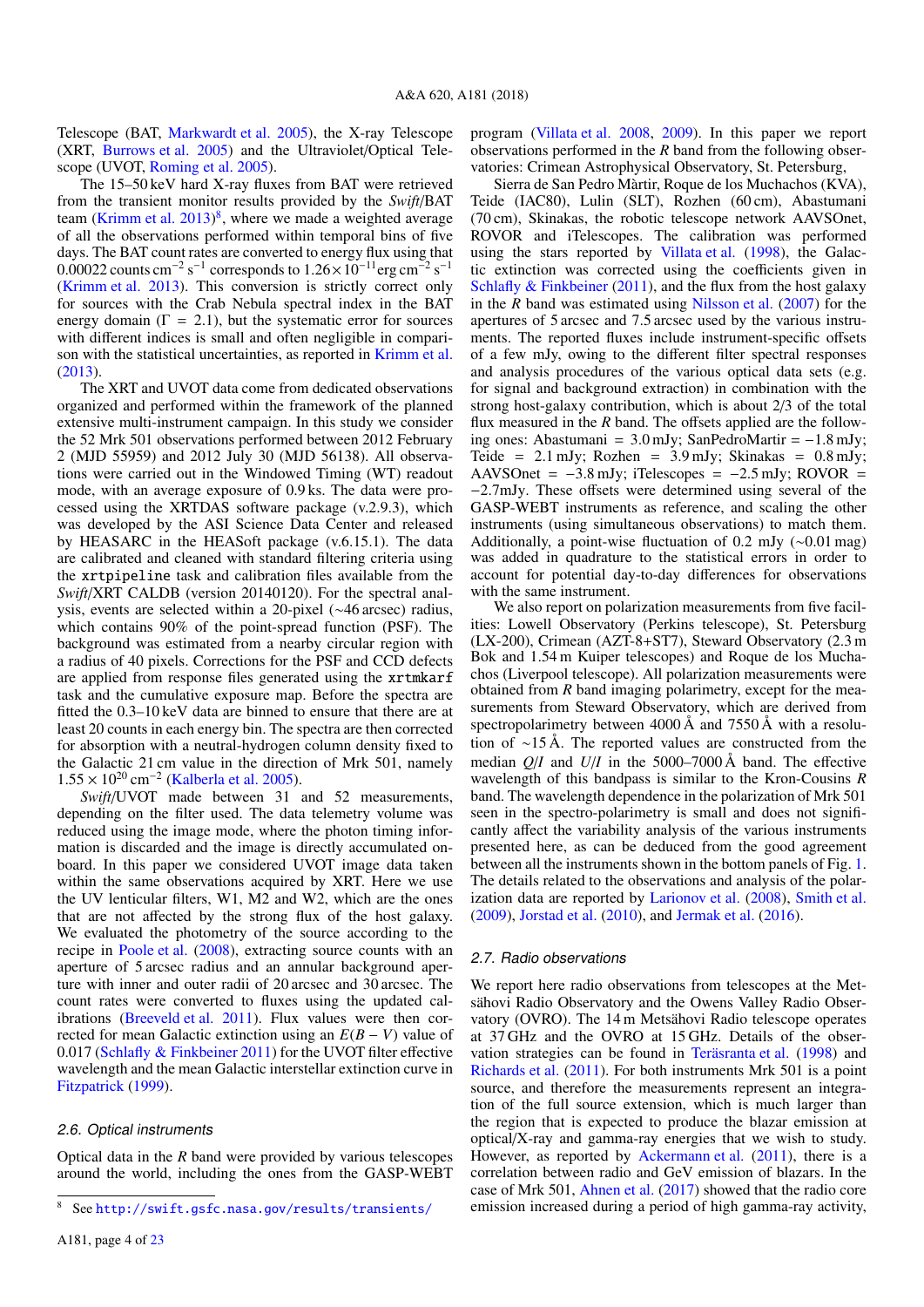therefore part of the radio emission seems to be related to the gamma-ray component, and should be considered when studying the blazar emission.

## <span id="page-5-0"></span>**3. Multiwavelength light curve**

Figure [1](#page-6-0) shows a complete set of light curves for all participating instruments, from radio to VHE.

The first panel from the top shows the radio data from the Metsähovi and Owens Valley radio observatories. Each data point represents the average over one night of observations. Optical data in the *R*-band, after host galaxy subtraction as prescribed in Sect. [2.6,](#page-4-1) are shown in the second panel. The light curve also shows very little variability, with just a slow change in flux of about ∼10–20% on timescales of many tens of days. When compared to the 13 years of optical observations from the Tuorla group<sup>[9](#page-5-2)</sup>, one can note that in 2012 the flux was at a historic minimum. The ultraviolet data from the *Swift*/UVOT are presented in the third panel and follows the same pattern as the *R* band fluxes. Overall, the low-frequency observations (radio to ultraviolet) show little variation during this period.

In the X-ray band the *Swift*/XRT and BAT light curves show a large amount of variation, occurring on timescales of days (i.e. much faster than those in the optical band). The *Swift*/XRT points represent nightly fluxes derived from ∼1 ks observations (where the error bars are smaller than the markers), while the *Swift*/BAT points are the weighted average of all measurements performed within 5-day intervals. On the day of June 9 2012 (MJD 56087) a flare is observed where the *Swift*/XRT flux reached  $3.2 \times 10^{-10}$  erg cm<sup>-2</sup> s<sup>-1</sup> in the 2–10 keV band. Interest-<br>ingly the largest flux point in the 0.3–2 keV band occurs two ingly, the largest flux point in the 0.3–2 keV band occurs two days later, indicating that the X-ray activity can have a different variability pattern below and above 2 keV.

The *Fermi*-LAT light curves, which are binned in 7 day time intervals, show some mild variability. The ability to detect small amplitude variability at these energies is strongly limited by the relatively large statistical uncertainty in the flux measurements.

The seventh and eighth panels of Fig. [1](#page-6-0) show the VHE light curves from MAGIC, VERITAS and FACT. Here we split the VHE information from MAGIC and VERITAS into two bands, from 200 GeV to 1 TeV and above 1 TeV. Each point represents a nightly average, with the 18 MAGIC observations, obtained from an average observation of 1.25 h, and the 28 VERITAS data points, obtained from an average observation of 0.5 h.

The VHE emission is highly variable, with the average in both bands being approximately 0.7 CU above 1 TeV. The largest VHE flux is observed on 2012 June 9, where the light curves show a very clear flare (which is also visible in the X-ray light curve) with a 0.2–1 TeV flux of  $5.6 \times 10^{-10}$  cm<sup>-2</sup> s<sup>-1</sup> (2.8 CU),<br>and the >1 TeV flux reaching  $1.0 \times 10^{-10}$  cm<sup>-2</sup> s<sup>-1</sup> (4.9 CU) and the >1 TeV flux reaching  $1.0 \times 10^{-10} \text{ cm}^{-2} \text{ s}^{-1}$  (4.9 CU).<br>Unfortunately VERITAS was not scheduled to observe Mrk 501 Unfortunately, VERITAS was not scheduled to observe Mrk 501 on June 9.

FACT observed Mrk 501 for an average of 3.3 h per night over 73 nights during the campaign. As with the other TeV instruments, the data shown are binned nightly.

The FACT fluxes reported in Fig. [1](#page-6-0) were obtained with a first-order polynomial that relates the MAGIC flux (ph cm<sup>-2</sup> s<sup>-1</sup> above 1 TeV) and the FACT excess rates (events/hour), as explained in Appendix [A.](#page-21-0)

Measurements of the degree of optical linear polarization and its position angle are displayed in the bottom panels of Fig. [1.](#page-6-0) As with the optical photometry, the polarization shows

only mild variations on time scales of weeks to months during the campaign. Variations of the degree of polarization are muted by the strong contribution of unpolarized starlight from the host galaxy falling within the observation apertures. At these optical flux levels and with the apertures used for the ground-based polarimetry, the optical flux from the host galaxy is about 2/3 of the flux measured, and hence the intrinsic polarization of the blazar is about a factor of three higher than observed. Different instruments used somewhat different apertures and optical bands, which implies that the contribution of the host galaxy to the optical flux and polarization degree will be somewhat different for the different instruments. Since the host galaxy is not subtracted, this leads to small offsets (at the level of ∼1%) in the measurements of the degree of polarization. The position angle of the polarization (which is not affected by the host galaxy) remains at 120–140◦ for more than a month before and after the VHE flare. For comparison, the position angle of the 15 GHz VLBI jet is at ∼150◦ [\(Lister et al.](#page-18-52) [2009\)](#page-18-52). Overall, there is no apparent optical signature, either in flux or linear polarization, that can be associated with the gamma-ray activity observed in Mrk 501 during 2012.

## <span id="page-5-1"></span>**4. Fractional variability**

In order to characterize the variability at each wavelength we fol-lowed the prescription of [Vaughan et al.](#page-19-70) [\(2003\)](#page-19-70) where the fractional variability  $(F_{var})$  is defined as

$$
F_{\text{var}} = \sqrt{\frac{S^2 - \langle \sigma_{\text{err}}^2 \rangle}{\langle x \rangle^2}}
$$
 (1)

Here *S* is the standard deviation of the flux measurement,  $\langle \sigma_{\text{err}}^2 \rangle$  the mean squared error and  $\langle x \rangle^2$  the square of the average photon flux. The error on  $F_{\text{max}}$  is estimated followaverage photon flux. The error on  $F_{\text{var}}$  is estimated following the prescription of [Poutanen et al.](#page-18-53) [\(2008\)](#page-18-53), as described by Aleksić et al. [\(2015a\)](#page-18-21)

$$
\Delta F_{\text{var}} = \sqrt{F_{\text{var}}^2 + \text{err}(\sigma_{\text{NXS}}^2)} - F_{\text{var}} \tag{2}
$$

and err $(\sigma_{\text{NXS}}^2)$  is taken from Eq. (11) in [Vaughan et al.](#page-19-70) [\(2003\)](#page-19-70)

$$
err(\sigma_{NXS}^2) = \sqrt{\left(\sqrt{\frac{2}{N}} \frac{\langle \sigma_{err}^2 \rangle}{\langle x \rangle^2}\right)^2 + \left(\sqrt{\frac{\langle \sigma_{err}^2 \rangle}{N}} \frac{2F_{var}}{\langle x \rangle}\right)^2}
$$
(3)

where *N* is the number of flux measurements. This method, commonly used to quantify the variability, has the caveat that the resulting *F*var and its related uncertainty depend on the instrument sensitivity and the observing strategy performed. For instance, densely sampled light curves with small uncertainties in the flux measurements may allow us to see flux variations that are hidden otherwise, and hence may yield a larger *F*var and/or smaller uncertainties in the calculated values of  $F_{\text{var}}$ . This introduces differences in the ability to detect variability in the different energy bands. Issues regarding the application of this method, in the context of multiwavelength campaigns, are discussed by Aleksić et al.  $(2014, 2015a,b)$  $(2014, 2015a,b)$  $(2014, 2015a,b)$  $(2014, 2015a,b)$ . In the multi-instrument dataset presented in this case, the sensitivity of the instruments *Swift*/BAT and *Fermi*-LAT precludes the detection of Mrk 501 on hour timescales, and hence integration over several days is required (and still yields flux measurements with relatively large uncertainties). This means that the *Swift*/BAT and *Fermi*-LAT *F*var values are not directly comparable to those of the other

<span id="page-5-2"></span><sup>9</sup> See [http://users.utu.fi/kani/1m/Mkn\\_501\\_jy.html](http://users.utu.fi/kani/1m/Mkn_501_jy.html)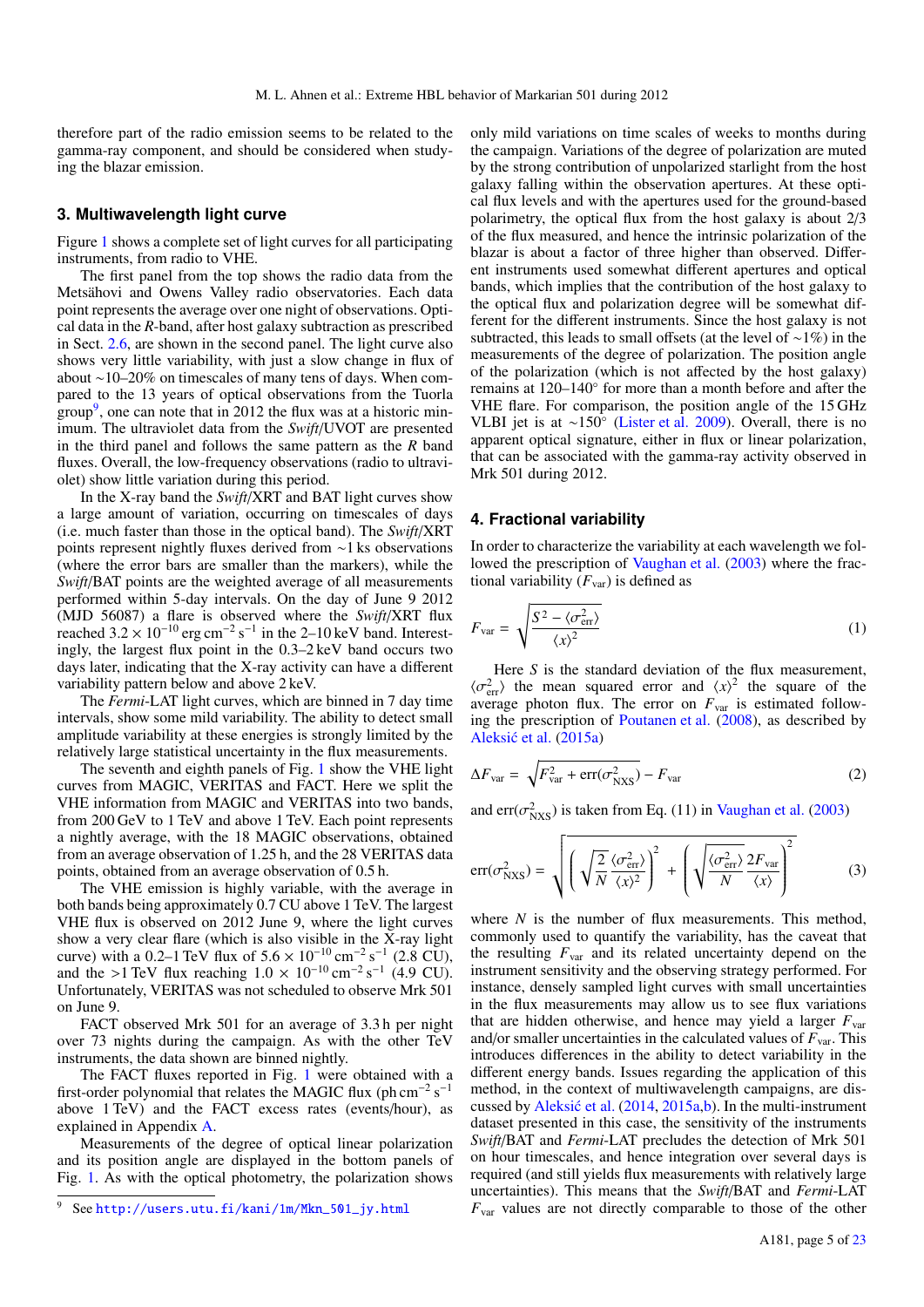

<span id="page-6-0"></span>[Fig. 1.](https://dexter.edpsciences.org/applet.php?DOI=10.1051/0004-6361/201833704&pdf_id=1) Multiwavelength light curve for Mrk 501 during the 2012 campaign. The *bottom two panels* report the electric vector polarization angle (PA) and polarization degree (PD). The correspondence between the instruments and the measured quantities is given in the legends. The horizontal dashed line in the VHE light curves represents 1 CU as reported in [Aleksic et al.](#page-18-13) [\(2016\)](#page-18-13), and the blue vertical dotted lines in the panels with the polarization light curves depict the day of the large VHE flare (MJD 56087).

instruments, for which  $F_{\text{var}}$  values computed with nightly observations (and typically smaller error bars) are reported.

Figure [2](#page-7-0) shows the  $F_{\text{var}}$  as a function of energy. The left panel uses all the data presented in Fig. [1,](#page-6-0) with the exception of nights where there were simultaneous FACT and MAGIC data. In these cases the FACT data are removed. The figure displays *F*var values for those bands with positive excess variance  $(S^2)$  larger than  $\langle \sigma_{\text{err}} \rangle^2$ ); a negative excess variance is interpreted<br>as absence of variability either because there was no variability as absence of variability either because there was no variability or because the instruments were not sensitive enough to detect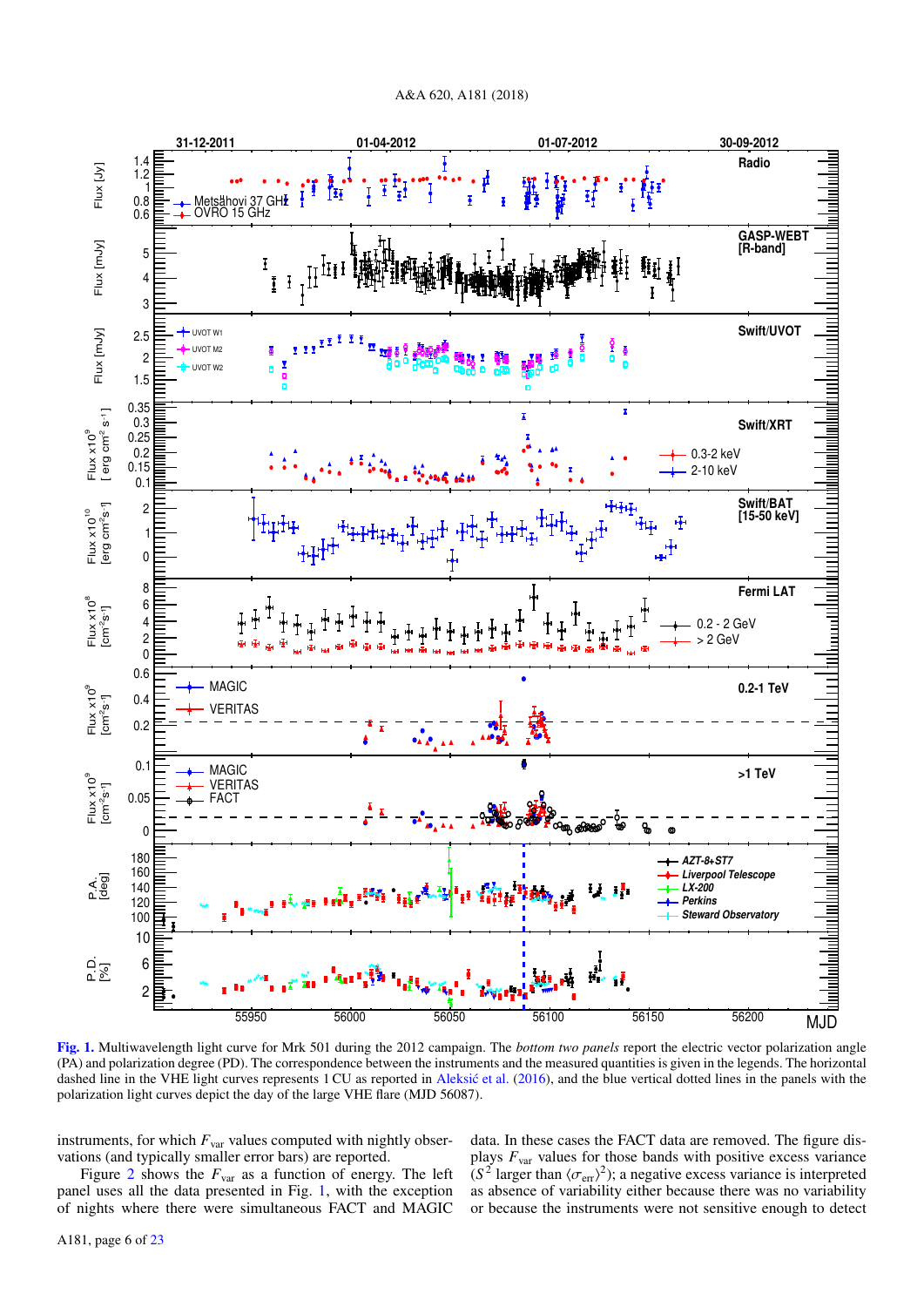

<span id="page-7-0"></span>[Fig. 2.](https://dexter.edpsciences.org/applet.php?DOI=10.1051/0004-6361/201833704&pdf_id=2) Fractional variability *F*var for each instrument as a function of energy. *Left panel* includes all data, while the *right panel* includes all data except for the day of the VHE flare (MJD 56087).  $F_{\text{var}}$  values computed with X-ray and VHE data taken within the same night are shown with gray open markers.



<span id="page-7-2"></span>[Fig. 3.](https://dexter.edpsciences.org/applet.php?DOI=10.1051/0004-6361/201833704&pdf_id=3) VHE flux as a function of the *Swift*/XRT flux for the energy ranges shown. Open circles represent data that were taken within 12 h of each other, red circles within 6 h and blue circles within 3 h. In each case, linear fits to the closed circle points (6 h or less) are depicted with a red line (when considering the June 9 flare) and with a dotted-dashed gray line (when excluding the June 9 flare).

it. We obtained negative excess variances for the 15 GHz radio fluxes measured with OVRO and the 0.2–2 GeV fluxes measured with *Fermi*-LAT. The right panel shows the same data except for the flare day (MJD 56087), which has been removed from the multi-instrument dataset, and hence shows a more typical behavior of the source during the 2012 multi-instrument campaign.

Figure [2](#page-7-0) also reports the values of  $F_{\text{var}}$  obtained by using the X-ray/VHE observations taken simultaneously<sup>[10](#page-7-1)</sup>. Addition-

<span id="page-7-1"></span><sup>&</sup>lt;sup>10</sup> The  $F_{\text{var}}$  in the radio and optical bands does not change much when selecting sub-samples of the full dataset because the variability in these energy bands is small and the flux variations have longer timescales, in comparison with those from the X-ray and VHE bands.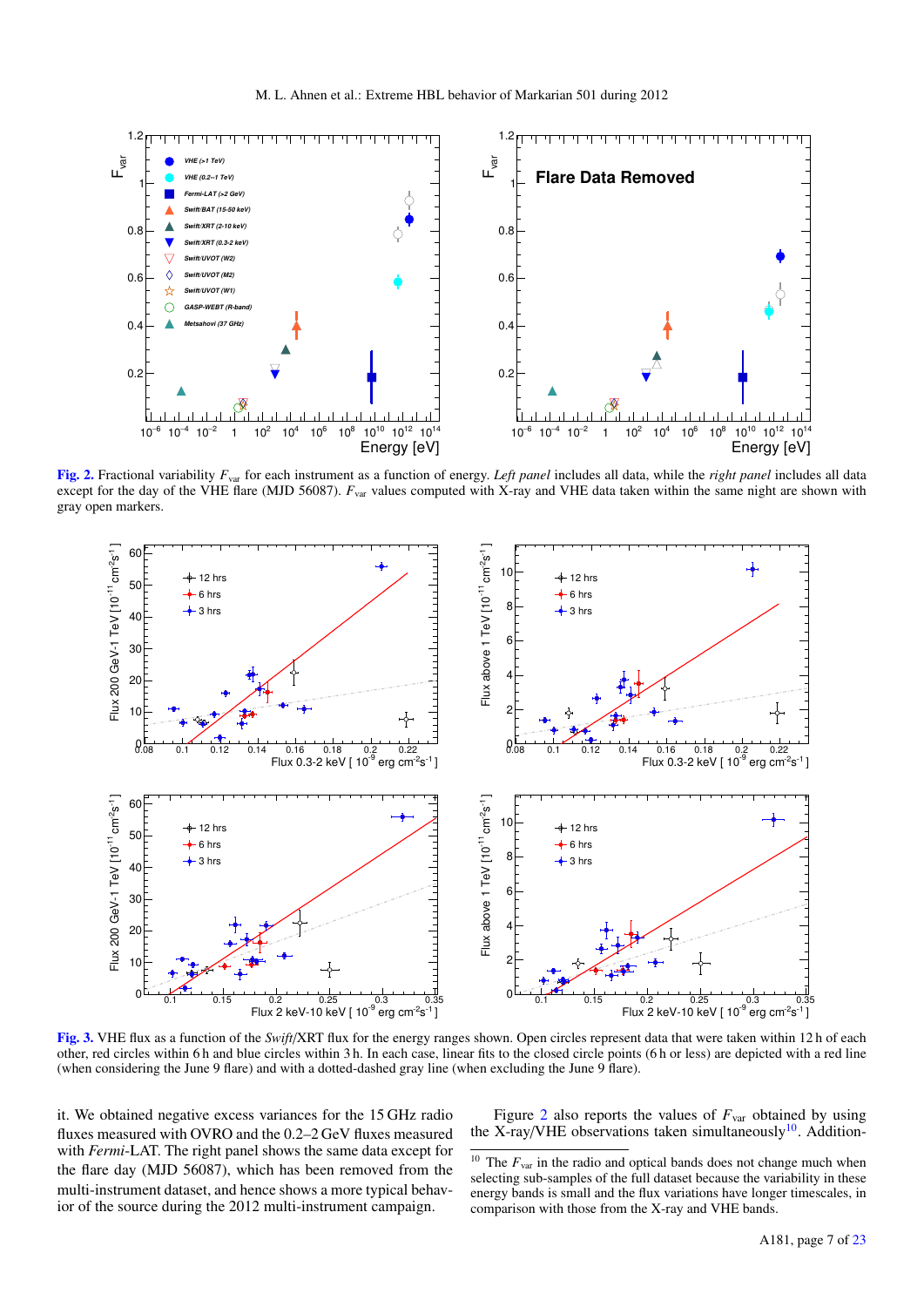

<span id="page-8-2"></span>[Fig. 4.](https://dexter.edpsciences.org/applet.php?DOI=10.1051/0004-6361/201833704&pdf_id=4) *Left panel*: *Swift*/XRT X-ray power-law spectral index vs flux in the 2–10 keV band. *Right panel*: measured VHE power-law spectral index vs VHE Flux above 0.2 TeV. Red points represent VERITAS data and black points MAGIC data. The data are EBL corrected using [Franceschini et al.](#page-18-17) [\(2008\)](#page-18-17). The *Swift*/XRT spectrum of Mrk 501 is often curved, and can be described at keV energies with a spectral index that is typically between 1.8 and 2.1, while the VHE spectral index measured with MAGIC and VERITAS during typical non-flaring activity is about 2.5 [\(Abdo et al.](#page-18-20) [2011;](#page-18-20) [Aleksic et al.](#page-18-21) [2015a\)](#page-18-21). The typical spectral indices at X-ray and VHE are marked with a dashed line. For comparison purposes, the panels depict with solid lines the result of a fit with a constant to the X-ray and VHE spectral indices.

<span id="page-8-1"></span>Table 1. Correlation results: VHE vs X-ray flux.

| VHE (0.2–1 TeV)            |                                               |                                                                                             | VHE (>1 TeV)               |                                               |                                                                                                                              |  |
|----------------------------|-----------------------------------------------|---------------------------------------------------------------------------------------------|----------------------------|-----------------------------------------------|------------------------------------------------------------------------------------------------------------------------------|--|
| Normalized<br>slope of fit | Pearson correlation<br>coefficient $(\sigma)$ | <b>DCF</b>                                                                                  | Normalized<br>slope of fit | Pearson correlation<br>coefficient $(\sigma)$ | <b>DCF</b>                                                                                                                   |  |
| $4.34 \pm 0.19$            |                                               | $0.72 \pm 0.59$                                                                             | $4.14 \pm 0.27$            |                                               | $0.74 \pm 0.59$                                                                                                              |  |
| $1.01 \pm 0.21$            |                                               | $0.37 \pm 0.14$                                                                             | $1.28 \pm 0.25$            |                                               | $0.42 \pm 0.17$                                                                                                              |  |
| $2.57 \pm 0.13$            |                                               | $0.81 \pm 0.64$                                                                             | $2.72 \pm 0.16$            |                                               | $0.83 \pm 0.64$                                                                                                              |  |
| $1.64 \pm 0.20$            | $0.56_{-0.25}^{+0.18}$ (2.2)                  | $0.54 \pm 0.21$                                                                             | $1.66 \pm 0.21$            |                                               | $0.60 \pm 0.20$                                                                                                              |  |
|                            |                                               | $0.76^{+0.10}_{-0.15}$ (3.7)<br>0.38 <sup>+0.24</sup> (1.4)<br>$0.87_{-0.10}^{+0.06}$ (4.7) |                            |                                               | $0.78_{-0.15}^{+0.10}$ (3.9)<br>$0.39_{-0.29}^{+0.23}$ (1.6)<br>$0.88_{-0.10}^{+0.06}$ (4.9)<br>$0.59_{-0.24}^{+0.16}$ (2.5) |  |

Notes. See Sect. [5](#page-8-0) and Fig. [3.](#page-7-2) The normalized slope is the gradient of the fit in Fig. [3,](#page-7-2) divided by the ratio of the average of each distribution, in order to create a dimensionless scaling factor. Pearson correlation function  $1\sigma$  errors and the significance of the correlation are calculated following [Press et al.](#page-18-56) [\(2002\)](#page-18-56). Discrete correlation function (DCF) and errors are calculated as prescribed in [Edelson & Krolik](#page-18-57) [\(1988\)](#page-18-57).

ally, the right panel in Fig. [2](#page-7-0) also shows that, when the large VHE flare from MJD 56087 is removed, the  $F_{\text{var}}$  changes substantially in the VHE gamma-ray band (e.g. from  $0.93 \pm$ 0.04 down to  $0.53 \pm 0.05$  above 1 TeV) but the variability changes mildly in the X-ray band (e.g. from  $0.301 \pm 0.003$ ) to  $0.241 \pm 0.003$  at 2–10 keV). In both panels there is a general increase of the fractional variability with increasing energy of the emission. These results will be further discussed in Sect. [7.3.](#page-15-0)

## <span id="page-8-0"></span>**5. Correlation between the X-ray and VHE gamma-ray emission**

This section focuses on the cross-correlation between the X-ray and VHE emission, which are the energy bands with the largest variability in the emission of Mrk 501 (as shown in Fig. [2\)](#page-7-0). Figure [3](#page-7-2) shows the integral flux for the two VHE ranges, 0.2–1 TeV and >1 TeV, plotted against that for the two *Swift*/XRT flux bands, 0.3–2 keV and 2–10 keV. The symbols are color-coded depending on the time difference between the observations: 3, 6 or 12 h. The correlation studies are performed with data taken within 6h (the red and blue symbols), which is approximately the largest temporal coverage provided by a Cherenkov telescope for one source during one night.

Three methods were used to test for correlation in each of the four panels shown in Fig. [3,](#page-7-2) and the results are shown in

Table [1.](#page-8-1) A Pearson's correlation test was applied to the data and a maximum correlation of  $4.9\sigma$  is found between the higherenergy component of the X-ray band (2–10 keV) and the higherenergy component of the VHE band (>1 TeV). However, this falls to  $2.5\sigma$  when the day of the flare is removed. We also quantified the correlations using the discrete correlation function (DCF, [Edelson & Krolik](#page-18-57) [1988\)](#page-18-57) which has the advantage over the Pearson correlation that the errors in the individual flux measurements (which contribute to the dispersion in the flux values) are naturally taken into account. Using the data shown in Fig. [3](#page-7-2) the correlation for the two higher-energy bands of the X-ray and VHE light curves yields  $0.83 \pm 0.64$  when using all data, and  $0.60 \pm 0.20$ after removing the June 9 flare. The three-times-larger error in the DCF when the big VHE flare is included is due to the fact that the error in the DCF is given by the dispersion in the individual (for a given pair of X-ray/VHE data points) unbinned discrete correlation function, and this single (flaring) data point deviates substantially from the behavior of the others. The DCF value for the data without the flaring activity corresponds to a marginal correlation at the level of  $3\sigma$ , which is consistent with the Pearson correlation analysis. The DCF method is often used to look for a time delay between the emission at different wavelengths. Such a search was carried out for the two X-ray and VHE gamma-ray bands, and no significant delay was found. Neither a linear (shown in Fig. [3\)](#page-7-2) nor a quadratic fit function describes the data well; the linear fit of the highest-energy component in each band, gives a  $\chi^2$ /d.o.f. of 148 7/15 148.7/15.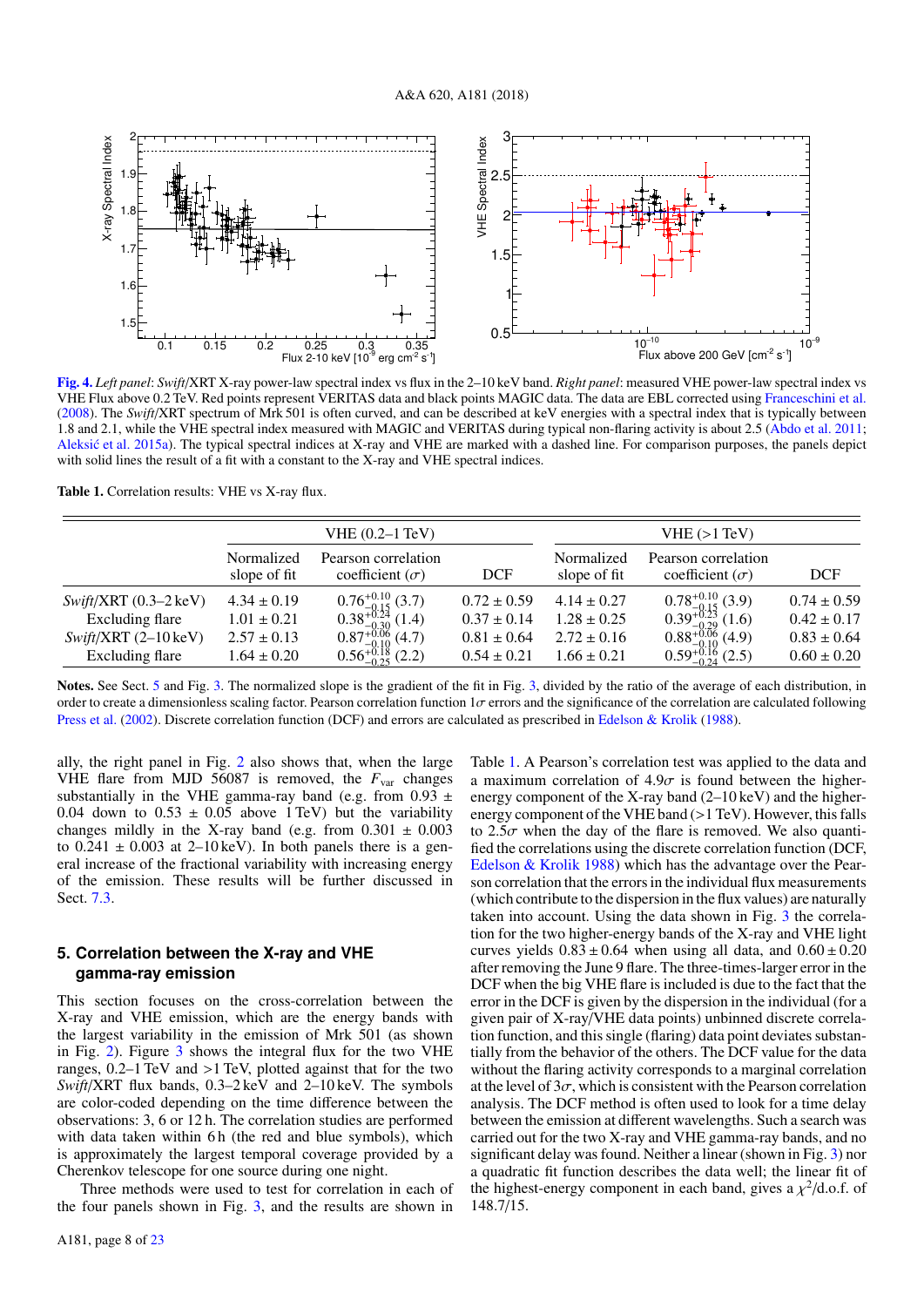In summary, this correlation study yields only a marginal correlation, which is greatest when comparing the high-energy X-ray and higher-energy VHE gamma-ray components.

In Fig. [4](#page-8-2) we present the correlation between the spectral index (derived from a power-law fit) and the integral flux for both the *Swift*/XRT and VHE data. The spectral fit results with powerlaw functions are reported in Tables [B.1,](#page-21-1) [B.2,](#page-21-2) [B.4,](#page-23-0) respectively for MAGIC, VERITAS and *Swift*/XRT. At X-rays, the source shows the harder-when-brighter behavior reported several times for Mrk 501 (e.g. [Pian et al.](#page-18-58) [1998;](#page-18-58) [Albert et al.](#page-18-59) [2007\)](#page-18-59), but such behavior is not observed in the VHE domain during the observing campaign in 2012.

The Mrk 501 spectra measured in the X-ray and VHE ranges were harder than previously observed, during both high and low activity. The very hard X-ray and VHE gamma-ray spectra observed during the full campaign will be further discussed in Sect. [7.1.](#page-14-1)

# <span id="page-9-0"></span>**6. Temporal evolution of the broadband spectral energy distribution**

In order to model the data, several time-resolved spectral energy distributions were formed. Spectral measurements were selected in cases where a *Swift*/XRT spectrum and a MAGIC/VERITAS spectrum were obtained within 6h of each other (i.e. from observations performed during the same night). This allowed 17 distinct SEDs to be constructed, spanning three months. The mean absolute time difference between the X-ray and VHE data are 1.2 h, with the maximum time difference being 4.0 h. Because of the substantially lower variability at radio and optical (see Fig. [2\)](#page-7-0) in comparison to that at X-rays and VHE gamma-rays, strict simultaneity in these bands is not relevant. Nevertheless, the *Swift*/UVOT data are naturally simultaneous to that of *Swift*/XRT, and the high sampling performed by optical instruments provides a flux measurement well within half day of the X-ray and VHE observations.

#### <span id="page-9-2"></span>6.1. Theoretical model and fitting methodology

The broadband SED of Mrk 501 has previously been modeled well using one-zone synchrotron self-Compton (SSC) scenarios during high and low activity [\(Tavecchio et al.](#page-18-60) [2001;](#page-18-60) [Abdo et al.](#page-18-20)  $2011$ ; Aleksić et al.  $2015a$ ; [Furniss et al.](#page-18-22)  $2015$ ). The emission is assumed to come from a spherical region, containing a population of relativistic electrons, traveling along the jet. The region has a radius *R*, is permeated by a magnetic field of strength *B* and is moving relativistically with a Doppler factor  $\delta$ .

The electron energy distribution (EED) is assumed to have an energy density *U*e, and be parameterized by a broken power law with index  $p_1$  from  $\gamma_1$  to  $\gamma_b$  and  $p_2$  from  $\gamma_b$  to  $\gamma_2$ , where  $\gamma_i$  is <br>Lorentz factor of the electrons Lorentz factor of the electrons.

A  $\chi^2$ -minimization fit was performed to find the best-fit<br>a) model to the observed spectra. An SSC code developed by SED model to the observed spectra. An SSC code developed by Krawczynski et al. (2004) was incorporated into the XSPEC spectral fitting software [\(Arnaud et al.](#page-18-62) [1996\)](#page-18-62) as an external model to perform the minimization using the Levenburg-Marquadt algo $r$ ithm $^{11}$  $^{11}$  $^{11}$ .

In order to decrease the degeneracy among the model parameters, and after inspecting the 17 broadband SEDs, we decided to fix the values of the parameters  $\gamma_{\text{min}}$ ,  $\gamma_{\text{max}}$ , *R* and *δ*, and to set the location of  $\gamma_{\text{brk}}$  to be the cooling break, along with a canonical index change of 1 at  $\gamma_{\text{brk}}$  (i.e.  $p_2 - p_1 = 1$ ).

The parameters  $\gamma_{\text{min}}$ ,  $\gamma_{\text{max}}$  are very difficult to constrain with the available broadband SED, as described in [Ahnen et al.\(2017\)](#page-18-23), and it was decided to fix them to  $3 \times 10^2$  and  $8 \times 10^6$  (log  $\gamma = 2.5$  and 6.9) which are reasonable values used in the literature (see and 6.9), which are reasonable values used in the literature (see [Abdo et al.](#page-18-20) [2011;](#page-18-20) Aleksić et al. [2015a\)](#page-18-21). Additionally, the values of  $\delta$  and  $R$  were fixed to reasonable values that could successfully describe the data and ensure a minimum variability timescale of 1 day, as no intra-night variability was observed, making this the fastest variability observed during the three-month period considered in this paper. A  $\delta \sim 10$  (which results in  $R \sim 2.65 \times 10^{16}$ cm by variability arguments) is a suitable value used to model the emission of high-peaked BL Lacs such as Mrk 501 (e.g. [Ahnen et al.](#page-18-23) [2017\)](#page-18-23), though it is larger than the modest bulk Lorentz factors suggested by Very Long Baseline Array measurements [\(Piner et al.](#page-18-63) [2010;](#page-18-63) [Piner & Edwards](#page-18-64) [2004;](#page-18-64) [Edwards & Piner](#page-18-65) [2002\)](#page-18-65).

First, we fit the synchrotron peak to adjust the characteristics of the EED and *B* field. The synchrotron peak is more accurately determined than the inverse-Compton, and has a more direct relation to the EED. Then, we fit the inverse-Compton peak, using all parameters from the fit to the synchrotron peak, and leaving the electron energy density  $U_e$  as the only free parameter. After that, we fit the broadband SED using the parameter values from the previous step as starting values. Lastly, we perform a broadband SED fit, using the parameter values from the previous step as starting values, and loosen slightly the condition that the cooling break occurs at  $\gamma_{\text{brk}}$ , and that the indices in the EED change by exactly 1.0. In this last step, we allow *B* and  $\gamma_{\text{brk}}$  to vary within  $\pm 2\%$ , and  $p_1$  and  $p_2$  to vary within  $\pm 1\%$  of the values obtained from the previous step. This last step in the fitting procedure provides a non-negligible improvement in the data-model agreement, with minimal (a few %) departures from the canonical values of  $\gamma_{\text{brk}}$ and spectral–index change within the one-zone SSC scenario.

#### 6.2. Model results

The results for the 17 broadband SEDs mentioned above can be seen in Figs. [5–](#page-10-0)[7.](#page-12-0) The corresponding SSC model parameters are listed in Table [2.](#page-13-0)

We found that the one-zone SSC model approximately describes the X-ray and VHE gamma-ray data. However, the model is not able to produce sufficient emission at eV energies to describe the optical-UV emission and the soft X-ray emission with a single component. A similar problem in modeling the broadband SED of Mrk 501 within a one-zone SSC framework was reported in [Ahnen et al.](#page-18-23) [\(2017\)](#page-18-23). During 2012, the variability in the optical-UV band was less than 10%, as reported in Sect. [4,](#page-5-1) and the *R*-band flux was at a historical minimum (over 13 years of observations performed by the Tuorla group), as mentioned in Sect. [3.](#page-5-0) It is therefore reasonable to assume that this part of the spectrum is dominated by the emission from a distinct region of the jet, where the emission is slowly changing on timescales of many weeks. This new region, if populated by high electron density, could also contribute to the GeV emission. But this contribution should be characterized by low flux variability (lower than the one measured), as occurs in the optical emission. For simplicity, we will not consider the description of the optical-UV emission in the theoretical scenario presented here, which focuses on the Xray and VHE gamma-ray bands, that is, the most variable portions of the electromagnetic spectrum and where most of the energy is emitted.

While only the X–ray and VHE data are strictly simultaneous (within four hours) and therefore used in the one-zone SSC model

<span id="page-9-1"></span><sup>11</sup> [https://heasarc.gsfc.nasa.gov/xanadu/xspec/manual/](https://heasarc.gsfc.nasa.gov/xanadu/xspec/manual/XSappendixLocal.html) [XSappendixLocal.html](https://heasarc.gsfc.nasa.gov/xanadu/xspec/manual/XSappendixLocal.html)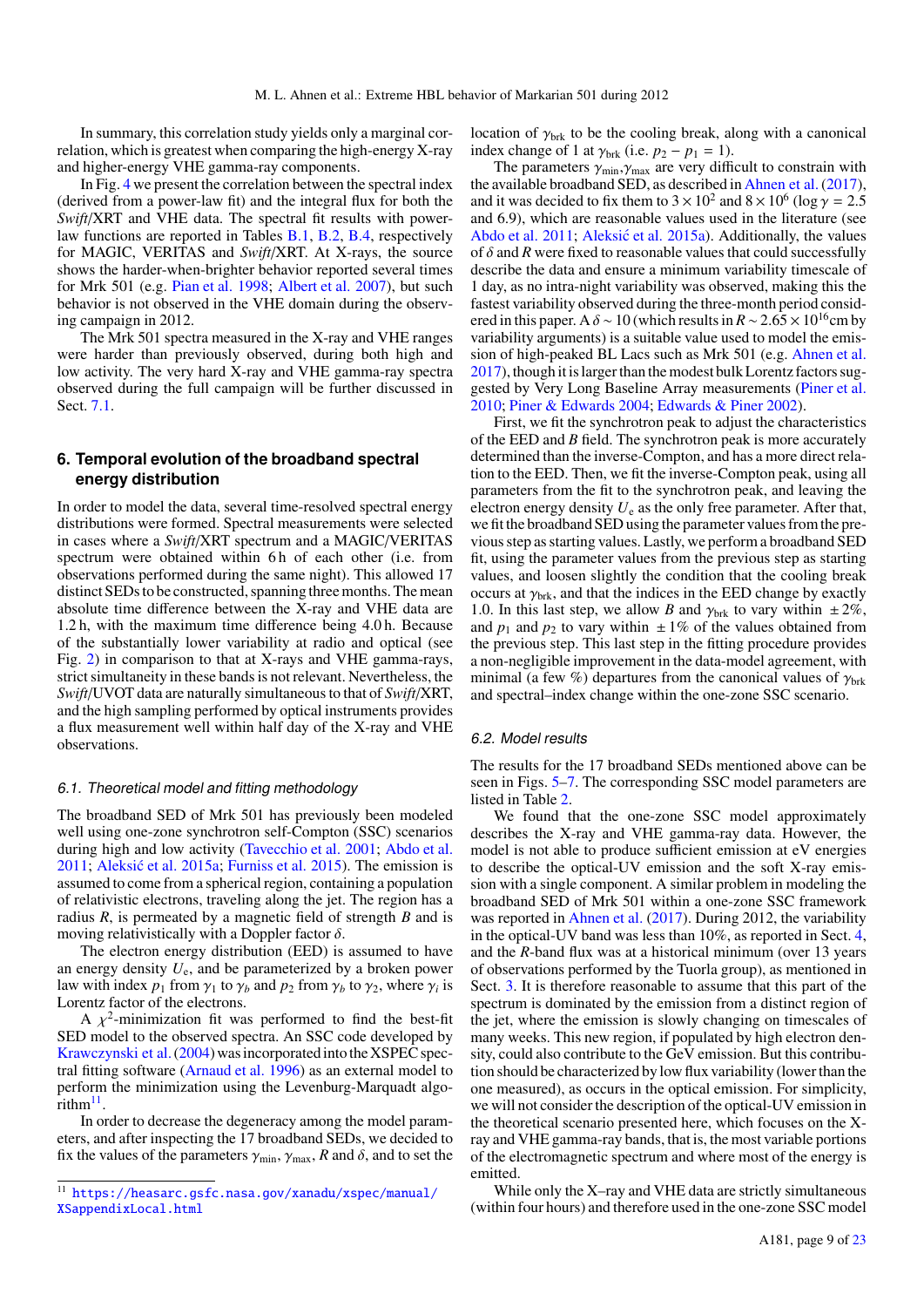

<span id="page-10-0"></span>[Fig. 5.](https://dexter.edpsciences.org/applet.php?DOI=10.1051/0004-6361/201833704&pdf_id=5) Spectral energy distributions (SED) for 8 observations between MJD 56009 and MJD 57046. The markers match the following experiments; the green open triangle OVRO (radio 15 GHz), blue open square Metshovi (radio 37 GHz), red open circle (*R*-band optical, corrected for host galaxy), blue open triangles *Swift*/UVOT (UV), black filled circles *Swift*/XRT (X–ray), pink open triangles *Swift*/BAT (X–ray), blue open circles *Fermi*-LAT (gamma rays) and red/green filled squares/triangles MAGIC/VERITAS (VHE gamma rays). VHE data are EBL–corrected using [Franceschini et al.](#page-18-17) [\(2008\)](#page-18-17). The BAT energy flux relates to a one-day average, while the *Fermi*-LAT energy flux relates to three-day average centered at the VHE observation. Filled markers are those fit by the theoretical model, while open markers are not. The black line represents the best fit with a one–zone SSC model, with the results of the fit reported in Table [2.](#page-13-0)

fits, we note that the three-day average GeV emission (centered on the VHE observation) measured with*Fermi*-LAT matches well most model curves on a case-by-case basis. The notable exceptions are on MJD 56046 and MJD 56095, where the LAT spectral points (especially the one at the lower energy) deviate from the theoretical curve, worsening the  $\chi^2$ /d.o.f. of the fit from 23.5/12

to 33.0/14 for the first day and from 16.8/10 to 27.2/12 for the second one. The combination of the LAT and MAGIC/VERITAS spectral points for these two days shows a flat gamma–ray bump over four orders of magnitude (from 0.2 GeV to 2 TeV). The *p* values of those fits, when considering also the agreement with the two LAT data points, are 0.3% and 0.7%, which is compa-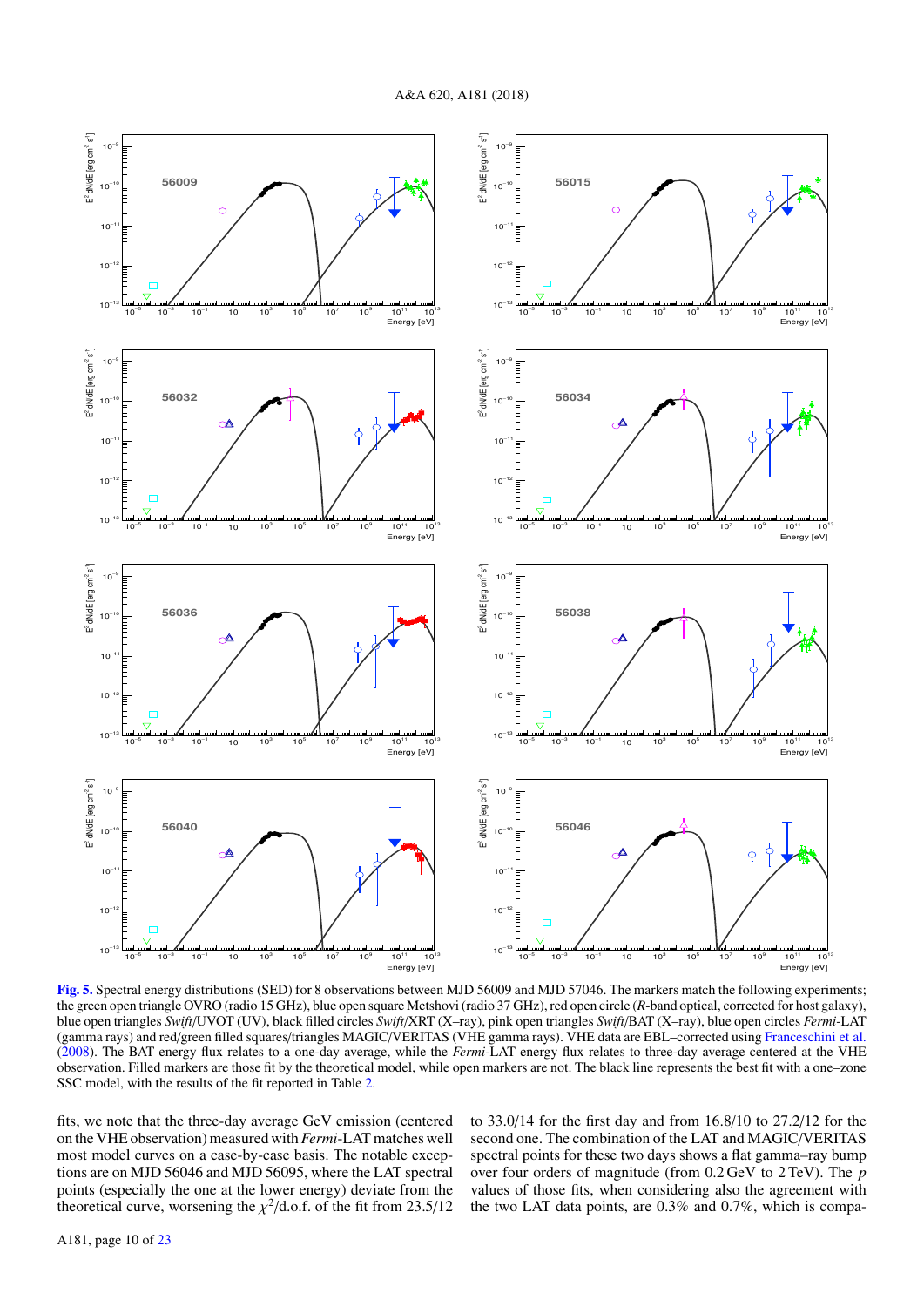

<span id="page-11-0"></span>[Fig. 6.](https://dexter.edpsciences.org/applet.php?DOI=10.1051/0004-6361/201833704&pdf_id=6) Spectral energy distributions (SED) for 8 observations between MJD 57061 and MJD 57095. See Fig. [5](#page-10-0) for explanation of markers and other details. The black line represents the best fit with a one–zone SSC model, with the results of the fit reported in Table [2.](#page-13-0)

rable to the data-model agreement from other broadband SEDs where the LAT spectral points match well with the model curves (e.g. MJD 56015, 56034). These two broadband SEDs may hint at the existence of an additional component emitting at GeV energies, as has already been proposed by [Shukla et al.](#page-18-66) [\(2015\)](#page-18-66). However, using the data presented in this paper, the statistical significance is not large enough to make that claim, and we will not consider additional (and variable) GeV components in our theoretical model. On the other hand, it is also worth noticing that most of the *Fermi*-LAT data points are systematically located above (within 1–2  $\sigma$ ) the SSC model curves, which may be taken as another hint for the existence of an additional contribution at GeV energies that is constantly present at some level.

From the fit parameters, we can derive a value for  $\eta$ , the ratio of the electron energy density to the magnetic field energy density, which gives an indication of the departure from equipartition [\(Tavecchio & Ghisellini](#page-18-67) [2016\)](#page-18-67). Here the values differ from unity by more than two orders of magnitude, indicating that the particle population has an excess of energy compared to the magnetic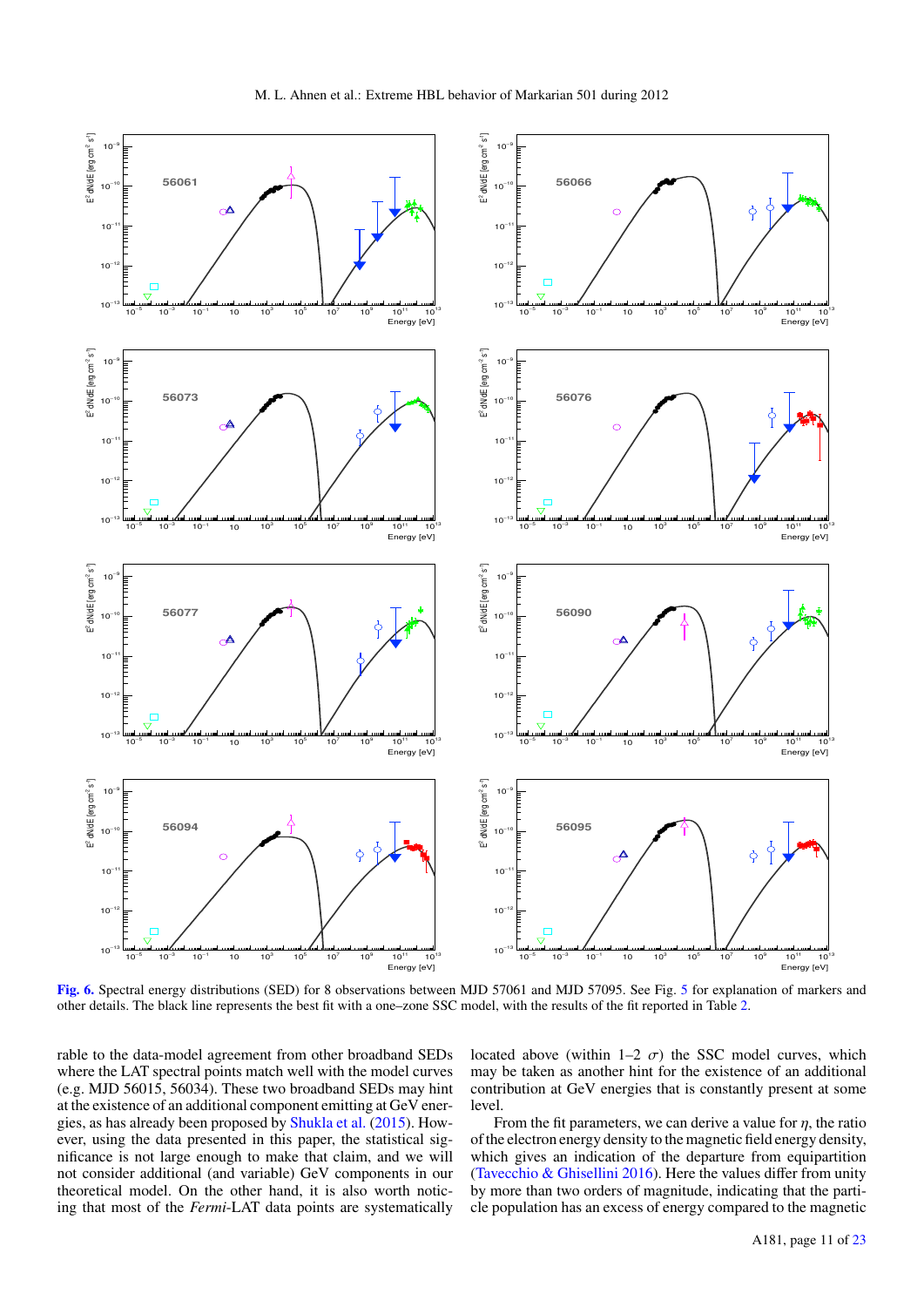

<span id="page-12-0"></span>[Fig. 7.](https://dexter.edpsciences.org/applet.php?DOI=10.1051/0004-6361/201833704&pdf_id=7) Broadband SED for MJD 56087 (VHE flare from 2012 June 9), fitted with a one-zone SSC model (*top panel*) and a two-zone SSC model (*bottom panel*). See Fig. [5](#page-10-0) for explanation of markers and other details. In the *bottom panel*, the green line depicts the emission of the first (large) zone responsible for the baseline emission, and the red line the emission from the second (smaller) zone, that is responsible for the flaring state. The fit results from the one-zone SSC model fit are reported in Table [2,](#page-13-0) while those from the two-zone SSC model fit are reported in Table [3.](#page-13-1)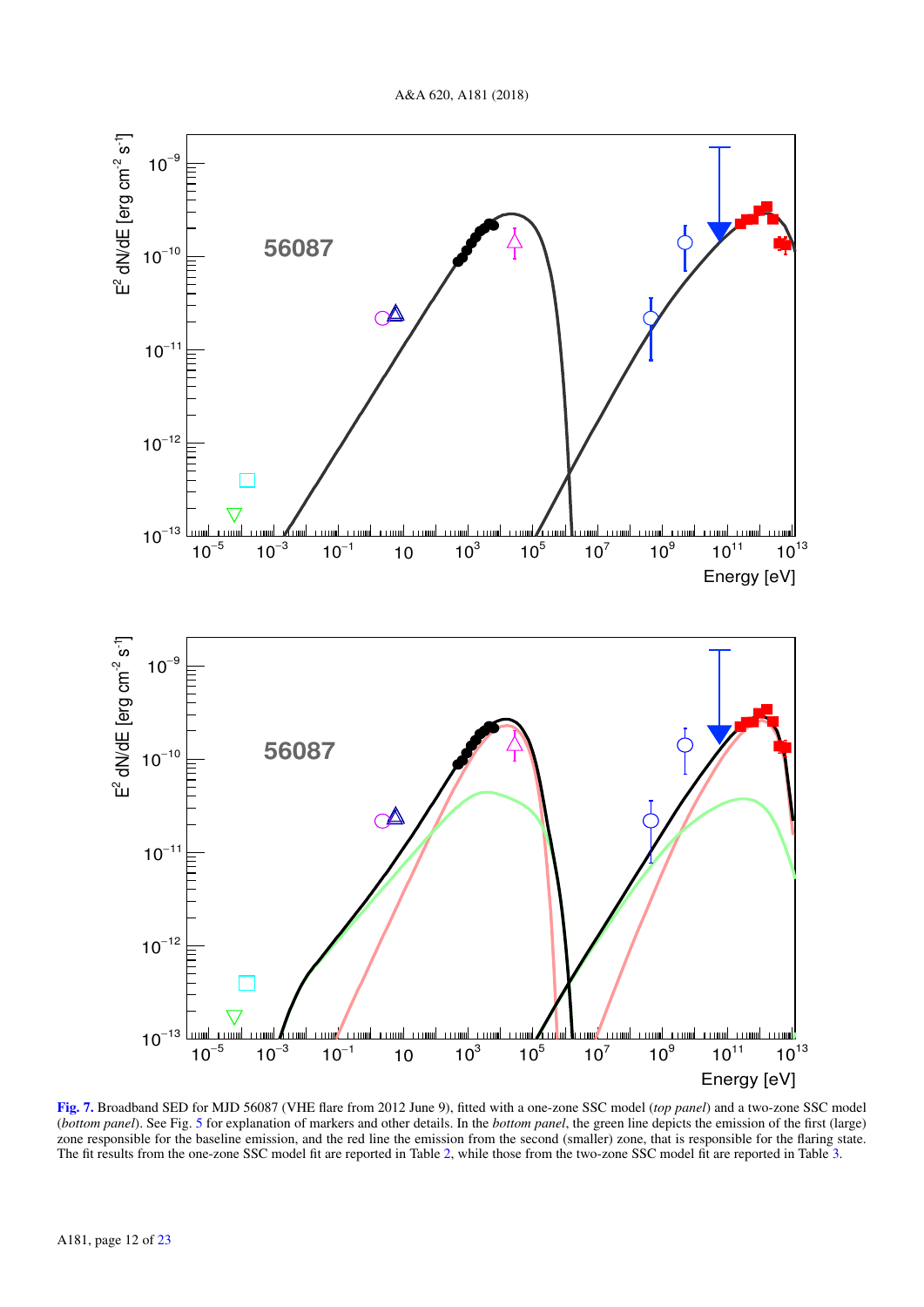<span id="page-13-0"></span>Table 2. One–zone SSC model results.

| MJD $(\chi^2/\text{d.o.f.})$ | B<br>$(10^{-2} G)$ | $\gamma_{\rm brk}$<br>$(10^6)$ | $p_1$ | $p_2$ | $U_{\rm e}$<br>$(10^{-3} \text{ erg cm}^{-3})$ | $\eta$<br>$[U_e/U_B]$ |
|------------------------------|--------------------|--------------------------------|-------|-------|------------------------------------------------|-----------------------|
| 56009 V (34.0/13)            | 2.26               | 0.85                           | 1.90  | 2.87  | 11.96                                          | 589                   |
| 56015 V (29.9/11)            | 2.34               | 0.81                           | 1.90  | 2.87  | 9.27                                           | 425                   |
| 56032 M (19.9/10)            | 2.99               | 0.49                           | 1.88  | 2.77  | 5.20                                           | 146                   |
| 56034 V (24.3/12)            | 2.22               | 0.90                           | 1.86  | 2.90  | 6.88                                           | 350                   |
| 56036 M (21.0/11)            | 2.00               | 1.07                           | 1.93  | 2.96  | 10.50                                          | 659                   |
| 56038 V (19.8/10)            | 2.55               | 0.63                           | 1.78  | 2.82  | 4.50                                           | 173                   |
| 56040 M (18.8/11)            | 3.00               | 0.51                           | 1.91  | 2.93  | 5.98                                           | 166                   |
| 56046 V (23.5/12)            | 3.26               | 0.41                           | 1.81  | 2.82  | 4.30                                           | 102                   |
| 56061 V (24.0/10)            | 2.65               | 0.65                           | 1.78  | 2.82  | 4.66                                           | 166                   |
| 56066 V (36.0/12)            | 3.39               | 0.42                           | 1.70  | 2.73  | 5.11                                           | 112                   |
| 56073 V (13.3/11)            | 2.00               | 1.28                           | 1.93  | 2.96  | 11.70                                          | 736                   |
| 56076 M (19.7/10)            | 2.13               | 0.81                           | 1.69  | 2.70  | 6.57                                           | 361                   |
| 56077 V (17.7/9)             | 1.96               | 1.07                           | 1.80  | 2.82  | 9.29                                           | 607                   |
| 56087 M (62.5/12)            | 1.64               | 1.70                           | 1.89  | 2.91  | 21.30                                          | 1398                  |
| 56090 V (32.7/10)            | 2.21               | 0.91                           | 1.86  | 2.83  | 10.10                                          | 520                   |
| 56094 M (18.0/10)            | 2.98               | 0.50                           | 2.00  | 2.97  | 7.04                                           | 199                   |
| 56095 M (16.8/10)            | 2.25               | 0.84                           | 1.68  | 2.73  | 6.78                                           | 336                   |

Notes. The following parameters were fixed: region size (*R*) 2.65 × 10<sup>16</sup> cm, the Doppler factor (*δ*) 10,  $\gamma_{\text{min}}$  3.17 × 10<sup>2</sup> and  $\gamma_{\text{max}}$  7.96 × 10<sup>6</sup>. V refers<br>to VERITAS and M to MAGIC observations to VERITAS and M to MAGIC observations.

<span id="page-13-1"></span>Table 3. Two–zone SED model results.

| MJD $(\chi^2/\text{d.o.f.})$ | $(10^{-2} G)$ | $\gamma_\mathrm{brk}$<br>$(10^6)$ | $p_1$ | $p_2$ | $(10^{-3} \text{ erg cm}^{-3})$ | $(U_e/U_B)$ |
|------------------------------|---------------|-----------------------------------|-------|-------|---------------------------------|-------------|
| Quiescent state              | 2.1           | 1.0                               | 2.17  | -3.18 | 14.1                            | 775         |
| 56087 M (31.2/7)             | 6.8           | 0.74                              | 1.50  | 2.52  | 420                             | 2280        |

Notes. The fixed parameters are the same as in Table [2](#page-13-0) except for the size and the energy span of the EED for the flaring zone, which are  $R =$  $3.3 \times 10^{15}$  cm,  $\gamma_{\text{min}} = 2 \times 10^3$  and  $\gamma_{\text{max}} = 2 \times 10^6$ .

field. This is a common situation when modeling the broadband SEDs of Mrk 501 (and TeV blazars in general) with a onezone SSC scenario (see [Tavecchio et al.](#page-18-60) [2001;](#page-18-60) [Abdo et al.](#page-18-20) [2011;](#page-18-20) Aleksić et al. [2015a;](#page-18-21) [Furniss et al.](#page-18-22) [2015\)](#page-18-22), which implies more energy in the particles than in the magnetic field, at least locally where the broadband blazar emission is produced. It is interesting to note that Baring et al.  $(2017)$  employ complete thermal plus non-thermal distributions in their shock acceleration modeling of Mrk 501 (2009 campaign) and other blazar multiwavelength spectra, determining  $U_e$  consistently, and, using a *B* field of ~10<sup>-2</sup> G, arrive at a value of  $\eta \sim 300$  for Mrk 501, which is very similar (within a factor of ∼2) to the values reported in Table [2](#page-13-0) of this manuscript.

The worst SSC model fit by faristhe one forMJD 56087 (2012 June 9), where  $\chi^2/\text{d.o.f.} = 62.5/12$  ( $p = 8 \times 10^{-9}$ ). This day corre-<br>sponds to the large VHE gamma-ray flare reported in Sect 3, for sponds to the large VHE gamma–ray flare reported in Sect. [3,](#page-5-0) for which the SED shows a peak-like structure centered at ∼2 TeV.

For the sake of completeness, we attempted a fit leaving all the model parameters free, apart from the relation between *R* and Doppler factor to ensure a minimum variability of 1 day. This fit yielded a  $\chi^2/\text{d.o.f.} = 30.3/9$  ( $p = 4 \times 10^{-4}$ ). While this fit provides a better data-model agreement the obtained model is less physa better data-model agreement, the obtained model is less physically meaningful because the model parameters are not related as expected in the canonical one-zone SSC framework (e.g.  $\gamma_{\text{b}}$ <br>and B or  $p_1$  and  $p_2$ ) Moreover this fit requires a  $\gamma_{\text{min}} = 6 \times 10^4$ and *B*, or  $p_1$  and  $p_2$ ). Moreover, this fit requires a  $\gamma_{\text{min}} = 6 \times 10^4$ , which is an unusually high value for HBI s such as Mrk 501. which is an unusually high value for HBLs such as Mrk 501. Because of that, we attempted a fit with a two-zone SSC scenario with model parameters physically related as we did for the one-zone SSC scenario described in Sect. [6.1.](#page-9-2) In this framework, one relatively large zone dominates the emission at optical and MeV energies (and is presumed steady or slowly changing with time). The other, smaller zone, which is spatially separated from the first, is characterized by a very narrow electron energy distribution and dominates the variable emission occurring at X-rays and VHE gamma rays, and eventually also produces narrow inverse-Compton bumps. This scenario was successfully used to model a 13-day-long period of flaring activity in Mrk 421, as reported in Aleksić et al.  $(2015c)$ . To describe the broadband SED of Mrk501 measured for MJD 56087, the EED of the second region was chosen to span over three orders of magnitude, from  $\gamma_{\text{min}} = 2 \times 10^3$  to  $\gamma_{\text{max}} = 2 \times 10^6$ , and to have a radius R of 3.3  $\times$  10<sup>15</sup> cm which for a Doppler factor of 10 a radius *R* of  $3.3 \times 10^{15}$  cm which, for a Doppler factor of 10, corresponds to a light–crossing time of three hours, and hence suitable to describe variability with timescales much shorter than one day. The broadband SED fitting using the two-zone SSC model is done in the same way as the one-zone SSC model fit described above, but now with twice as many parameters. The resulting model fit is displayed in Fig. [7,](#page-12-0) and the model parameters reported in Table [3.](#page-13-1) The data-model agreement achieved with this two-zone SSC scenario yielded  $\chi^2/\text{d.o.f.} = 31.2/7$  ( $p = 6 \times 10^{-5}$ ) which although this scenario still does not describe the 10<sup>−</sup><sup>5</sup> ) which, although this scenario still does not describe the broadband data satisfactorily, is still several orders of magnitude better than the p value obtained with a single-zone SSC scenario.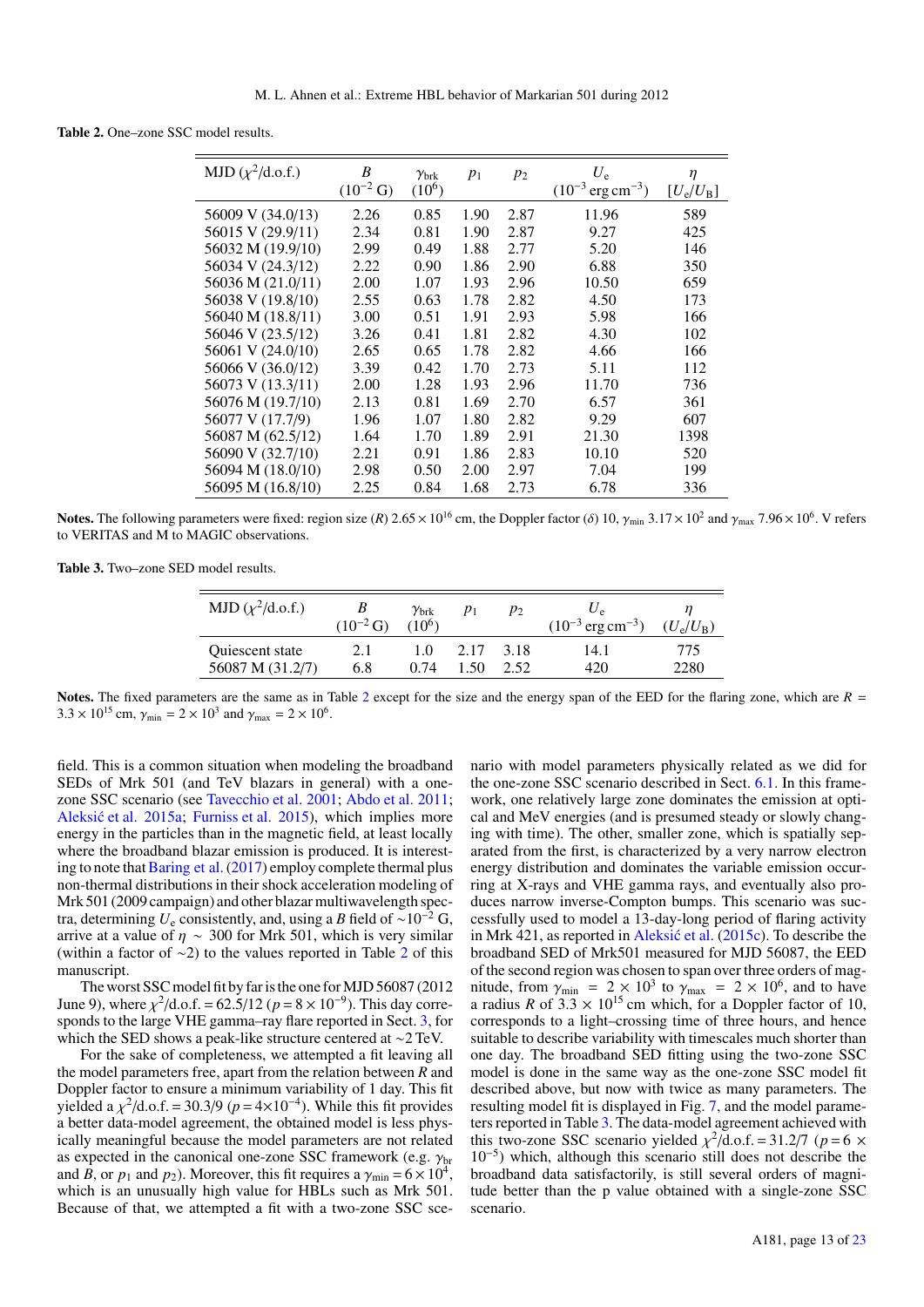## <span id="page-14-0"></span>**7. Discussion**

## <span id="page-14-1"></span>7.1. Mrk 501 as an Extreme BL Lac object in 2012

The BL Lac objects known to emit VHE gamma rays have the maximum of their high-energy component typically peaking in the 1–100 GeV band, which implies that IACTs measure soft VHE spectra (power-law indices  $\Gamma > 2$ , where  $dN/dE \propto E^{-\Gamma}$ ). However, there is also a small number of VHE BL Lacs where the maximum of the gamma-ray peak is located well within the VHE band [\(Tavecchio et al.](#page-19-71) [2011\)](#page-19-71), which implies that IACTs would measure hard VHE spectra (power-law indices <sup>Γ</sup> < 2), once the spectra are corrected for the absorption in the EBL. These objects have the peak of their synchrotron peak also at higher energies  $(>1-10 \text{ keV})$ , a property which was initially used to flag them as special sources, and categorize them as "extreme HBLs" (EHBLs, [Costamante et al.](#page-18-70) [2001\)](#page-18-70). Archetypal objects belonging to this class, and extensively studied in the last few years, are 1ES 0229+200 [\(Aharonian et al.](#page-18-15) [2007b;](#page-18-15) [Vovk et al.](#page-19-72) [2012;](#page-19-72) [Aliu et al.](#page-18-71) [2014;](#page-18-71) [Cerruti](#page-18-72) [2013\)](#page-18-72) and 1ES 0347-121 [\(Aharonian et al.](#page-18-73) [2007a;](#page-18-73)[Tanaka et al.](#page-18-74) [2014\)](#page-18-74). Some of the sources classified as EHBLs according to the position of their synchrotron peak have been shown to have a very soft VHE gamma-ray spectrum (e.g. RBS 0723, [Fallah Ramazani](#page-18-75) [2017\)](#page-18-75), which indicates that there is not a uniform class of EHBLs, and hence some diversity within this classification of sources (entirely based on observations). In this section we focus on those EHBLs that also have a hard VHE gamma-ray component (e.g. 1ES 0229+200), which are actually the most relevant objects for EBL and intergalactic magnetic field (IGMF) studies [\(Domínguez & Ajello](#page-18-76) [2015;](#page-18-76) [Finke et al.](#page-18-77) [2015\)](#page-18-77)

In order to model the broadband SEDs of these EHBLs with hard VHE gamma-ray spectral components, one requires special physical conditions (see e.g. [Tavecchio et al.](#page-19-73) [2009;](#page-19-73) [Lefa et al.](#page-18-78) [2011;](#page-18-78) [Tanaka et al.](#page-18-74) [2014\)](#page-18-74), such as large minimum electron energies ( $\gamma_{\text{min}} > 10^{2-3}$ ) and low magnetic fields ( $B \le 10-20$  mG).<br>Moreover leptonic models are also challenged by the limited vari-Moreover, leptonic models are also challenged by the limited variability of the VHE emission of EHBLs, which differs very much from the typically high variability observed in the VHE emission of HBLs. For that reason, several authors have proposed that the VHE gamma-ray emission is the result of electromagnetic cascades occurring in the intergalactic space, possibly triggered by a beam of high-energy hadrons produced in the jet of the EHBLs (e.g. [Essey & Kusenko](#page-18-79) [2010\)](#page-18-79), or alternatively produced within leptohadronic models (e.g. [Cerruti et al.](#page-18-80) [2015\)](#page-18-80).

Aside from its importance in blazar emission models, the extremely hard gamma-ray emission allows constraints to be placed on the IGMF (e.g. [Neronov & Vovk](#page-18-81) [2010\)](#page-18-81), and provides a powerful tool to study the absorption of gamma rays in the EBL (e.g. [Costamante](#page-18-82) [2013\)](#page-18-82). Potential deviations from this absorption are also of interest, as they could be related to the mixing of photons with new spin-zero bosons such as axion-like particles (e.g. [de Angelis et al.](#page-18-83) [2007,](#page-18-83) [2011;](#page-18-84) [SánchezConde et al.](#page-18-85) [2009\)](#page-18-85).

Therefore, it is evident that EHBLs with hard VHE gammaray spectral components are fascinating objects that can be used to study blazar jet phenomenology, high-energy cosmic rays, EBL and IGMF. The main problem is that there are only a few sources identified as EHBLs and detected using IACTs and that they are typically rather faint. implying the need for very long observations, which complicates the studies mentioned above. For instance, 1ES 0229+200, which is probably the most studied EHBL, has a VHE flux above 580 GeV of only ∼0.02 CU, and for many years it was thought to be a steady gamma-ray source. A 130h observation performed by H.E.S.S. recently showed that the source is variable [\(Cologna et al.](#page-18-86) [2015\)](#page-18-86), which has strong implications for example on the lower limits derived on the IGMF.

Mrk 501 has been observed for a number of years by MAGIC and VERITAS, and it has typically shown a soft VHE gammaray spectrum, with a power-law index  $\Gamma \sim 2.5$  (e.g. [Abdo et al.](#page-18-20) [2011;](#page-18-20) [Acciari et al.](#page-18-87) [2011a;](#page-18-87) Aleksić et al. [2015a\)](#page-18-21). It is known that during strong gamma-ray activity, such as the activity in 1997 and 2005, the VHE spectra became harder, with  $\Gamma \sim 2.1-$ 2.2 [\(DjannatiAtai et al.](#page-18-10) [1999;](#page-18-10) [Samuelson et al.](#page-18-88) [1998;](#page-18-88) [Albert et al.](#page-18-59) [2007\)](#page-18-59) and recently [Aliu et al.](#page-18-89) [\(2016\)](#page-18-89) have also reported similar spectral hardening during the outstanding activity in May 2009. It is worth noticing that during the big flare in April 1997, the synchrotron peak of Mrk501 shifted to energies beyond 100 keV, and that Mrk 501 was identified as an EHBL by [Costamante et al.](#page-18-70) [\(2001\)](#page-18-70). However, this happened only during extreme flaring events. On the contrary, as displayed in Fig. [4,](#page-8-2) during this campaign,Mrk 501 shows very hard X-ray and VHE gamma-ray spectra during both very high and the quiescent or low activity. The measured VHE spectra show power-law indices harder than 2.0, which has never been measured before, and the hardness of the VHE spectrum is independent of the measured activity. A fit to the spectral indices with a constant yields  $\Gamma = 2.041 \pm 0.015$  ( $\chi^2$ /NDF<br>= 86/38) The left panel of Fig. 4 shows an average X-ray spec- $= 86/38$ ). The left panel of Fig. [4](#page-8-2) shows an average X-ray spectral index value of  $1.752 \pm 0.004 (\chi^2/\text{NDF} = 330/51)$ . In both cases<br>we have clear spectral variability hence spectra which statistically we have clear spectral variability, hence spectra which statistically differ from the mean value. In contrast to the VHE spectra, in the X-ray spectra one can observe a dependence onthe source activity, with the spectrum getting harder with increasing flux; but Mrk 501 shows spectra with photon index<2.0 even for the lowest-activity days. We did not find any relation between the X-ray and VHE spectral indices.

In summary, during the 2012 campaign, both the X-ray and VHE spectra were persistently harder than  $Γ=2$  (during low and high source activity), which implies that the maximum of the synchrotron peak is above 5 keV, and the maximum of the inverse-Compton peak is above 0.5 TeV. In other words, Mrk 501 behaved effectively like an EHBL during 2012. This suggests that being an EHBL may not be a permanent characteristic of a blazar, but rather a state which may change over time.

#### 7.2. Model for the temporal evolution of the broadband SED

The accurate description of the broadband SED of Mrk 501 and its temporal evolution can be provided by a complex theoretical scenario involving the superposition of several emitting regions, as reported in Sect. [6.](#page-9-0) We have shown that the optical-UV emission and the soft X-ray emission cannot be parameterized with a single synchrotron component, something that had already been observed during the campaign from 2009 [\(Ahnen et al.](#page-18-23) [2017\)](#page-18-23). Additionally, the 3-day-integrated GeV emission, as measured by *Fermi*-LAT, is systematically above (at  $1-2\ \sigma$  for single SEDs) the model curves and, in two SEDs, we found indications of an additional component at MeV–GeV energies, something which had been also reported by [Shukla et al.](#page-18-66) [\(2015\)](#page-18-66) using observations from 2010 and 2011. However, the X-ray and VHE gamma-ray bands, which are the segments of the SED with the highest energy flux, and the most variable ones, can be described in a satisfactory way with a simple one-zone SSC model. This fact allows one to draw straightforward physical conclusions with a reduced number of model parameters.

The electron spectral indices vary slightly across the models while the break energy changes by a factor of three, reaching the highest value during the night of the flare. The particle spectra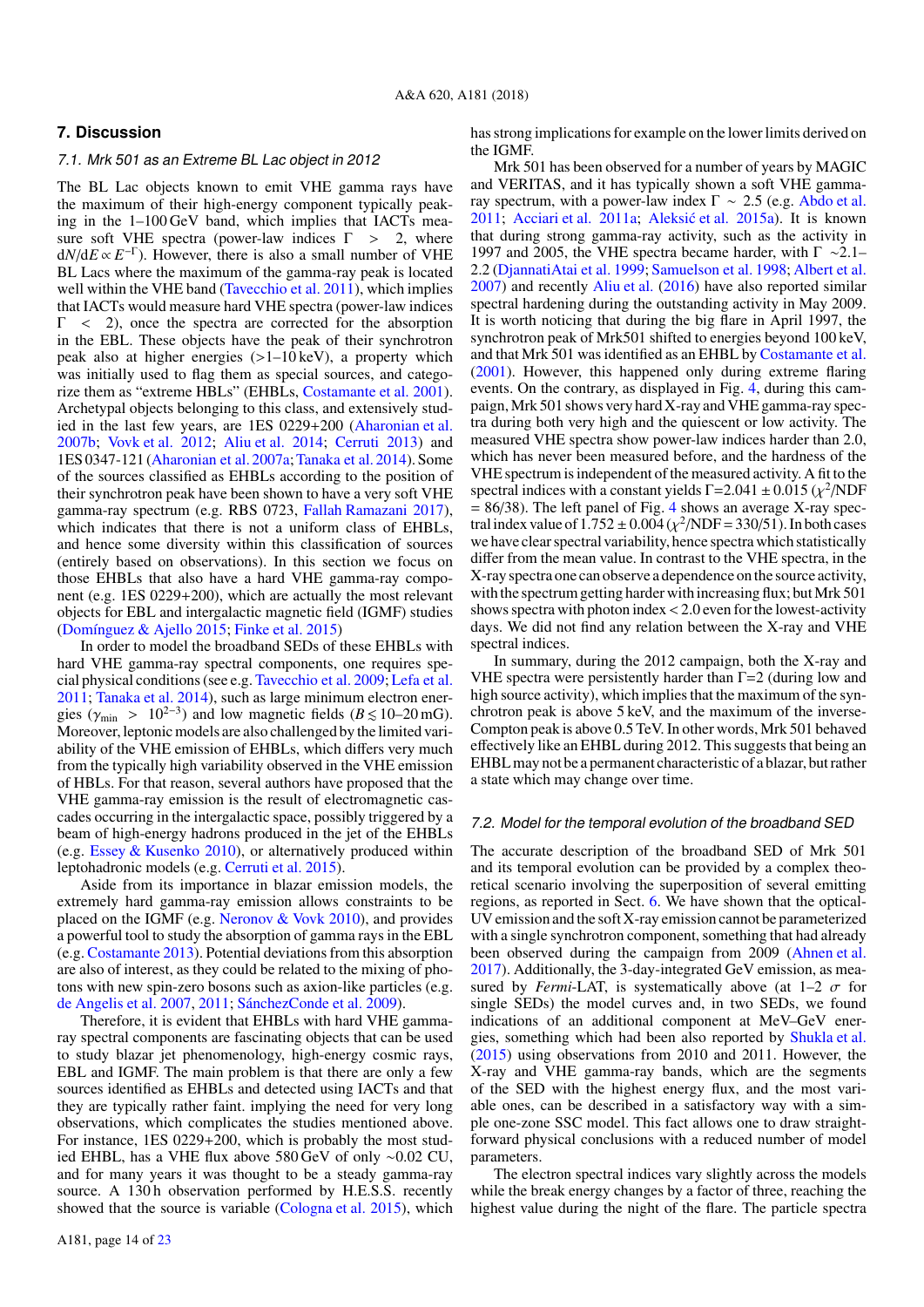were found to be hard, with  $p_1 \leq 2$  for most cases, which is needed to explain the very hard X-ray and VHE spectra. We also find a strong positive correlation between the electron energy density, *U*<sup>e</sup> (derived from the one-zone SSC model) and the VHE gammaray emission measured by MAGIC and VERITAS. The Pearson's correlation coefficient between *U*<sup>e</sup> and both the 0.2–1 TeV and above 1 TeV flux is  $0.97^{+0.01}_{-0.02}$ , with the significance of the correla-<br>tion being larger than  $7\sigma$ . The value of  $U_{\alpha}$  denends on the value tion being larger than  $7\sigma$ . The value of  $U_e$  depends on the value<br>used for  $\gamma_{\text{min}}$  which is not well constrained by the data. But we used for  $\gamma_{min}$ , which is not well constrained by the data. But we noted that  $U_e$  only changes by 10–20% when changing  $\gamma_{\text{min}}$  by one order of magnitude. Given that the SSC modeling requires changes in  $U_e$  by factors of a few to explain the 17 broadband SEDs of Mrk 501, we consider that the dependency on the chosen value for  $\gamma_{\text{min}}$  does not have any relevant impact in the significant correlation between the measured VHE flux and the SSC model *U*<sup>e</sup> values. This relation indicates that, within the one-zone SSC used here, the main cause of the broadband SED variability is the injection or acceleration of electrons.

The average broadband SED of Mrk 501 during the observing campaign in 2009 was successfully modeled with a one-zone SSC scenario, where the energisation of the electrons was attributed to diffusive first-order Fermi acceleration [\(Abdo et al.](#page-18-20) [2011\)](#page-18-20). Yet during the multi-instrument observations in 2012 we measured substantially harder X-ray and VHE spectra that required EEDs with harder spectra in the models. Such hard-spectrum EEDs may be produced through second-order Fermi acceleration [\(Chen et al.](#page-18-90) [2015;](#page-18-90)[Lefa et al.](#page-18-78) [2011;](#page-18-78)[Tammi & Du](#page-18-91)ffy [2009;](#page-18-91) [Shukla et al.](#page-18-92) [2016\)](#page-18-92).

Additionally, the radiative cooling of a monoenergetic pileup particle energy distribution can result in a power-law particle distribution with index of 2 [\(Saugé & Henri](#page-18-93) [2004\)](#page-18-93). These narrow distributions of particles may arise through stochastic acceleration by energy exchanges with resonant Alfvén waves in a turbulent medium as described by [Schlickeiser](#page-18-94) [\(1985\)](#page-18-94), [Stawarz & Petrosian](#page-18-95) [\(2008\)](#page-18-95), and [Asano et al.](#page-18-96) [\(2014\)](#page-18-96). In this case quasi-Maxwellian distributions are obtained: these have been suggested by multiwavelength modeling of Mrk 421 (Aleksić et al. [2015c\)](#page-18-69). Magnetic reconnection in blazar jets [\(Giannios et al.](#page-18-97) [2010\)](#page-18-97), which has been invoked by [Paliya et al.](#page-18-98) [\(2015\)](#page-18-98) to explain the variability of Mrk 421, is another process that can effectively produce hard EEDs [\(Cerutti et al.](#page-18-99) [2012a,](#page-18-99)[b\)](#page-18-100). As reported in [Zhang et al.](#page-19-74) [\(2014,](#page-19-74) [2015\)](#page-19-75), through magnetic reconnection, the dissipated magnetic energy is converted into non-thermal particle energy, hence leading to a decrease in the magnetic field strength *B* for increasing gamma-ray activity and *U*e. This trend is also observed in the parameter values retrieved from our SSC model parameterisation (see Table [2\)](#page-13-0), thus supporting the hypothesis of magnetic reconnection occurring in the jets of Mrk 501.

In principle, obtaining hard EEDs from a diffusive shock acceleration process is difficult, as first-order Fermi acceleration produces a power-law index with value of 2, and the spectrum then evolves in time due to radiative cooling and steepens further. However, Baring and collaborators [\(Baring et al.](#page-18-68) [2017\)](#page-18-68) have recently shown that shock acceleration can also produce hard EEDs with indices as hard as one, primarily because of efficient drift acceleration in low levels of MHD turbulence near relativistic shocks: see Summerlin  $\&$  Baring [\(2012\)](#page-18-101) for a complete discussion.

As reported in Sect. [6,](#page-9-0) the X-ray and gamma-ray segments from the SED related to the large VHE flare on MJD 56087 (2012 June 9) were modeled with a two-zone SSC model in order to better describe the high-energy peak, with a maximum at ∼2 TeV. In this scenario, the X-ray and VHE spectra are completely dominated by the emission of a region that is smaller (by one order of magnitude), and with a narrower EED characterized by a very high minimum Lorentz factor  $\gamma_{\text{min}}$ . This multizone SSC scenario was successfully used to model the broadband SEDs of Mrk 421 that also showed peaked or multipeaked structures during a 13-day period of flaring activity in March 2010 (Aleksić et al. [2015c\)](#page-18-69). The relatively steady optical and GeV emission could be produced in a shock-in-jet component while the variable Xray and VHE gamma-ray emission could arise from a component originating in the base of the jet and producing this relatively narrow EED. The more compact zone is probably intimately connected to the injector site, perhaps a jet shock, thereby more directly sampling the acceleration characteristics since there has been less time for electrons to cool in the ambient magnetic field [\(Baring et al.](#page-18-68) [2017\)](#page-18-68).

It is also worth noting that the large VHE flare from June 9 2012 occurred when the degree of polarization was at its lowest value (∼2%) during the 2012 campaign (see bottom panels of Fig. [1\)](#page-6-0). On the other hand, the large VHE flare from May 1 2009 occurred when the degree of polarization was at its highest value (∼5%) during the 2009 campaign [\(Aliu et al.](#page-18-89) [2016;](#page-18-89) [Ahnen et al.](#page-18-23) [2017\)](#page-18-23). Since enhanced polarization is naturally anticipated in short duration flares where smaller length scales are sampled, this observational dichotomy complicates the picture. This observation suggests that there is a diversity in gamma-ray flares in Mrk 501, and at least some of them seem not to involve any change in the degree of polarization, which may occur naturally if the optical and the VHE emission are produced in different regions of the jet.

#### <span id="page-15-0"></span>7.3. Multiband variability and correlations

Section [4](#page-5-1) reports a general increase in the flux variability with increasing energy. At radio, optical and UV bands we observe relatively low variability ( $F_{\text{var}} \leq 0.1$ ), but for the variability at the 37 GHz radio fluxes from Metsahovi, which is  $0.13 \pm 0.02$ . This variability is not produced by a flare, or by a slow temporal evolution (weeks or months long) of the light curve, which is often observed at radio, but by a consistent flickering in the radio fluxes. Such flickering is rare in blazars, but it has been already reported in previous observing campaigns of Mrk 501 (Aleksić et al. [2015a;](#page-18-21) [Furniss et al.](#page-18-22) [2015\)](#page-18-22). In the X-rays and GeV gamma-ray bands we observe high variability ( $F_{\text{var}} \sim 0.2 - 0.4$ ). However, we note that we do not have sensitivity to determine the fractional variability in the band 0.2–2 GeV (where the excess variance is negative), and hence the fractional variability in this band could be lower than that measured at X-rays. In the VHE gamma-ray band we observe very high variability ( $F_{\text{var}} \sim 0.5 - 0.9$ ), i.e. about three times larger than that at X-rays.

Such a multiband (from radio to VHE) variability pattern was first reported with observations from 2008 in Aleksić et al. [\(2015a\)](#page-18-21) and then confirmed with more precise measurements from the 2009 campaign [\(Ahnen et al.](#page-18-23) [2017\)](#page-18-23). The repeated occurrence of this variability pattern in 2012 demonstrates that this is a typical characteristic in the broadband emission of Mrk 501.

On the other hand, [Furniss et al.](#page-18-22) [\(2015\)](#page-18-22) show that, during the observing campaign in 2013, the multiband variability pattern was somewhat different, with the variability at X-rays being similar to that at VHE, thereby showing that somewhat different dynamical processes occurred in Mrk 501 during that year.

It is worth comparing this multiyear variability pattern of Mrk 501 with that from the other archetypical TeV blazar, Mrk 421. During the multi-instrument campaigns from 2009, 2010 and 2013, as reported in Aleksić et al.  $(2015b,c)$  $(2015b,c)$  and Baloković et al. [\(2016\)](#page-18-102), Mrk 421 showed a double-peak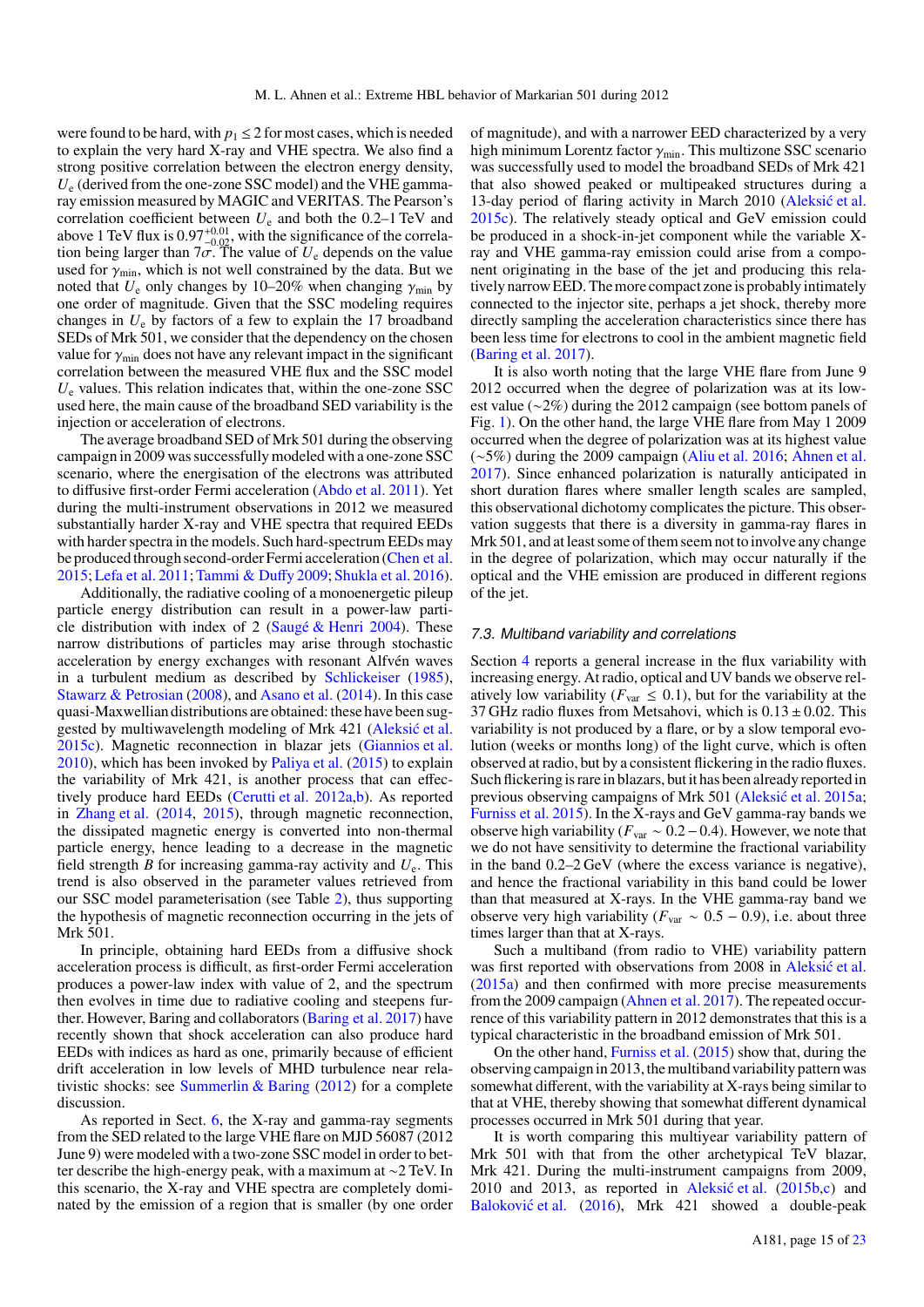structure in the plot of  $F_{\text{var}}$  against energy, where the largest variability occurs in X-rays and VHE (instead of a broad increase with energy, with the variability at VHE being much larger than that at X-rays). These observations show a fundamentally different behavior when compared to that of Mrk 501.

During large VHE gamma-ray flaring activity, the X-ray and VHE gamma-ray emission of Mrk 501 have been found to be correlated. This occurred during the long and historical flare of 1997 [\(Pian et al.](#page-18-58) [1998;](#page-18-58)[Gliozzi et al.](#page-18-103) [2006\)](#page-18-103), and the large few-days-long flare observed in 2013 [\(Furniss et al.](#page-18-22) [2015\)](#page-18-22). During non-flaring activity, a positive X-ray/VHE correlation was reported at the 99% confidence level (Aleksić et al. [2015a\)](#page-18-21). On the other hand, using the measurements from the 4.5-month-long 2009 campaign, where significant variability was observed in both X-ray and VHE bands, the emission from these two bands was found to be uncorrelated [\(Ahnen et al.](#page-18-23) [2017\)](#page-18-23). Using the data collected during the 2012 campaign, with many more observations than in 2009, one also finds only marginal correlation between the X-ray emission and the VHE gamma-ray emission. This is an interesting result because, under the most simplistic and widely accepted theoretical scenarios, the X-ray emission and the VHE gamma-ray emission are produced by the same population of high-energy particles (electrons and positrons). We note also that the situation for Mrk 421 is radically different from that of Mrk 501. The various multi-instrument campaigns performed on Mrk 421 always show a clear and positive correlation between the X-ray emission and the VHE gamma-ray emission, during both high and low source activity [\(Fossati et al.](#page-18-104) [2008;](#page-18-104) [Acciari et al.](#page-18-105) [2011b;](#page-18-105) Aleksić et al. [2015c,](#page-18-69) [b;](#page-18-55) [Ahnen et al.](#page-18-106) [2016;](#page-18-106) Baloković et al. [2016\)](#page-18-102).

[Ahnen et al.](#page-18-23) [\(2017\)](#page-18-23) put forward two scenarios to explain the measured multiband variability and correlations seen in the emission of Mrk 501: a) the high-energy electrons that are responsible for a large part of the TeV emission do not dominate the keV emission; b) there is an additional (and very variable) component contributing to the TeV emission, such as external inverse-Compton. In this manuscript, we use the results from our one-zone SSC modeling of the 17 broadband SEDs from 2012 to probe the first scenario. We compared the one-zone SSC model fluxes at 0.5 keV, 5 keV and 50 keV with the one-zone SSC model fluxes at 1 TeV, which are, by construction of the theoretical model, produced by the same population of electrons. The results are depicted in Fig. [8,](#page-16-0) and the correlations obtained are reported in Table [4.](#page-17-1) The X-ray vs VHE gamma-ray correlation as a function of the X-ray energy is:  $3.3\sigma$  for 0.5 keV, 4.8  $\sigma$  for 5 keV, and  $3.8\sigma$  for  $50 \,\text{keV}$ . As reported in Sect. [6](#page-9-0) (see Table [2\)](#page-13-0), the June 9 flare (MJD 56087) is not properly described by the onezone SSC scenario used here. If we remove the results derived with the SSC model for this large flare, hence providing a more reliable description of the typical behavior of Mrk 501 during the campaign in 2012, the significance of the X-ray/VHE correlation is  $1.7\sigma$  for  $0.5 \text{ keV}$ ,  $2.7\sigma$  for  $5 \text{ keV}$ , and  $3.4\sigma$  for  $50 \text{ keV}$ . Therefore, the one-zone SSC model provides X-ray/VHE correlations at a level that are consistent with correlations obtained with the measured X-ray and VHE gamma-ray fluxes reported in Table [1](#page-8-1) [\(Ahnen et al.](#page-18-23) [2017\)](#page-18-23). This shows that an additional highenergy component (e.g. external inverse-Compton) is not necessary to explain the variability and correlation patterns observed in Mrk 501.

This exercise also shows the importance of sampling with accuracy a large portion of the electromagnetic spectrum.

In particular, sensitivity in the 50–100 keV range comparable to that currently provided by MAGIC and VERITAS in the 0.1– 1 TeV range would greatly increase the potential for studying flux



<span id="page-16-0"></span>[Fig. 8.](https://dexter.edpsciences.org/applet.php?DOI=10.1051/0004-6361/201833704&pdf_id=8) Flux–flux plots derived from the one-zone SSC model used to fit 17 broadband SEDs (see Sect. [6\)](#page-9-0). The SSC model flux at 1 TeV is compared to the SSC model flux at 0.5 keV (*top panel*), 5 keV (*middle panel*) and 50 keV (*bottom panel*). The data point with the highest X-ray and VHE activity corresponds to the one-zone SSC model for the June 9 flare (MJD 56087).

variability and interband correlations. The main differences in the multiband variability and correlation patterns with Mrk 421 may be related to the fact that, for Mrk 421, the electrons dominating the emission of the ∼1 TeV photons also dominate the emission at ∼1 keV (the peak of the synchrotron spectrum). This is the energy region sampled with *Swift*/XRT with exquisite accuracy and extensive temporal coverage.

Recent and future publications devoted to multiwavelength campaigns on blazars will continue to benefit from a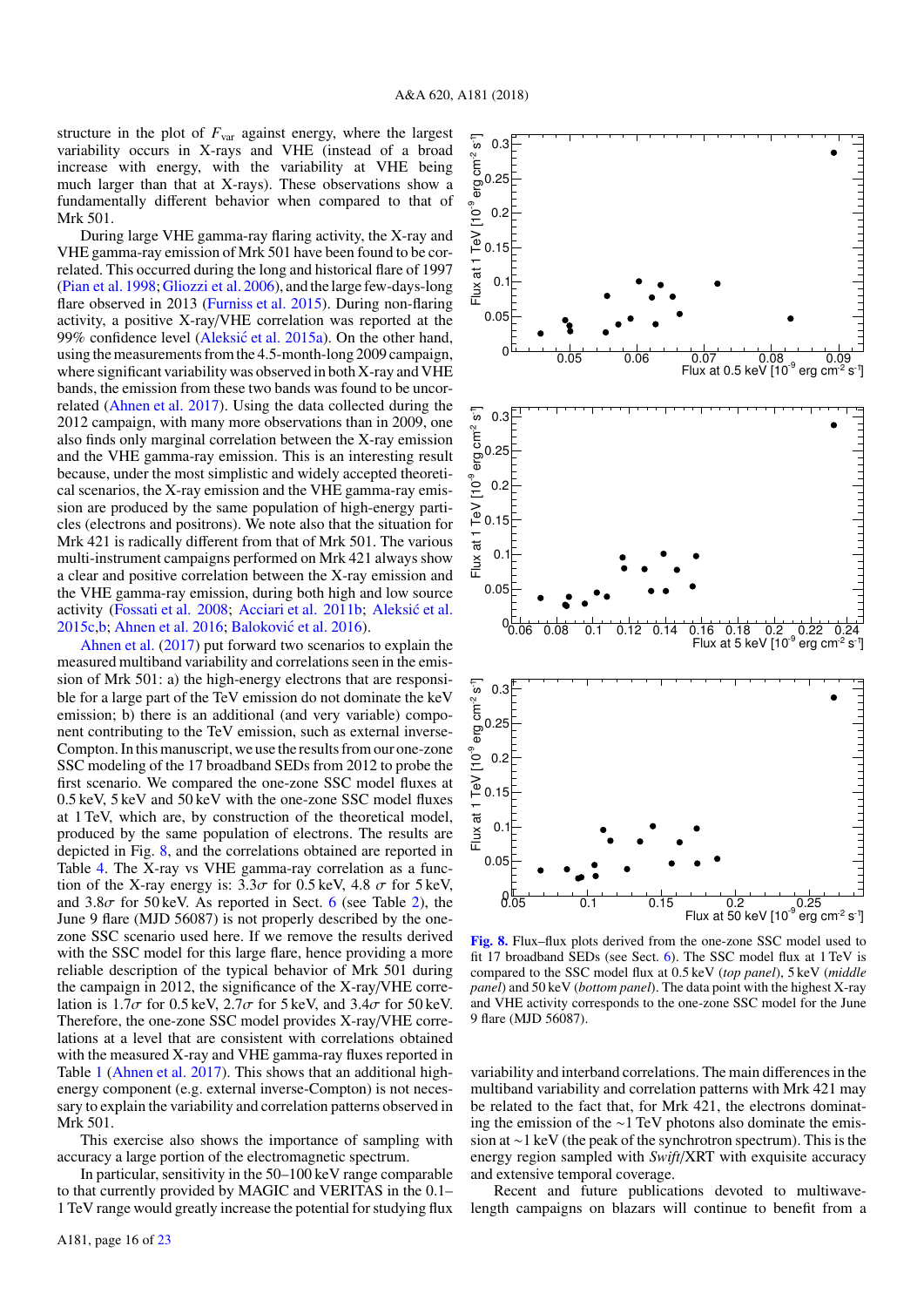<span id="page-17-1"></span>

|                                              | Pearson correlation<br>coefficient $(\sigma)$ |
|----------------------------------------------|-----------------------------------------------|
| Data: $0.3-2$ keV vs $>1$ TeV                | $0.78_{-0.15}^{+0.10}$ (3.9)                  |
| Excluding June 9 flare:                      | $0.39_{-0.29}^{+0.23}$ (1.6)                  |
| Data: $2-10 \text{ keV}$ vs $>1 \text{ TeV}$ | $0.88^{+0.06}_{-0.10}$ (4.9)                  |
| Excluding June 9 flare:                      | $0.59^{+0}$<br>(2.5)                          |
| Model: 0.5 keV vs 1 TeV                      | (3.3)<br>0.71                                 |
| Excluding June 9 flare:                      | $0.44^{+}$<br>(1.7)                           |
| Model: 5.0 keV vs 1 TeV                      | $0.87^{+0.06}_{-0.09}$ (4.8)                  |
| Excluding June 9 flare:                      | $\frac{14}{20}$ (2.7)<br>$0.63^{+}$           |
| Model: 50.0 keV vs 1 TeV                     | (3.8)                                         |
| Excluding June 9 flare:                      | (3.4)                                         |

Table 4. Correlations derived for several combinations of X-ray bands and VHE flux above 1 TeV using the data (upper part) and the one-zone SSC theoretical model used to describe  $17 \text{ h}$ 

Notes. See text for further details.

new generation of X-ray telescopes, including *NuSTAR*[12](#page-17-2) and *Astrosat*[13](#page-17-3), which operate at 3–79 keV and 2–80 keV respectively. *NuSTAR* represents a significant improvement (by a factor of 100 in sensitivity) over coded-mask instruments like *Swift*/BAT, and hence provides a much better view into the hard X-ray emission of blazars.

## <span id="page-17-0"></span>**8. Summary and conclusion**

We have presented the results from the 2012 Mrk 501 multiwavelength campaign. An excellent set of data was taken using more than 25 instruments over the period covering March to June 2012. The source flux was observed to vary between 0.5 and 4.9 CU above 1 TeV, with an average flux of ∼1 CU. The highest VHE gamma-ray flux was observed on a single night, June 9. This outburst was also observed in the X-ray band by the *Swift*/XRT instrument.

The fractional variability was seen to increase as a function of energy and peak in the VHE regime. This is similar to what has been seen in other multiwavelength campaigns targetingMrk 501, but different to the behavior of Mrk 421 which peaks at X-ray energies. This remains the case even when the flare information is removed or when we consider only data taken simultaneously in the X-ray and VHE bands, thereby underlining the difference already observed between these two sources.

Investigating possible correlations between X-ray and VHE bands, in two energy ranges each, a maximum Pearson correlation coefficient of  $4.9\sigma$  was observed for energies above  $2 \text{ keV}$ and 1 TeV. The significance of this correlation drops to  $2.5\sigma$  when the flare day is excluded. A further search for correlation using a discrete correlation function found no evidence for a time lag between X-rays and VHE gamma rays.

Interestingly, the X-ray and VHE power-law index corresponded to an extremely hard spectrum during the entire threemonth period. The VHE spectral index above 0.2 TeV, as observed by both MAGIC and VERITAS, was around ∼2, compared to the typical power-law index of 2.5 [\(Acciari et al.](#page-18-87) [2011a;](#page-18-87) [Abdo et al.](#page-18-20)  $2011$ ; Aleksić et al.  $2015a$ ). The source did not show the previously observed harder-when-brighter behavior at VHE energies. In the X-ray domain, Mrk 501 showed a hardening of the spectral

shape with increasing X-ray flux, but the X-ray power-law spectral index was always less than 2 (for both low and high activity). Therefore, the synchrotron peak was located above 5 keV and the inverse-Compton peak above 0.5 TeV, making Mrk 501 an extreme HBL during the entire observing period. This suggests that being an EHBL is a temporary state of the source, instead of an instrinsic characteristic.

We were able to form 17 SEDs, where the time difference between X-ray and VHE data taking was less than four hours. The X-ray and VHE data were modeled using a one-zone SSC model; however, the model underestimated the amount of optical and UV radiation required to fit the observed light curves. During 2012 the optical light curve was observed to be at a 10-year low and we assume that this component comes from a different region. The emission at GeV is systematically (within  $1-2\sigma$ ) above the 17 SSC model curves, showing a data-model difference of  $\sim$ 3 $\sigma$ , which may be interpreted as a hint for the existence of an additional contribution at GeV energies, and is not considered in the current theoretical scenario. A two-zone model was also used in order to model the flare day of June 9 (MJD 56087). The two-zone SSC scenario improved the data-model agreement with respect to the one-zone SSC model and theoretical assumptions, although it still does not describe the broadband data well.

Despite the caveats mentioned above, the one-zone SSC framework provides a reasonable description of the segments of the SED where most energy is emitted, and where most of the variability occurs. The direct relation between the electron energy density and the gamma-ray activity shows that most of the variability can be explained by injection of high-energy electrons. The very hard EED  $(p_1 \leq 2)$  obtained in our fits, together with the trend of lower magnetic field strength *B*for higher electron energy densities *U*e, suggests that magnetic reconnection plays a dominant role in the acceleration of the particles. However, we cannot exclude scenarios that incorporate other mechanisms for acceleration of the radiating (high-energy) particle population, such as efficient shock drift acceleration, or second-order Fermi acceleration if the electrons can be effectively trapped in regions of strong turbulence.

*Acknowledgements.* The MAGIC collaboration would like to thank the Instituto de Astrofísica de Canarias for the excellent working conditions at the Observatorio del Roque de los Muchachos in La Palma. The financial support of the German BMBF and MPG, the Italian INFN and INAF, the Swiss National Fund SNF, the ERDF under the Spanish MINECO (FPA2015-69818-P, FPA2012- 36668, FPA2015-68378-P, FPA2015-69210-C6-2-R, FPA2015-69210-C6-4-R, AYA2016-76012-C3-1-P. ESP2015-71662-C2-2-P, CSD2009-00064), and the Japanese JSPS and MEXT is gratefully acknowledged. This work was also supported by the Spanish Centro de Excelencia "Severo Ochoa" SEV-2012-0234 and SEV-2015-0548, and Unidad de Excelencia "María de Maeztu" MDM-2014-0369, by the Croatian Science Foundation (HrZZ) Project 09/176 and the University of Rijeka Project 13.12.1.3.02, by the DFG Collaborative Research Centers SFB823/C4 and SFB876/C3, the Polish National Research Centre grant UMO-2016/22/M/ST9/00382 and by the Brazilian MCTIC, CNPq and FAPERJ. VERITAS is supported by grants from the U.S. Department of Energy Office of Science, the U.S. National Science Foundation and the Smithsonian Institution, and by NSERC in Canada. We acknowledge the excellent work of the technical support staff at the *Fred Lawrence Whipple* Observatory and at the collaborating institutions in the construction and operation of the instrument. The *Fermi*-LAT Collaboration acknowledges generous ongoing support from a number of agencies and institutes that have supported both the development and the operation of the LAT as well as scientific data analysis. These include the National Aeronautics and Space Administration and the Department of Energy in the United States, the Commissariat à l'Energie Atomique and the Centre National de la Recherche Scientifique/Institut National de Physique Nucléaire et de Physique des Particules in France, the Agenzia Spaziale Italiana and the Istituto Nazionale di Fisica Nucleare in Italy, the Ministry of Education, Culture, Sports, Science and Technology (MEXT), High Energy Accelerator Research Organization (KEK) and Japan Aerospace

<span id="page-17-2"></span><sup>12</sup> <http://www.nustar.caltech.edu>

<span id="page-17-3"></span><sup>13</sup> <http://astrosat.iucaa.in>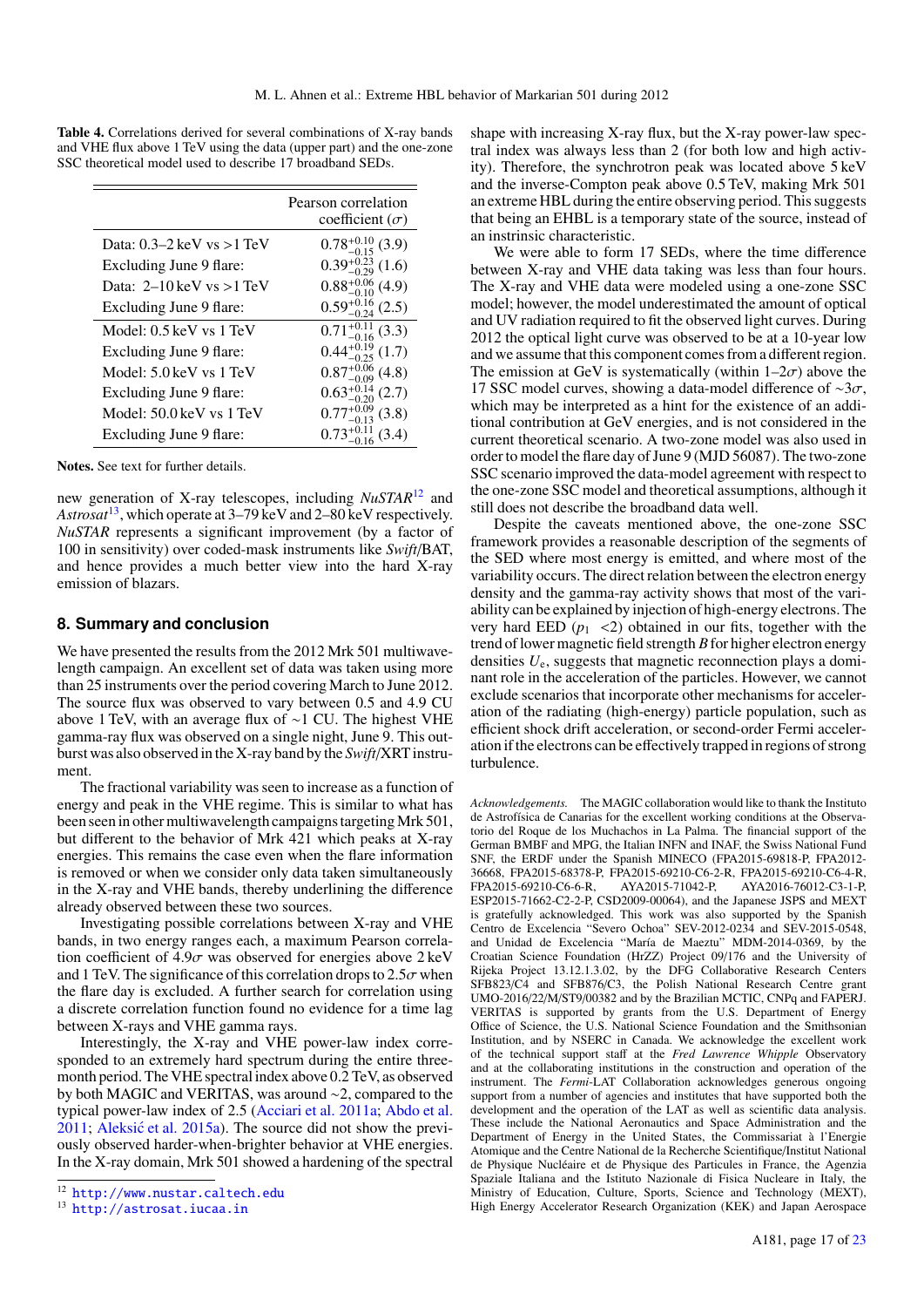Exploration Agency (JAXA) in Japan, and the K. A. Wallenberg Foundation, the Swedish Research Council and the Swedish National Space Board in Sweden. Additional support for science analysis during the operations phase is gratefully acknowledged from the Istituto Nazionale di Astrofisica in Italy and the Centre National d'Études Spatiales in France. This work performed in part under DOE Contract DE-AC02-76SF00515. The St.Petersburg University team acknowledges support from Russian Science Foundation grant 17-12-01029. The Abastumani team acknowledges financial support by the by Shota Rustaveli NSF under contract FR/577/6-320/13. This research was partially supported by the Bulgarian National Science Fund of the Ministry of Education and Science under grants DN 08-1/2016 and DN 18-13/2017. The Skinakas Observatory is a collaborative project of the University of Crete, the Foundation for Research and Technology –Hellas, and the Max-Planck-Institut für Extraterrestrische Physik. We would like to thank the American Association of Variable Star Observers (AAVSO) for making some of the observations used in this study. M.I.C acknowledges financial support by PRIN-SKA-CTA-INAF 2016. This article is partly based on observations made with the IAC80 telescope operated on the island of Tenerife by the Instituto de Astrofisica de Canarias in the Spanish Observatorio del Teide. The Liverpool Telescope is operated on the island of La Palma by Liverpool John Moores University in the Spanish Observatorio del Roque de los Muchachos of the Instituto de Astrofisica de Canarias with financial support from the UK Science and Technology Facilities Council. This work is partly based upon observations carried out at the Observatorio Astronómico Nacional on the Sierra San Pedro Mártir (OAN-SPM), Baja California, Mexico. The Steward Observatory spectropolarimetric monitoring program is supported by Fermi Guest Investigator grants NNX09AU10G and NNX12AO93G. The OVRO 40-m monitoring program is supported in part by NASA grants NNX08AW31G, NNX11A043G and NNX14AQ89G, and NSF grants AST-0808050 and AST-1109911. This publication makes use of data obtained at Metsähovi Radio Observatory, operated by Aalto University, Finland.

### **References**

- <span id="page-18-20"></span>Abdo, A. A., Ackermann, M., Ajello, M., et al. 2011, [ApJ, 727, 129](http://linker.aanda.org/10.1051/0004-6361/201833704/1)
- <span id="page-18-87"></span>Acciari, V. A., Arlen, T., Aune, T., et al. 2011a, [ApJ, 729, 2](http://linker.aanda.org/10.1051/0004-6361/201833704/2)
- <span id="page-18-105"></span>Acciari, V. A., Aliu, E., & Arlen, T. 2011b, [ApJ, 738, 25](http://linker.aanda.org/10.1051/0004-6361/201833704/3)
- <span id="page-18-33"></span>Acero, F., Ackermann, M., Ajello, M., et al. 2015, [ApJS, 218, 23](http://linker.aanda.org/10.1051/0004-6361/201833704/4)
- <span id="page-18-51"></span>Ackermann, M., Ajello, M., Allafort, A., et al. 2011, [ApJ, 741, 30](http://linker.aanda.org/10.1051/0004-6361/201833704/5)
- <span id="page-18-7"></span>Aharonian, F. A. 2000, [Nature, 5, 377](http://linker.aanda.org/10.1051/0004-6361/201833704/6)
- <span id="page-18-12"></span>Aharonian, F. A., Akhperjanian, A. G., Barrio, J. A., et al. 1999, [A&A, 349,](http://linker.aanda.org/10.1051/0004-6361/201833704/7) [11](http://linker.aanda.org/10.1051/0004-6361/201833704/7)
- <span id="page-18-73"></span>Aharonian, F., Akhperjanian, A. G., Barresde-Almeida, U., et al. 2007a, [A&A,](http://linker.aanda.org/10.1051/0004-6361/201833704/8) [473, L25](http://linker.aanda.org/10.1051/0004-6361/201833704/8)
- <span id="page-18-15"></span>Aharonian, F., Akhperjanian, A. G., Barresde-Almeida, U., et al. 2007b, [A&A,](http://linker.aanda.org/10.1051/0004-6361/201833704/9) [475, L9](http://linker.aanda.org/10.1051/0004-6361/201833704/9)
- <span id="page-18-106"></span>Ahnen, M. L., Ansoldi, S., Antonelli, L. A., et al. 2016, [A&A, 593, A91](http://linker.aanda.org/10.1051/0004-6361/201833704/10)
- <span id="page-18-23"></span>Ahnen, M. L., Ansoldi, S., Antonelli, L. A., et al. 2017, [A&A, 603, A31](http://linker.aanda.org/10.1051/0004-6361/201833704/11)
- <span id="page-18-59"></span>Albert, J., Aliu, E., Anderhub, H., et al. 2007, [ApJ, 669, 862](http://linker.aanda.org/10.1051/0004-6361/201833704/12)
- <span id="page-18-54"></span>Aleksić, J., Ansoldi, S., Antonelli, L. A., et al. 2014, [A&A, 572, A121](http://linker.aanda.org/10.1051/0004-6361/201833704/13)
- <span id="page-18-21"></span>Aleksić, J., Ansoldi, S., Antonelli, L. A., et al. 2015a, [A&A, 573, A50](http://linker.aanda.org/10.1051/0004-6361/201833704/14)
- <span id="page-18-55"></span>Aleksić, J., Ansoldi, S., Antonelli, L. A., et al. 2015b,  $A&A$ , 576, A126
- <span id="page-18-69"></span>Aleksić, J., Ansoldi, S., Antonelli, L. A., et al. 2015c,  $A&A$ , 578, A22
- <span id="page-18-13"></span>Aleksić, J., Ansoldi, S., Antonelli, L. A., et al. 2016, [Astropart. Phys., 72, 76](http://linker.aanda.org/10.1051/0004-6361/201833704/17)
- <span id="page-18-71"></span>Aliu, E., Archambault, S., Arlen, T., et al. 2014, [ApJ, 782, 13](http://linker.aanda.org/10.1051/0004-6361/201833704/18)
- <span id="page-18-89"></span>Aliu, E., Archambault, S., Archer, A., et al. 2016, [A&A, 594, A76](http://linker.aanda.org/10.1051/0004-6361/201833704/19)
- <span id="page-18-28"></span>Anderhub, H., Backes, M., Biland, A., et al. 2013, [J. Instrum., 8, 6008P](http://linker.aanda.org/10.1051/0004-6361/201833704/20)
- <span id="page-18-62"></span>Arnaud, K. A. 1996, in [ASP Conf. Ser.,](http://linker.aanda.org/10.1051/0004-6361/201833704/21) eds. G. H. Jacoby, & J. Barnes, [101, 17](http://linker.aanda.org/10.1051/0004-6361/201833704/21)
- <span id="page-18-96"></span>Asano, K., Takahara, F., Kusunose, M., Toma, K., & Kakuwa, J. 2014, [ApJ,](http://linker.aanda.org/10.1051/0004-6361/201833704/22) [780, 64](http://linker.aanda.org/10.1051/0004-6361/201833704/22)
- <span id="page-18-32"></span>Atwood, W. B., Abdo, A. A., Ackermann, M., et al. 2009, [ApJ, 697, 1071](http://linker.aanda.org/10.1051/0004-6361/201833704/23)
- <span id="page-18-102"></span>Baloković, M., Paneque, D., Madejski, G., et al. 2016, [ApJ, 819, 156](http://linker.aanda.org/10.1051/0004-6361/201833704/24)
- <span id="page-18-68"></span>Baring, M. G., Böttcher, M., & Summerlin, E. J. 2017, [MNRAS, 464, 4875](http://linker.aanda.org/10.1051/0004-6361/201833704/25)
- <span id="page-18-16"></span>Bonnoli, G., Tavecchio, F., Ghisellini, G., & Sbarrato, T. 2015, [MNRAS, 451,](http://linker.aanda.org/10.1051/0004-6361/201833704/26) [611](http://linker.aanda.org/10.1051/0004-6361/201833704/26)
- <span id="page-18-42"></span>Breeveld, A. A., Landsman, W., & Holland, S. T. 2011, in [AIP Conf. Ser.,](http://linker.aanda.org/10.1051/0004-6361/201833704/27) eds. J. L. Racusin, & N. Gehrels, [1358, 373](http://linker.aanda.org/10.1051/0004-6361/201833704/27)
- <span id="page-18-31"></span>Bretz, T., Biland, A., & Buß, J. 2014, ArXiv e-prints [arXiv:[1407.1988](http://arxiv.org/abs/1407.1988)]
- <span id="page-18-37"></span>Burrows, D. N., Hill, J. E., Nousek, J. A., et al. 2005, [Space Sci. Rev., 120, 165](http://linker.aanda.org/10.1051/0004-6361/201833704/29)
- <span id="page-18-9"></span>Catanese, M., Bradbury, S. M., Breslin, A. C., et al. 1997, [ApJ, 487, L143](http://linker.aanda.org/10.1051/0004-6361/201833704/30)
- <span id="page-18-72"></span>Cerruti, M. 2013, ArXiv e-prints [arXiv: [1307.8091](http://arxiv.org/abs/1307.8091)]
- <span id="page-18-99"></span>Cerutti, B., Uzdensky, D. A., & Begelman, M. C. 2012a, [ApJ, 746, 148](http://linker.aanda.org/10.1051/0004-6361/201833704/32)
- <span id="page-18-100"></span>Cerutti, B., Werner, G. R., Uzdensky, D. A., & Begelman, M. C. 2012b, [ApJ,](http://linker.aanda.org/10.1051/0004-6361/201833704/33) [754, L33](http://linker.aanda.org/10.1051/0004-6361/201833704/33)
- <span id="page-18-80"></span>Cerruti, M., Zech, A., Boisson, C., & Inoue, S. 2015, [MNRAS, 448, 910](http://linker.aanda.org/10.1051/0004-6361/201833704/34)
- <span id="page-18-90"></span>Chen, X., Pohl, M., & Böttcher, M. 2015, [MNRAS, 447, 530](http://linker.aanda.org/10.1051/0004-6361/201833704/35)

A181, page 18 of [23](#page-1-0)

<span id="page-18-86"></span>Cologna, G., Mohamed, M., & Wagner, S.J. 2015, ArXiv e-prints [arXiv: [1509.04470](http://arxiv.org/abs/1509.04470)]

<span id="page-18-82"></span>Costamante, L. 2013, [Int. J. Mod. Phys. D, 22, 1330025](http://linker.aanda.org/10.1051/0004-6361/201833704/37)

- <span id="page-18-70"></span>Costamante, L., Ghisellini, G., Giommi, P., et al. 2001, [A&A, 371, 512](http://linker.aanda.org/10.1051/0004-6361/201833704/38)
- <span id="page-18-24"></span>D. B. Kieda for the VERITAS Collaboration 2013, ArXiv e-prints [arXiv: [1308.4849](http://arxiv.org/abs/1308.4849)]
- <span id="page-18-84"></span><span id="page-18-83"></span>de Angelis, A., Roncadelli, M., & Mansutti, O. 2007, [Phys. Rev. D, 76, 121301](http://linker.aanda.org/10.1051/0004-6361/201833704/40) de Angelis, A., Galanti, G., & Roncadelli, M. 2011, [Phys. Rev. D, 84, 105030](http://linker.aanda.org/10.1051/0004-6361/201833704/41)
- <span id="page-18-4"></span>Dermer, C. D., Schlickeiser, R., & Mastichiadis, A. 1992, [A&A, 256, L27](http://linker.aanda.org/10.1051/0004-6361/201833704/42)
- <span id="page-18-10"></span>DjannatiAtai, A., Piron, F., Barrau, A., et al. 1999, [A&A, 350, 17](http://linker.aanda.org/10.1051/0004-6361/201833704/43)
- <span id="page-18-76"></span>Domínguez, A., & Ajello, M. 2015, [ApJ, 813, L34](http://linker.aanda.org/10.1051/0004-6361/201833704/44)
- <span id="page-18-18"></span>Domínguez, A., Primack, J. R., Rosario, D. J., et al. 2011, [MNRAS, 410, 2556](http://linker.aanda.org/10.1051/0004-6361/201833704/45)
- <span id="page-18-29"></span>Dorner, D., Biland, A., & Bretz, T. 2013, ArXiv e-prints [arXiv:[1311.0478](http://arxiv.org/abs/1311.0478)]
- <span id="page-18-30"></span>Dorner, D., Ahnen, M.L., Bergmann, M., et al. 2015, ArXiv e-prints [arXiv:[1502.02582](http://arxiv.org/abs/1502.02582)]
- <span id="page-18-14"></span>Dwek, E., & Krennrich, F. 2013, [Astropart. Phys., 43, 112](http://linker.aanda.org/10.1051/0004-6361/201833704/48)
- <span id="page-18-57"></span>Edelson, R. A., & Krolik, J. H. 1988, [ApJ, 333, 646](http://linker.aanda.org/10.1051/0004-6361/201833704/49)
- <span id="page-18-65"></span>Edwards, P. G., & Piner, B. G. 2002, [ApJ, 579, L67](http://linker.aanda.org/10.1051/0004-6361/201833704/50)
- <span id="page-18-79"></span>Essey, W., & Kusenko, A. 2010, [Astropart. Phys., 33, 81](http://linker.aanda.org/10.1051/0004-6361/201833704/51)
- <span id="page-18-75"></span>Fallah Ramazani, V., 2017, [7th International Fermi Symposium](http://linker.aanda.org/10.1051/0004-6361/201833704/52)
- <span id="page-18-77"></span><span id="page-18-44"></span>Finke, J. D., Reyes, L. C., Georganopoulos, M., et al. 2015, [ApJ, 814, 20](http://linker.aanda.org/10.1051/0004-6361/201833704/53) Fitzpatrick, E. L. 1999, [PASP, 111, 63](http://linker.aanda.org/10.1051/0004-6361/201833704/54)
- <span id="page-18-104"></span>Fossati, G., Buckley, J. H., Bond, I. H., et al. 2008, [ApJ, 677, 906](http://linker.aanda.org/10.1051/0004-6361/201833704/55)
- <span id="page-18-17"></span>Franceschini, A., Rodighiero, G., & Vaccari, M. 2008, [A&A, 487, 837](http://linker.aanda.org/10.1051/0004-6361/201833704/56)
- <span id="page-18-22"></span>Furniss, A., Noda, K., Boggs, S., et al. 2015, [ApJ, 812, 65](http://linker.aanda.org/10.1051/0004-6361/201833704/57)
- <span id="page-18-34"></span>Gehrels, N., Chincarini, G., Giommi, P., et al. 2004, [ApJ, 611, 1005](http://linker.aanda.org/10.1051/0004-6361/201833704/58)
- <span id="page-18-97"></span>Giannios, D., Uzdensky, D. A., & Begelman, M. C. 2010, [MNRAS, 402, 1649](http://linker.aanda.org/10.1051/0004-6361/201833704/59)
- <span id="page-18-19"></span>Gilmore, R. C., Somerville, R. S., Primack, J. R., & Domínguez, A. 2012, [MNRAS, 422, 3189](http://linker.aanda.org/10.1051/0004-6361/201833704/60)
- <span id="page-18-103"></span>Gliozzi, M., Sambruna, R. M., Jung, I., et al. 2006, [ApJ, 646, 61](http://linker.aanda.org/10.1051/0004-6361/201833704/61)
- <span id="page-18-25"></span>Holder, J., Acciari, V. A., & Aliu, E. 2008, in [AIP Conf. Ser.,](http://linker.aanda.org/10.1051/0004-6361/201833704/62) eds. F. A. Aharonian, W. Hofmann, & F. Rieger, [1085, 657](http://linker.aanda.org/10.1051/0004-6361/201833704/62)
- <span id="page-18-49"></span>Jermak, H., Steele, I. A., Lindfors, E., et al. 2016, [MNRAS, 462, 4267](http://linker.aanda.org/10.1051/0004-6361/201833704/63)
- <span id="page-18-48"></span>Jorstad, S. G., Marscher, A. P., Larionov, V. M., et al. 2010, [ApJ, 715, 362](http://linker.aanda.org/10.1051/0004-6361/201833704/64)
- <span id="page-18-40"></span>Kalberla, P. M. W., Burton, W. B., Hartmann, D., et al. 2005, [A&A, 440, 775](http://linker.aanda.org/10.1051/0004-6361/201833704/65)
- <span id="page-18-61"></span>Krawczynski, H., Hughes, S. B., Horan, D., et al. 2004, [ApJ, 601, 151](http://linker.aanda.org/10.1051/0004-6361/201833704/66)
- <span id="page-18-39"></span>Krimm, H. A., Holland, S. T., Corbet, R. H. D., et al. 2013, [ApJS, 209, 14](http://linker.aanda.org/10.1051/0004-6361/201833704/67)
- <span id="page-18-46"></span>Larionov, V. M., Jorstad, S. G., Marscher, A. P., et al. 2008, [A&A, 492, 389](http://linker.aanda.org/10.1051/0004-6361/201833704/68)
- <span id="page-18-78"></span>Lefa, E., Rieger, F. M., & Aharonian, F. 2011, [ApJ, 740, 64](http://linker.aanda.org/10.1051/0004-6361/201833704/69)
- <span id="page-18-52"></span>Lister, M. L., Aller, H. D., Aller, M. F., et al. 2009, [AJ, 137, 3718](http://linker.aanda.org/10.1051/0004-6361/201833704/70)
- <span id="page-18-26"></span>Madhavan, A. 2013, PhD Thesis, Iowa State Univ.
- <span id="page-18-6"></span>Mannheim, K. 1993, [A&A, 269, 67](http://linker.aanda.org/10.1051/0004-6361/201833704/72)
- <span id="page-18-3"></span>Maraschi, L., Ghisellini, G., & Celotti, A. 1992, [ApJ, 397, L5](http://linker.aanda.org/10.1051/0004-6361/201833704/73)
- <span id="page-18-0"></span>Markaryan, B. E., & Lipovetskii, V. A. 1972, [Astrophysics, 8, 89](http://linker.aanda.org/10.1051/0004-6361/201833704/74)
- <span id="page-18-36"></span>Markwardt, C. B., Tueller, J., Skinner, G. K., et al. 2005, [ApJ, 633, L77](http://linker.aanda.org/10.1051/0004-6361/201833704/75)
- <span id="page-18-2"></span>Marscher, A. P., & Gear, W. K. 1985, [ApJ, 298, 114](http://linker.aanda.org/10.1051/0004-6361/201833704/76)
- <span id="page-18-35"></span>Mattox, J. R., Bertsch, D. L., Chiang, J., et al. 1996, [ApJ, 461, 396](http://linker.aanda.org/10.1051/0004-6361/201833704/77)
- <span id="page-18-27"></span>Mirzoyan, R. HEGRA Collaboration 1998, [New Astron. Rev., 42, 547](http://linker.aanda.org/10.1051/0004-6361/201833704/78)
- <span id="page-18-81"></span>Neronov, A., & Vovk, I. 2010, [Science, 328, 73](http://linker.aanda.org/10.1051/0004-6361/201833704/79)
- <span id="page-18-45"></span>Nilsson, K., Pasanen, M., Takalo, L. O., et al. 2007, [A&A, 475, 199](http://linker.aanda.org/10.1051/0004-6361/201833704/80)
- <span id="page-18-98"></span>Paliya, V. S., Böttcher, M., Diltz, C., et al. 2015, [ApJ, 811, 143](http://linker.aanda.org/10.1051/0004-6361/201833704/81)
- <span id="page-18-58"></span>Pian, E., Vacanti, G., Tagliaferri, G., et al. 1998, [ApJ, 492, L17](http://linker.aanda.org/10.1051/0004-6361/201833704/82)
- <span id="page-18-64"></span>Piner, B. G., & Edwards, P. G. 2004, [ApJ, 600, 115](http://linker.aanda.org/10.1051/0004-6361/201833704/83)
- <span id="page-18-63"></span>Piner, B. G., Pant, N., & Edwards, P. G. 2010, [ApJ, 723, 1150](http://linker.aanda.org/10.1051/0004-6361/201833704/84)
- <span id="page-18-8"></span>Pohl, M., & Schlickeiser, R. 2000, [A&A, 354, 395](http://linker.aanda.org/10.1051/0004-6361/201833704/85)
- <span id="page-18-41"></span>Poole, T. S., Breeveld, A. A., Page, M. J., et al. 2008, [MNRAS, 383, 627](http://linker.aanda.org/10.1051/0004-6361/201833704/86)
- <span id="page-18-53"></span>Poutanen, J., Zdziarski, A. A., & Ibragimov, A. 2008, [MNRAS, 389, 1427](http://linker.aanda.org/10.1051/0004-6361/201833704/87)
- <span id="page-18-56"></span>Press, W. H., Teukolsky, S. A., Vetterling, W. T., & Flannery, B. P. 2002, Numerical Recipes in C++ [: the Art of Scientific Computing](http://linker.aanda.org/10.1051/0004-6361/201833704/88)
- <span id="page-18-1"></span>Quinn, J., Akerlof, C. W., Biller, S., et al. 1996, [ApJ, 456, L83](http://linker.aanda.org/10.1051/0004-6361/201833704/89)
- <span id="page-18-11"></span>Quinn, J., Bond, I. H., Boyle, P. J., et al. 1999, [ApJ, 518, 693](http://linker.aanda.org/10.1051/0004-6361/201833704/90)
- <span id="page-18-50"></span>Richards, J. L., Max-Moerbeck, W., Pavlidou, V., et al. 2011, [ApJS, 194, 29](http://linker.aanda.org/10.1051/0004-6361/201833704/91)
- <span id="page-18-38"></span>Roming, P. W. A., Kennedy, T. E., Mason, K. O., et al. 2005, [Space Sci. Rev.,](http://linker.aanda.org/10.1051/0004-6361/201833704/92) [120, 95](http://linker.aanda.org/10.1051/0004-6361/201833704/92)
- <span id="page-18-88"></span>Samuelson, F. W., Biller, S. D., Bond, I. H., et al. 1998, [ApJ, 501, L17](http://linker.aanda.org/10.1051/0004-6361/201833704/93)
- <span id="page-18-85"></span>SánchezConde, M. A., Paneque, D., Bloom, E., Prada, F., & Domínguez, A. 2009, [Phys. Rev. D, 79, 123511](http://linker.aanda.org/10.1051/0004-6361/201833704/94)

<span id="page-18-47"></span>Smith, P.S., Montiel, E., & Rightley, S. 2009, ArXiv e-prints [arXiv: [0912.3621](http://arxiv.org/abs/0912.3621)]

- <span id="page-18-93"></span>Saugé, L., & Henri, G. 2004, [ApJ, 616, 136](http://linker.aanda.org/10.1051/0004-6361/201833704/95)
- <span id="page-18-43"></span>Schlafly, E. F., & Finkbeiner, D. P. 2011, [ApJ, 737, 103](http://linker.aanda.org/10.1051/0004-6361/201833704/96)

<span id="page-18-101"></span><span id="page-18-95"></span>Stawarz, Ł., & Petrosian, V. 2008, [ApJ, 681, 1725](http://linker.aanda.org/10.1051/0004-6361/201833704/102) Summerlin, E. J., & Baring, M. G. 2012, [ApJ, 745, 63](http://linker.aanda.org/10.1051/0004-6361/201833704/103) Tammi, J., & Duffy, P. 2009, [MNRAS, 393, 1063](http://linker.aanda.org/10.1051/0004-6361/201833704/104)

- <span id="page-18-94"></span>Schlickeiser, R. 1985, [A&A, 143, 431](http://linker.aanda.org/10.1051/0004-6361/201833704/97)
- <span id="page-18-66"></span>Shukla, A., Chitnis, V. R., Singh, B. B., et al. 2015, [ApJ, 798, 2](http://linker.aanda.org/10.1051/0004-6361/201833704/98) Sikora, M., Begelman, M. C., & Rees, M. J. 1994, [ApJ, 421, 153](http://linker.aanda.org/10.1051/0004-6361/201833704/100)

<span id="page-18-91"></span><span id="page-18-74"></span><span id="page-18-67"></span><span id="page-18-60"></span>Tanaka, Y. T., Stawarz, Ł., Finke, J., et al. 2014, [ApJ, 787, 155](http://linker.aanda.org/10.1051/0004-6361/201833704/105) Tavecchio, F., & Ghisellini, G. 2016, [MNRAS, 456, 2374](http://linker.aanda.org/10.1051/0004-6361/201833704/106) Tavecchio, F., Maraschi, L., Pian, E., et al. 2001, [ApJ, 554, 725](http://linker.aanda.org/10.1051/0004-6361/201833704/107)

<span id="page-18-92"></span><span id="page-18-5"></span>Shukla, A., Mannheim, K., Chitnis, V. R., et al. 2016, [ApJ, 832, 177](http://linker.aanda.org/10.1051/0004-6361/201833704/99)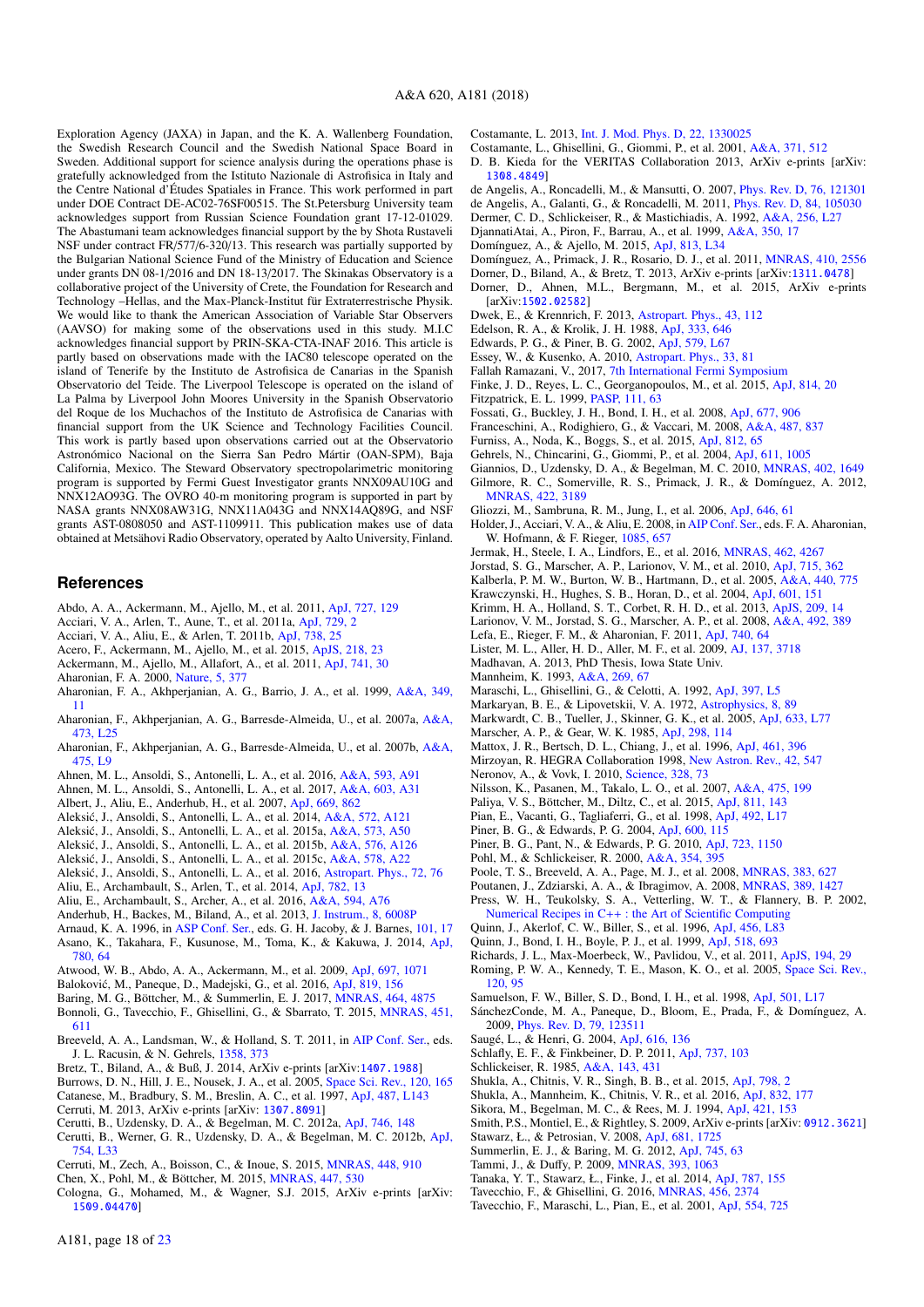- <span id="page-19-73"></span>Tavecchio, F., Ghisellini, G., Ghirlanda, G., Costamante, L., & Franceschini, A. 2009, [MNRAS, 399, L59](http://linker.aanda.org/10.1051/0004-6361/201833704/108)
- <span id="page-19-71"></span>Tavecchio, F., Ghisellini, G., Bonnoli, G., & Foschini, L. 2011, [MNRAS, 414,](http://linker.aanda.org/10.1051/0004-6361/201833704/109) [3566](http://linker.aanda.org/10.1051/0004-6361/201833704/109)
- <span id="page-19-69"></span>Teräsranta, H., Tornikoski, M., Mujunen, A., et al. 1998, [A&AS, 132, 305](http://linker.aanda.org/10.1051/0004-6361/201833704/110)
- <span id="page-19-70"></span><span id="page-19-68"></span>Vaughan, S., Edelson, R., Warwick, R. S., & Uttley, P. 2003, [MNRAS, 345, 1271](http://linker.aanda.org/10.1051/0004-6361/201833704/111) Villata, M., Raiteri, C. M., Lanteri, L., Sobrito, G., & Cavallone, M. 1998, [A&AS,](http://linker.aanda.org/10.1051/0004-6361/201833704/112) [130, 305](http://linker.aanda.org/10.1051/0004-6361/201833704/112)
- <span id="page-19-66"></span>Villata, M., Raiteri, C. M., Larionov, V. M., et al. 2008, [A&A, 481, L79](http://linker.aanda.org/10.1051/0004-6361/201833704/113)
- <span id="page-19-67"></span>Villata, M., Raiteri, C. M., Gurwell, M. A., et al. 2009, [A&A, 504, L9](http://linker.aanda.org/10.1051/0004-6361/201833704/114)
- <span id="page-19-72"></span><span id="page-19-65"></span>Vovk, I., Taylor, A. M., Semikoz, D., & Neronov, A. 2012, [ApJ, 747, L14](http://linker.aanda.org/10.1051/0004-6361/201833704/115) Zanin, R., Carmona, E., & Sitarek, J., et al. 2013, [Proc of 33rd ICRC, Rio de](http://linker.aanda.org/10.1051/0004-6361/201833704/116)
- [Janeiro, Brazil, 773](http://linker.aanda.org/10.1051/0004-6361/201833704/116) Zhang, H., Chen, X., & Böttcher, M. 2014, [ApJ, 789, 66](http://linker.aanda.org/10.1051/0004-6361/201833704/117)
- <span id="page-19-75"></span><span id="page-19-74"></span>Zhang, H., Chen, X., Böttcher, M., Guo, F., & Li, H. 2015, [ApJ, 804, 58](http://linker.aanda.org/10.1051/0004-6361/201833704/118)
- <span id="page-19-0"></span><sup>1</sup> ETH Zurich, 8093 Zurich, Switzerland
- <span id="page-19-1"></span><sup>2</sup> Universitàdi Udine, and INFN Trieste, 33100 Udine, Italy
- <span id="page-19-3"></span>National Institute for Astrophysics (INAF), 00136 Rome, Italy
- <span id="page-19-4"></span><sup>4</sup> Università di Padova and INFN, 35131 Padova, Italy
- <span id="page-19-5"></span><sup>5</sup> Croatian MAGIC Consortium: University of Rijeka 51000 Rijeka; University of Split - FESB, 21000 Split; University of Zagreb - FER, 10000 Zagreb; University of Osijek, 31000 Osijek; Rudjer Boskovic Institute, 10000 Zagreb, Croatia
- <span id="page-19-6"></span><sup>6</sup> Saha Institute of Nuclear Physics, HBNI, 1/AF Bidhannagar, Salt Lake, Sector-1, Kolkata 700064, India
- <span id="page-19-7"></span><sup>7</sup> Max-Planck-Institut für Physik, 80805 München, Germany
- <span id="page-19-9"></span><sup>8</sup> Universidad Complutense, 28040 Madrid, Spain
- <span id="page-19-10"></span>9 Inst. de Astrofísica de Canarias; Universidad de La Laguna, Dpto. Astrofísica, 38206 La Laguna Tenerife, Spain
- <span id="page-19-11"></span><sup>10</sup> University of Łódź, Department of Astrophysics, 90236 Łódź, Poland
- <span id="page-19-12"></span><sup>11</sup> Deutsches Elektronen-Synchrotron (DESY), 15738 Zeuthen, Germany
- <span id="page-19-15"></span><sup>12</sup> Institut de Física d'Altes Energies (IFAE), The Barcelona Institute of Science and Technology (BIST), 08193 Bellaterra, Spain
- <span id="page-19-16"></span><sup>13</sup> Università di Siena, and INFN Pisa, 53100 Siena, Italy
- <span id="page-19-18"></span><sup>14</sup> Technische Universität Dortmund, 44221 Dortmund, Germany
- <span id="page-19-19"></span><sup>15</sup> Universität Würzburg, 97074 Würzburg, Germany
- <span id="page-19-20"></span><sup>16</sup> Finnish MAGIC Consortium: Tuorla Observatory and Finnish Centre of Astronomy with ESO (FINCA), University of Turku, Vaisalantie 20, FI-21500 Piikkiö; Astronomy Division, University of Oulu, 90014, Finland
- <span id="page-19-21"></span><sup>17</sup> Departament de Física, and CERES-IEEC, Universitat Autónoma de Barcelona, 08193 Bellaterra, Spain
- <span id="page-19-22"></span><sup>18</sup> Universitat de Barcelona, ICC, IEEC-UB, 08028 Barcelona, Spain<br><sup>19</sup> Japanese MAGIC Consortium: ICPP, The University of Tokyo 277
- <span id="page-19-2"></span>Japanese MAGIC Consortium: ICRR, The University of Tokyo 277-8582 Chiba; Department of Physics, Kyoto University, 606-8502 Kyoto; Tokai University, 259-1292 Kanagawa; The University of Tokushima, 770-8502 Tokushima, Japan
- <span id="page-19-23"></span><sup>20</sup> Inst. for Nucl. Research and Nucl. Energy, Bulgarian Academy of Sciences, 1784 Sofia, Bulgaria
- <span id="page-19-25"></span><sup>21</sup> Università di Pisa, and INFN Pisa, 56126 Pisa, Italy<br><sup>22</sup> Centro Brasileiro de Pesquisas Efeicas (CBDE), 222
- <span id="page-19-8"></span><sup>22</sup> Centro Brasileiro de Pesquisas Físicas (CBPF), 22290-180 URCA Rio de Janeiro, Brasil
- <span id="page-19-13"></span><sup>23</sup> Humboldt University of Berlin, Institut für Physik, 12489 Berlin, Germany
- <span id="page-19-14"></span><sup>24</sup> Dipartimento di Fisica, Università di Trieste, 34127 Trieste, Italy
- <span id="page-19-17"></span><sup>25</sup> Port d'Informació Científica (PIC), 08193 Bellaterra, Spain<br><sup>26</sup> INAE Triasta and Dant, of Physics & Astronomy, Unive
- <span id="page-19-24"></span><sup>26</sup> INAF-Trieste and Dept. of Physics & Astronomy, University of Bologna, Italy
- <span id="page-19-26"></span><sup>27</sup> University of Geneva, ISDC Data Center for Astrophysics, Chemin dÉcogia 16, 1290 Versoix, Switzerland
- <span id="page-19-27"></span><sup>28</sup> RWTH Aachen University, III. Physikalisches Institut A, Aachen, Germany
- <span id="page-19-28"></span><sup>29</sup> Department of Physics, Washington University, St. Louis, MO 63130, USA
- <span id="page-19-29"></span>Fred Lawrence Whipple Observatory, Harvard-Smithsonian Center for Astrophysics, Amado, AZ 85645, USA
- <span id="page-19-30"></span><sup>31</sup> Department of Physics and Astronomy, University of California, Los Angeles, CA 90095, USA
- <span id="page-19-31"></span><sup>32</sup> Institute of Physics and Astronomy, University of Potsdam, 14476 Potsdam-Golm, Germany
- <span id="page-19-32"></span>Physics Department, California Polytechnic State University, San Luis Obispo, CA 94307, USA
- <span id="page-19-33"></span><sup>34</sup> Department of Physics and Astronomy, Purdue University, West Lafayette, IN 47907, USA
- <span id="page-19-34"></span><sup>35</sup> Department of Physics and Center for Astrophysics, Tsinghua University, Beijing 100084, PR China
- <span id="page-19-35"></span><sup>36</sup> Department of Astronomy and Astrophysics, 525 Davey Lab, Pennsylvania State University, University Park, PA 16802, USA
- <span id="page-19-36"></span><sup>37</sup> Physics Department, McGill University, Montreal, QC H3A 2T8, Canada
- <span id="page-19-37"></span><sup>38</sup> School of Physics, National University of Ireland Galway, University Road, Galway, Ireland
- <span id="page-19-38"></span><sup>39</sup> Santa Cruz Institute for Particle Physics and Department of Physics, University of California, Santa Cruz, CA 95064, USA
- <span id="page-19-39"></span><sup>40</sup> Department of Physics and Astronomy and the Bartol Research Institute, University of Delaware, Newark, DE 19716, USA
- <span id="page-19-40"></span><sup>41</sup> Physics Department, Columbia University, New York, NY 10027, USA
- <span id="page-19-41"></span><sup>42</sup> Department of Physics and Astronomy, University of Iowa, Van Allen Hall, Iowa City, IA 52242, USA
- <span id="page-19-42"></span><sup>43</sup> Department of Physics and Astronomy, University of Utah, Salt Lake City, UT 84112, USA
- <span id="page-19-43"></span><sup>44</sup> Department of Physics and Astronomy, DePauw University, Greencastle, IN 46135-0037, USA
- <span id="page-19-44"></span><sup>45</sup> Department of Physics and Astronomy, Iowa State University, Ames, IA 50011, USA
- <span id="page-19-45"></span><sup>46</sup> Department of Physics and Astronomy, Barnard College, Columbia University, NY 10027, USA
- <span id="page-19-46"></span><sup>47</sup> School of Physics, University College Dublin, Belfield, Dublin 4, Ireland
- <span id="page-19-47"></span><sup>48</sup> School of Physics and Center for Relativistic Astrophysics, Georgia Institute of Technology, 837 State Street NW, Atlanta, GA 30332- 0430, USA
- <span id="page-19-48"></span><sup>49</sup> Enrico Fermi Institute, University of Chicago, Chicago, IL 60637, USA
- <span id="page-19-49"></span><sup>50</sup> Instituto de Astronomía y Física del Espacio (IAFE, CONICET-UBA), CC 67 -Suc. 28 C1428ZAA, Ciudad Autónoma de Buenos Aires, Argentina
- <span id="page-19-50"></span><sup>51</sup> Department of Physical Sciences, Cork Institute of Technology, Bishopstown, Cork, Ireland
- <span id="page-19-51"></span><sup>52</sup> School of Physics and Astronomy, University of Minnesota, Minneapolis, MN 55455, USA
- <span id="page-19-52"></span>Department of Physics and Astronomy, University of Alabama, Tuscaloosa, AL 35487, USA
- <sup>54</sup> Fred Lawrence Whipple Observatory, Harvard-Smithsonian Center for Astrophysics, Amado, AZ 85645, USA
- <span id="page-19-53"></span><sup>55</sup> Space Science Data Center - ASI, via del Politecnico, s.n.c., 00133 Roma, Italy
- <span id="page-19-54"></span><sup>56</sup> INAF, Osservatorio Astronomicodi Roma, via di Frascati 33, 00040 Monteporzio, Italy
- <span id="page-19-55"></span><sup>57</sup> INAF, Osservatorio Astrofisico di Torino, 10025 Pino Torinese, Italy<br><sup>58</sup> Astronomical Institute St. Petersburg State University, University
- <span id="page-19-56"></span>Astronomical Institute, St. Petersburg State University, Universitetskij Pr. 28, Petrodvorets, 198504 St. Petersburg, Russia
- <span id="page-19-57"></span><sup>59</sup> Pulkovo Observatory, St.-Petersburg, Russia
- <span id="page-19-58"></span>Department of Physics and Institute for Theoretical and Computational Physics (ITCP), University of Crete, 71003 Heraklion, Greece
- <span id="page-19-59"></span>Foundation for Research and Technology - Hellas, IESL, Voutes, 7110 Heraklion, Greece
- <span id="page-19-60"></span><sup>62</sup> Abastumani Observatory, Mt. Kanobili, 0301 Abastumani, Georgia <sup>63</sup> Engelhardt Astronomical Observatory, Kazan Federal University,
- <span id="page-19-61"></span>Tatarstan, Russia
- <span id="page-19-62"></span><sup>64</sup> Xinjiang Astronomical Observatory, Chinese Academy of Sciences, Urumqi 830011, PR China
- <span id="page-19-63"></span><sup>65</sup> Institute of Astronomy and National Astronomical Observatory, Bulgarian Academy of Sciences, 72 Tsarigradsko shosse Blvd., 1784 Sofia, Bulgaria
- <span id="page-19-64"></span><sup>66</sup> Department of Physics, University of Colorado Denver, Denver, Colorado, CO 80217-3364, USA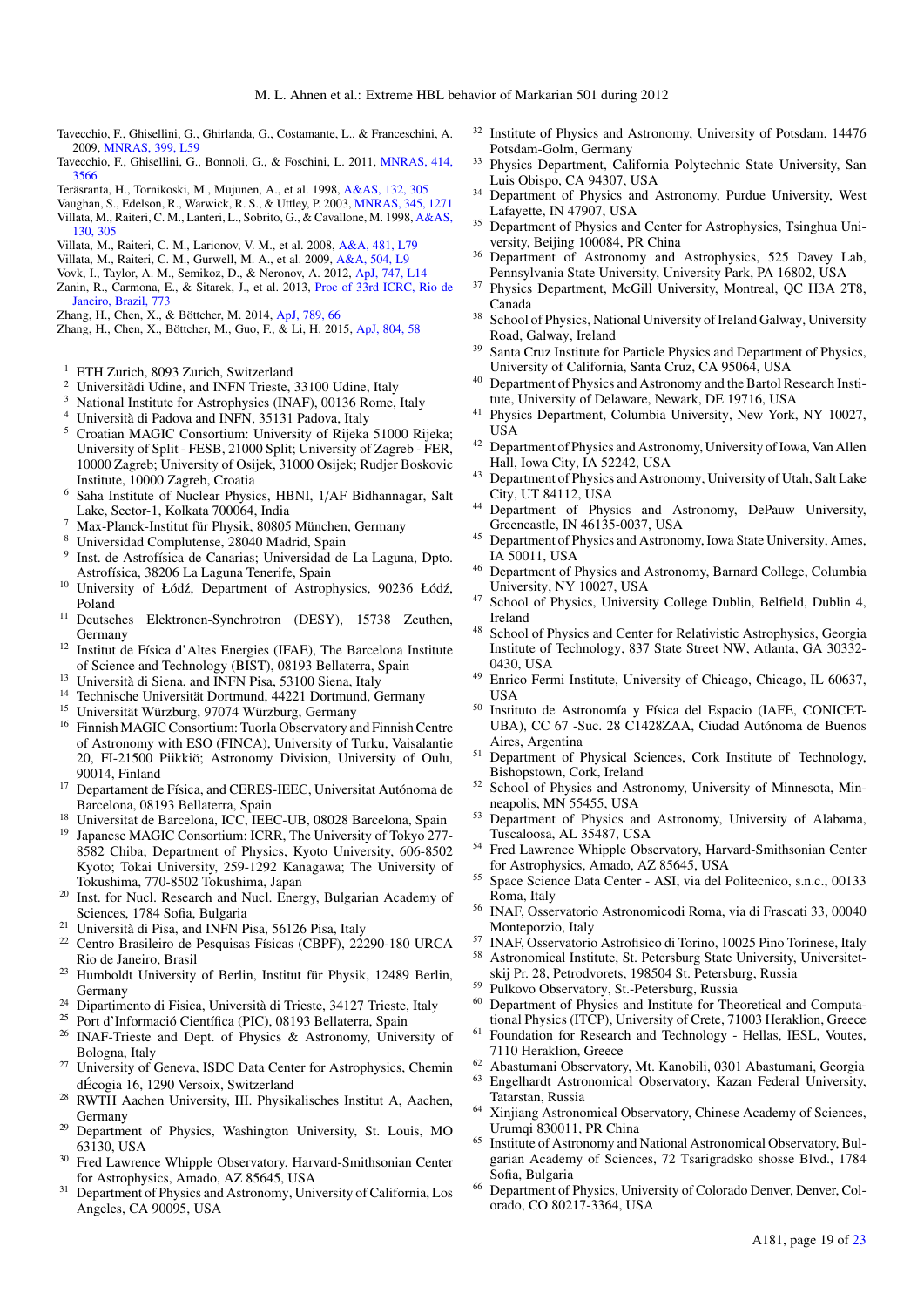- <span id="page-20-1"></span><sup>67</sup> Department of Physics and Astronomy, Brigham Young University, Provo, UT 84602, USA
- <span id="page-20-2"></span><sup>68</sup> Graduate Institute of Astronomy, National Central University, 300 Zhongda Road, Zhongli 32001, Taiwan
- <span id="page-20-3"></span><sup>69</sup> European Southern Observatory, Karl-Schwarzschild-Str. 2, 85748 Garching, Germany
- <span id="page-20-4"></span><sup>70</sup> Astrophysics Research Institute, Liverpool John Moores University, IC2, 146 Brownlow Hill, Liverpool L3 5RF, UK
- <span id="page-20-5"></span><sup>71</sup> Instituto de Astronomía, Universidad Nacional Autónoma de México, Apdo. Postal 70-264, 04510 Cd. de México, Mexico
- <span id="page-20-6"></span><sup>72</sup> Instituto de Astronomía, Universidad Nacional Autónoma de México, Apdo.Postal 810, 22800 Ensenada, B.C., Mexico
- <span id="page-20-7"></span><sup>73</sup> Steward Observatory, University of Arizona, Tucson, AZ 85721, **USA**
- <span id="page-20-8"></span><sup>74</sup> Universidad de Chile, Departamento de Astronomía, Camino El Observatorio 1515, Las Condes, Santiago, Chile
- <span id="page-20-9"></span><sup>75</sup> Cahill Centre for Astronomy and Astrophysics, California Institute of Technology, Pasadena, CA 91125, USA
- <span id="page-20-10"></span><sup>76</sup> Tuorla Observatory, Department of Physics and Astronomy, University of Turku, 20014 Turku, Finland
- <span id="page-20-11"></span><sup>77</sup> Aalto University Metsähovi Radio Observatory, Metsähovintie 114, 02540 Kylmälä, Finland
- <span id="page-20-12"></span><sup>78</sup> Aalto University Department of Electronics and Nanoengineering, PO BOX 15500, 00076 AALTO, Finland
- <span id="page-20-13"></span><sup>79</sup> Department of Physics, University of Maryland Baltimore County, 1000 Hilltop Circle, Baltimore, MD 21250, USA
- <span id="page-20-14"></span>80 NASA Goddard Space Flight Center, Code 663, Greenbelt, MD 20771, USA
- <span id="page-20-15"></span> $81$  Department of Physics and Astronomy – MS 108, Rice University, 6100 Main Street, Houston, TX 77251-1892, USA
- <span id="page-20-0"></span>82 Institute for Astrophysical Research, Boston University, 725 Commonwealth Avenue, Boston, MA 02215, USA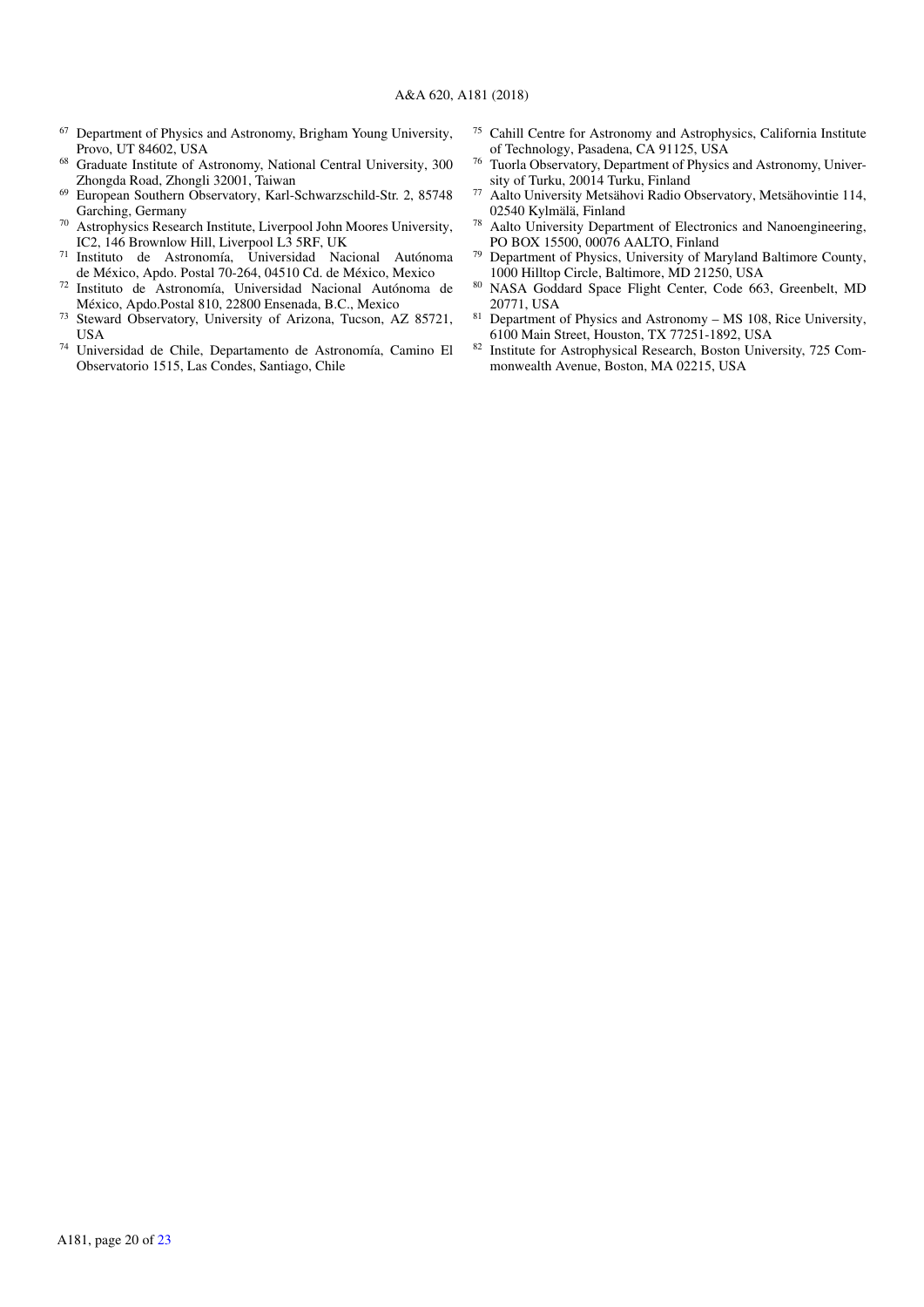## <span id="page-21-0"></span>**Appendix A: Normalization of the FACT excess rates using the MAGIC fluxes above 1 TeV**

FACT and MAGIC are located within 100 m of each other and therefore observe under exactly the same atmospheric conditions. The instrumentation used in these two telescopes is different (e.g. FACT uses SiPMs as light detectors, instead of PMTs), and the observation mode (stereo vs mono) and analysis chains are completely separate. It is interesting and useful therefore to compare the two experiments' light curves. Figure [A.1](#page-21-3) shows the MAGIC light curve above 1 TeV superimposed with the FACT light curve. The scale is chosen so that for the night of the highest flux the points overlap. As FACT monitors Mrk 501 every possible night, the FACT light curve is more densely sampled than that of MAGIC. The right panel of Fig. [A.1](#page-21-3) shows that there is an excellent agreement between the MAGIC VHE fluxes above 1 TeV and the excess rates measured with FACT. The flux-flux plot is fit to a first order polynomial resulting in a  $\chi^2$ /d.o.f. of 10.4/10, with a slope of  $(8.51 \pm 0.61) \times 10^{-13}$  cm<sup>-2</sup> s<sup>-1</sup> hr<sup>-1</sup> and an  $\frac{2}{d}$ .o.f. of offset of  $(-0.0021 + 0.0021) \times 10^{-10}$  cm<sup>-2</sup> s<sup>-1</sup> h<sup>-1</sup>, which is consistent with zero, as expected. This function was then used to normalize the FACT excess rate to the fluxes (above 1 TeV) reported in the bottom panel of Fig. [1.](#page-6-0)



<span id="page-21-3"></span>[Fig. A.1.](https://dexter.edpsciences.org/applet.php?DOI=10.1051/0004-6361/201833704&pdf_id=9) *Top panel*: superposition of the FACT excess rates and MAGIC light curve above 1 TeV. *Bottom panel*: correlation between the FACT excess rate and the MAGIC flux above 1 TeV on the 12 days when data were taken by both instruments.

# **Appendix B: Spectral fits to the gamma-ray and X-ray spectra**

This section reports the spectral parameters resulting from the fits to the X-ray and gamma-ray spectra.

<span id="page-21-1"></span>**Table B.1.** Parameters resulting from the fit with a power law  $F(E)$  =  $N_0(E/0.5 \text{ TeV})^{-\Gamma}$  to the measured MAGIC spectra shown in Figs. [4](#page-8-2)[–7.](#page-12-0)

| <b>MJD</b> | $N_0$ (10 <sup>-11</sup> s <sup>-1</sup> cm <sup>-2</sup> TeV <sup>-1</sup> ) | $\Gamma$        | $\chi^2$ /d.o.f. |
|------------|-------------------------------------------------------------------------------|-----------------|------------------|
|            |                                                                               |                 |                  |
| 56007      | $1.90 \pm 0.25$                                                               | $1.85 \pm 0.25$ | 0.70/3           |
| 56032      | $2.39 \pm 0.23$                                                               | $1.89 \pm 0.15$ | 1.49/3           |
| 56036      | $4.36 \pm 0.30$                                                               | $1.88 \pm 0.08$ | 0.33/4           |
| 56040      | $2.46 \pm 0.23$                                                               | $2.31 \pm 0.18$ | 1.36/3           |
| 56070      | $5.15 \pm 0.25$                                                               | $1.94 \pm 0.08$ | 1.99/3           |
| 56071      | $2.85 \pm 0.18$                                                               | $2.22 \pm 0.09$ | 6.76/5           |
| 56072      | $5.60 \pm 0.20$                                                               | $2.02 \pm 0.04$ | 8.94/6           |
| 56073      | $4.73 \pm 0.23$                                                               | $2.20 \pm 0.07$ | 18.37/6          |
| 56074      | $2.41 \pm 0.18$                                                               | $2.01 \pm 0.09$ | 5.63/5           |
| 56075      | $1.83 \pm 0.15$                                                               | $2.11 \pm 0.11$ | 5.49/5           |
| 56076      | $2.24 \pm 0.23$                                                               | $2.20 \pm 0.15$ | 6.79/5           |
| 56087      | $15.43 \pm 0.31$                                                              | $2.02 \pm 0.03$ | 96.26/6          |
| 56093      | $2.50 \pm 0.21$                                                               | $2.15 \pm 0.12$ | 4.26/5           |
| 56094      | $2.60 \pm 0.17$                                                               | $2.24 \pm 0.09$ | 3.09/5           |
| 56095      | $2.75 \pm 0.21$                                                               | $2.05 \pm 0.10$ | 2.70/5           |
| 56096      | $7.15 \pm 0.30$                                                               | $2.09 \pm 0.05$ | 12.94/6          |
| 56097      | $6.17 \pm 0.29$                                                               | $2.20 \pm 0.07$ | 5.82/5           |
|            |                                                                               |                 |                  |

Notes. The fitted spectra were EBL corrected using [Franceschini et al.](#page-18-17) [\(2008\)](#page-18-17).

<span id="page-21-2"></span>Table B.2. Parameters resulting from the fit with a power law  $F(E) = N_0(E/0.5 \text{ TeV})^{-\Gamma}$  to the measured VERITAS spectra shown in Figs. [4](#page-8-2)[–6.](#page-11-0)

| <b>MJD</b> | $N_0$ (10 <sup>-11</sup> s <sup>-1</sup> cm <sup>-2</sup> TeV <sup>-1</sup> ) | Г               | $\chi^2$ /d.o.f. |
|------------|-------------------------------------------------------------------------------|-----------------|------------------|
| 56007      | $1.08 \pm 0.09$                                                               | $2.05 \pm 0.10$ | 10.73/6          |
| 56009      | $2.26 \pm 0.19$                                                               | $1.99 \pm 0.09$ | 20.46/7          |
| 56015      | $1.82 \pm 0.17$                                                               | $1.75 \pm 0.09$ | 6.80/6           |
| 56034      | $0.89 \pm 0.11$                                                               | $1.59 \pm 0.21$ | 10.82/6          |
| 56038      | $0.58 \pm 0.09$                                                               | $1.91 \pm 0.24$ | 9.01/5           |
| 56046      | $0.65 \pm 0.08$                                                               | $1.80 \pm 0.18$ | 4.85/6           |
| 56050      | $0.70 \pm 0.08$                                                               | $2.09 \pm 0.23$ | 5.39/6           |
| 56061      | $0.71 \pm 0.08$                                                               | $2.19 \pm 0.19$ | 9.15/4           |
| 56066      | $1.12 \pm 0.09$                                                               | $2.10 \pm 0.09$ | 1.74/6           |
| 56069      | $1.05 \pm 0.08$                                                               | $2.02 \pm 0.13$ | 4.05/4           |
| 56073      | $2.27 \pm 0.12$                                                               | $2.08 \pm 0.05$ | 10.22/5          |
| 56075      | $2.52 \pm 0.45$                                                               | $2.12 \pm 0.22$ | 3.97/2           |
| 56076      | $1.35 \pm 0.14$                                                               | $1.94 \pm 0.11$ | 1.73/3           |
| 56077      | $1.62 \pm 0.28$                                                               | $1.23 \pm 0.26$ | 0.42/3           |
| 56090      | $2.08 \pm 0.40$                                                               | $1.76 \pm 0.29$ | 12.39/4          |
| 56092      | $3.57 \pm 0.30$                                                               | $2.48 \pm 0.19$ | 11.57/6          |
| 56093      | $1.46 \pm 0.35$                                                               | $1.43 \pm 0.23$ | 3.39/2           |
| 56094      | $2.14 \pm 0.31$                                                               | $1.81 \pm 0.29$ | 2.42/3           |
| 56095      | $2.06 \pm 0.30$                                                               | $1.95 \pm 0.24$ | 2.22/4           |
| 56096      | $2.55 \pm 0.31$                                                               | $1.54 \pm 0.26$ | 5.07/3           |
| 56097      | $1.76 \pm 0.23$                                                               | $1.91 \pm 0.17$ | 8.97/3           |
| 56099      | $0.85 \pm 0.15$                                                               | $1.66 \pm 0.20$ | 1.16/2           |

Notes. The fitted spectra were EBL corrected using [Franceschini et al.](#page-18-17) [\(2008\)](#page-18-17).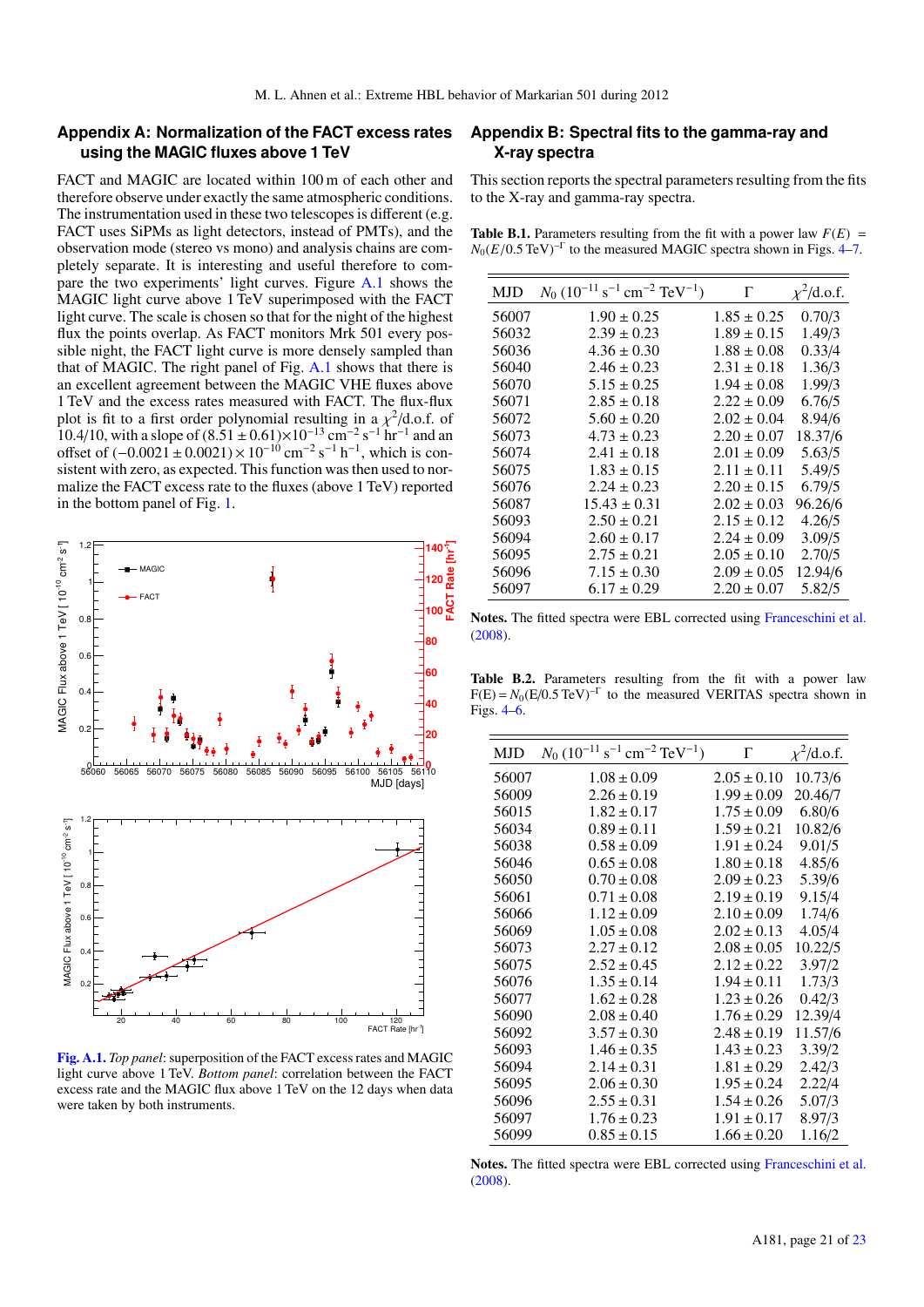| Observation (MJD) | Flux $(10^{-8}$ cm <sup>-2</sup> s <sup>-1</sup> ) | Г             | ТS |
|-------------------|----------------------------------------------------|---------------|----|
| 56007.5–56010.5   | $6.3 \pm 2.1$                                      | $1.7 \pm 0.2$ | 43 |
| 56013.5-56016.5   | $7.3 \pm 2.4$                                      | $1.8 \pm 0.2$ | 61 |
| 56030.5–56033.5   | $4.9 \pm 2.0$                                      | $1.9 \pm 0.3$ | 34 |
| 56032.5–56035.5   | $3.6 \pm 1.9$                                      | $1.9 \pm 0.4$ | 19 |
| 56034.5–56037.5   | $5.0 \pm 2.7$                                      | $2.4 \pm 0.6$ | 16 |
| 56036.5–56039.5   | $2.2 \pm 1.2$                                      | $1.4 \pm 0.3$ | 33 |
| 56038.5–56041.5   | $2.9 \pm 1.9$                                      | $1.6 \pm 0.3$ | 28 |
| 56044.5–56047.5   | $8.4 \pm 2.7$                                      | $2.0 \pm 0.2$ | 52 |
| 56059.5-56062.5   | $1.1 \pm 1.1$                                      | $1.8 \pm 0.7$ | 4  |
| 56064.5–56067.5   | $7.6 \pm 2.7$                                      | $2.1 + 0.3$   | 40 |
| 56071.5–56074.5   | $5.7 \pm 1.9$                                      | $1.7 \pm 0.2$ | 56 |
| 56074.5–56077.5   | $2.3 \pm 1.3$                                      | $1.4 \pm 0.3$ | 24 |
| 56075.5–56078.5   | $4.0 \pm 1.6$                                      | $1.5 \pm 0.2$ | 41 |
| 56086.5–56087.5   | $12.0 \pm 5.0$                                     | $1.5 \pm 0.2$ | 59 |
| 56088.5–56091.5   | $8.4 \pm 2.9$                                      | $1.7 \pm 0.2$ | 71 |
| 56092.5–56095.5   | $8.1 \pm 2.5$                                      | $1.8 \pm 0.2$ | 65 |
| 56093.5–56096.5   | $7.5 \pm 2.3$                                      | $1.7 \pm 0.2$ | 72 |

<span id="page-22-0"></span>Table B.3. *Fermi*–LAT flux and power-law index above 0.2 GeV from the gamma-ray spectra shown in Figs. [5–](#page-10-0)[7.](#page-12-0)